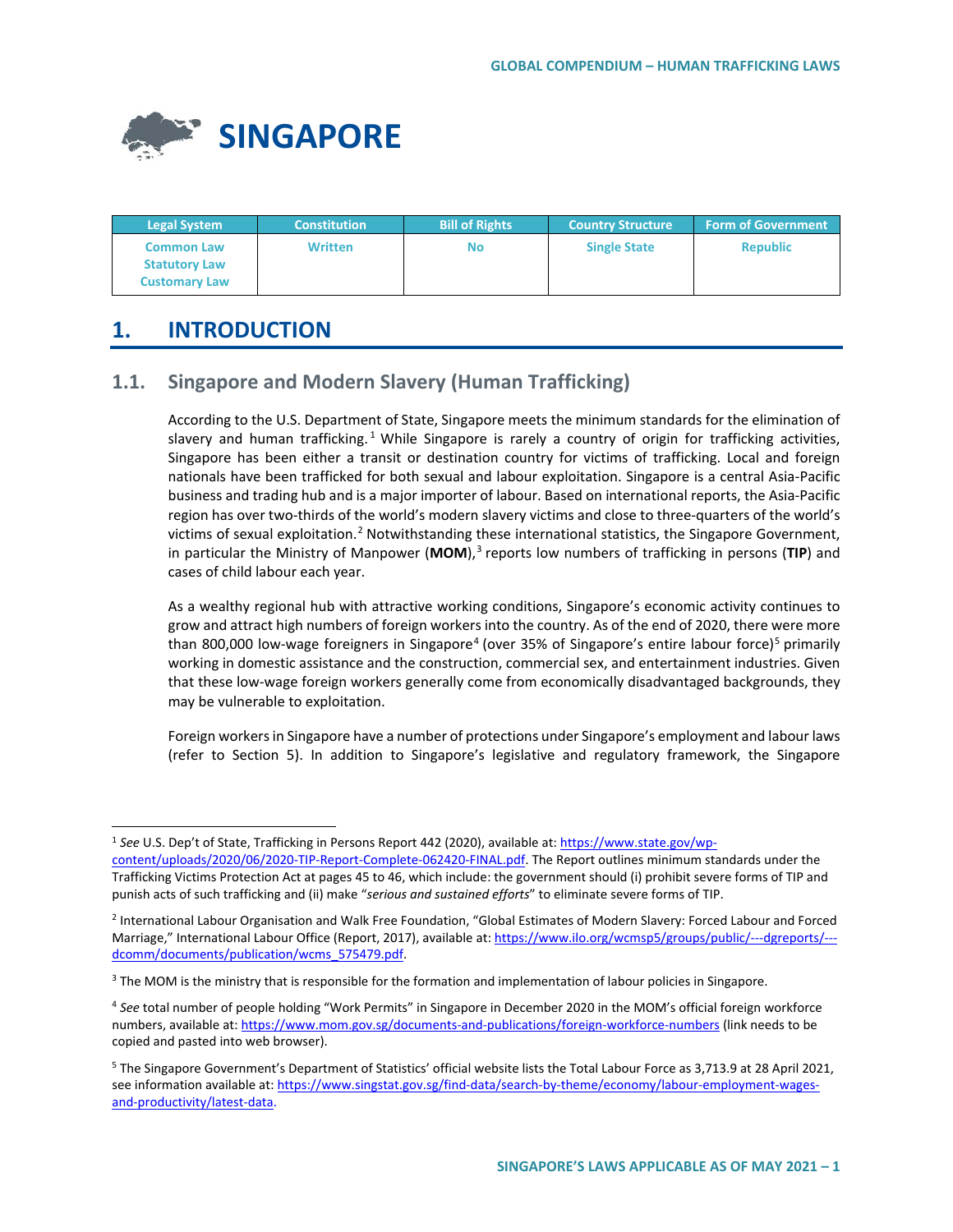Government has also established the Singapore Inter-Agency Taskforce on TIP (**Singapore TIP Taskforce**) to implement a multidisciplinary approach to combat TIP.

Nonetheless, practical limitations impede the effectiveness of the Singapore Government's approach, as well as Singapore's employment and labour laws. It is difficult to effectively detect and enforce the laws when much of the TIP takes place disguised under the cover of legal activities or employment. For example, some employers withhold the passports of foreign workers, despite Singapore law prohibiting this practice.<sup>[6](#page-1-0)</sup> It is also common for foreign workers to assume large debts to recruitment agencies or individual recruiters to obtain work in Singapore,<sup>[7](#page-1-1)</sup> notwithstanding that Singapore law limits the fees that employment agencies can charge, and agencies may be prosecuted for exceeding these limits.<sup>[8](#page-1-2)</sup>

Further, a number of human rights organizations have recently raised concerns about the risk of human trafficking arising from the Singapore Government's treatment of foreign workers during the outbreak of COVID-19 in the foreign worker dormitories. Amendments to the Employment of Foreign Manpower (Work Passes) Regulations prohibited foreign workers from leaving their accommodations without their employer's consent.<sup>[9](#page-1-3)</sup>

From 2010 to 2019, the U.S. Department of State's Trafficking in Persons Reports placed Singapore on a human trafficking Tier 2 watch list, a category for countries that have a significant number of trafficking victims and that have failed to show efforts to combat the situation.<sup>[10](#page-1-4)</sup> In 2019, Singapore's TIP Taskforce criticized the U.S. Department of State's Reports for overstating the number of trafficking cases in Singapore.<sup>[11](#page-1-5)</sup> In the 2020 U.S. Department of State Report, Singapore was upgraded to Tier 1 following Singapore's first labour trafficking conviction, increased identification of trafficking victims, and enhancement of government awareness activities.<sup>[12](#page-1-6)</sup>

## **1.2. Singapore's Policy and Legal Position**

Recognizing the legitimate threat of TIP in Singapore, the Singapore Government established the Singapore TIP Taskforce in 2010. The Ministry of Home Affairs (**MHA**) and the MOM are co-chairs of the TIP Taskforce, which has representatives from other government agencies, including the Singapore Police Form (**SPF**), Immigration & Checkpoints Authority (**ICA**), and Attorney General's Chambers (**AGC**). The Singapore TIP Taskforce works closely with various stakeholders, such as non-governmental organizations (**NGOs**), businesses, civil society organizations (**CSOs**), academic institutions, and members of the public in developing and realizing plans and strategies to combat TIP. It established a National Plan of Action (2012–

<span id="page-1-0"></span> <sup>6</sup> U. S. Dep't of State, Trafficking in Persons Report – Singapore (28 June 2018), available at: [https://www.refworld.org/docid/5b3e0a8a4.html.](https://www.refworld.org/docid/5b3e0a8a4.html)

<span id="page-1-1"></span><sup>7</sup> U.S. Dep't of State, Trafficking in Persons Report 444 (2020), available at: [https://www.state.gov/wp](https://www.state.gov/wp-content/uploads/2020/06/2020-TIP-Report-Complete-062420-FINAL.pdf)[content/uploads/2020/06/2020-TIP-Report-Complete-062420-FINAL.pdf.](https://www.state.gov/wp-content/uploads/2020/06/2020-TIP-Report-Complete-062420-FINAL.pdf) 

<span id="page-1-2"></span><sup>8</sup> Section 12(1) of the Employment Agencies Rules 2011*.* 

<span id="page-1-3"></span><sup>9</sup> *See* Transient Workers Count Too, "A joint statement by Transient Workers Count Too (**TWC2**) and Humanitarian Organisation for Migration Economics (**HOME**): Response to Post-Circuit Breaker Amendments to the Employment of Foreign Manpower (Work Passes) Regulations" (29 June 2020), available at[: https://twc2.org.sg/2020/06/29/post-covid-law-makes-migrant](https://twc2.org.sg/2020/06/29/post-covid-law-makes-migrant-workers-prisoners-of-employers/)[workers-prisoners-of-employers/.](https://twc2.org.sg/2020/06/29/post-covid-law-makes-migrant-workers-prisoners-of-employers/)

<span id="page-1-4"></span><sup>10</sup> *See* U. S. Dep't of State, Trafficking in Persons Report – Singapore (28 June 2018), available at: https://www.refworld.org/docid/5b3e0a8a4.html.

<span id="page-1-5"></span><sup>&</sup>lt;sup>11</sup> The Strait Times, "Inaccuracies in annual US trafficking in persons report: Singapore" (Article, 24 July 2019), available at: [https://www.straitstimes.com/singapore/inaccuracies-in-annual-us-trafficking-report-singapore.](https://www.straitstimes.com/singapore/inaccuracies-in-annual-us-trafficking-report-singapore)

<span id="page-1-6"></span><sup>&</sup>lt;sup>12</sup> U.S. Dep't of State, Trafficking in Persons Report 441-444 (2020), available at: [https://www.state.gov/wp](https://www.state.gov/wp-content/uploads/2020/06/2020-TIP-Report-Complete-062420-FINAL.pdf)[content/uploads/2020/06/2020-TIP-Report-Complete-062420-FINAL.pdf.](https://www.state.gov/wp-content/uploads/2020/06/2020-TIP-Report-Complete-062420-FINAL.pdf)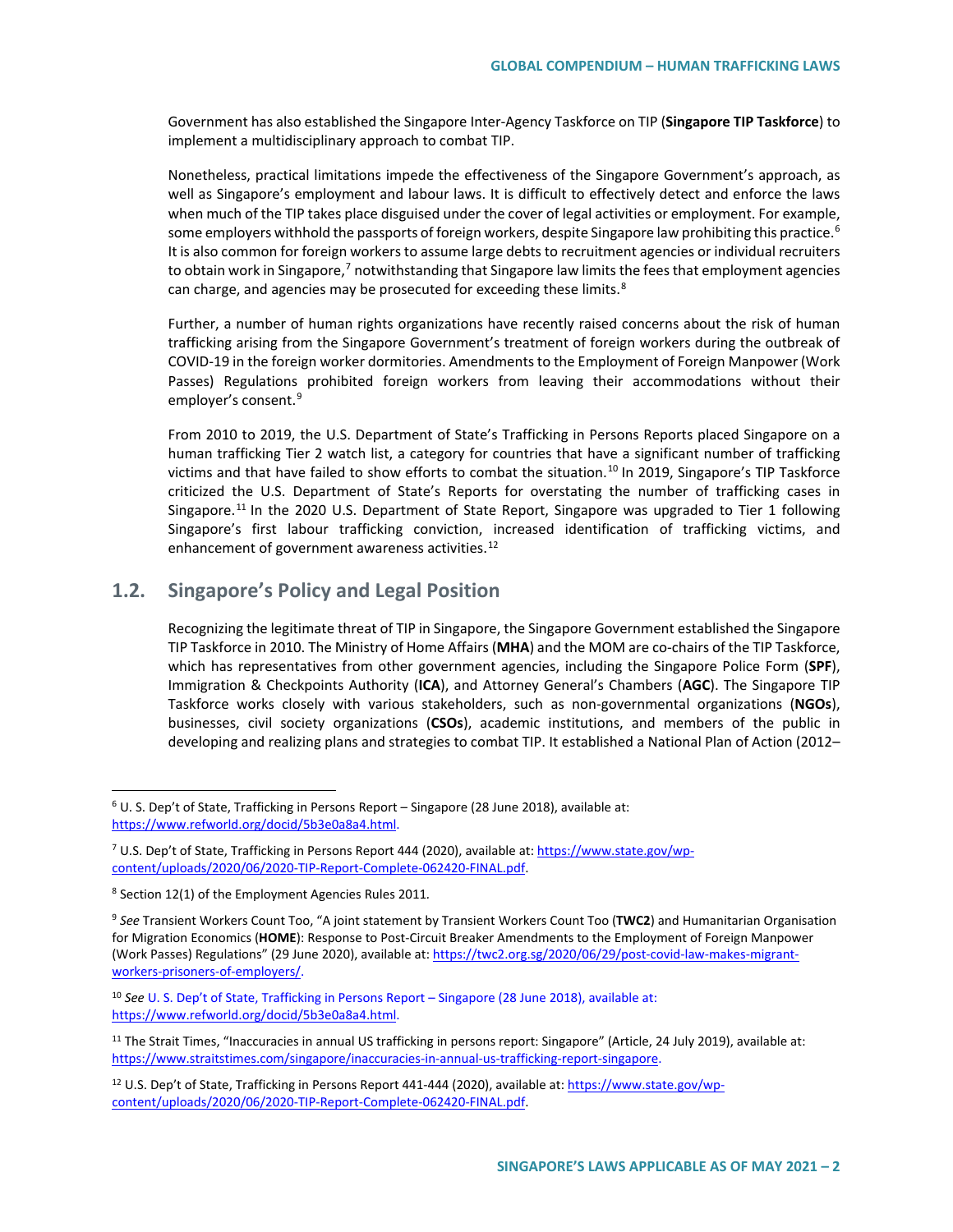2015) (**NPA**) in 2012, and then the National Approach Against TIP (2016–2026) (**National Approach**) in  $2016.1$ 

The NPA served as a roadmap for the Singapore TIP Taskforce in building its capabilities to fight TIP in Singapore from 2012 to 2015. It set forth the "4Ps" strategy of Prevention, Prosecution, Protection, and Partnership.

- **Prevention**: raising of general awareness and prompt action by stakeholders, increasing the likelihood of detection and reporting through education, conducting proactive checks to deter potential traffickers, documenting workers, and active enforcement of labour regulations;
- **Prosecution**: enhanced enforcement under legislation, including the Penal Code (Cap. 224) (**Penal Code**), Women's Charter (Cap. 353) (**Women's Charter**), Employment of Foreign Manpower Act (Cap. 91A) (**EFMA**), and Singapore's Employment Agencies Act (Cap. 92) (**EAA**), to increase the likelihood that perpetrators are punished;
- **Protection**: providing care and assistance to victims and victim-centred protection measures;
- **Partnership**: information sharing, multinational cooperation, collaboration with source countries (including investigation assistance), development of proactive safeguards to prevent exploitation of victims in source countries, regular meetings with embassies, and partnering with domestic and international NGOs.

A total of 31 specific initiatives under the NPA were reviewed and completed. One key milestone was the enactment of the Prevention of Human Trafficking Act (Cap. 45) (**PHTA**), which was Singapore's first legislation dedicated to preventing and prosecuting TIP. Other initiatives include:

- training trainee teachers and frontline officers from the ICA, MOM, and MHA in identifying and dealing with TIP cases and issues;
- providing SPF and MOM frontline officers with TIP information cards to better identify and respond to potential TIP victims;
- establishing special units in the SPF, MOM, and AGC to investigate and prosecute TIP cases;
- protecting informers to incentivize reporting of potential TIP crimes; and
- establishing the Temporary Job Scheme for TIP to provide TIP victims, who are assisting with TIP investigations and prosecutions and are willing and able to work, with employment opportunities.[15](#page-2-2)

<span id="page-2-0"></span> <sup>13</sup> Singapore Inter-Agency Taskforce on Trafficking in Persons, *National Approach Against Trafficking in Persons* (2016–2026), available at[: https://www.mom.gov.sg/-/media/mom/documents/foreign-manpower/trafficking/national-approach-against](https://www.mom.gov.sg/-/media/mom/documents/foreign-manpower/trafficking/national-approach-against-trafficking-in-persons.pdf)[trafficking-in-persons.pdf,](https://www.mom.gov.sg/-/media/mom/documents/foreign-manpower/trafficking/national-approach-against-trafficking-in-persons.pdf) at pages 4 to 8.

<span id="page-2-1"></span><sup>14</sup> *See* Singapore Inter-Agency Taskforce on Trafficking in Persons, *National Plan of Action Against Trafficking in Persons (2012- 2015)*, available at[: https://www.mom.gov.sg/-/media/mom/documents/foreign-manpower/trafficking/npa-against-trafficking](https://www.mom.gov.sg/-/media/mom/documents/foreign-manpower/trafficking/npa-against-trafficking-in-persons-2012-2015.pdf)[in-persons-2012-2015.pdf.](https://www.mom.gov.sg/-/media/mom/documents/foreign-manpower/trafficking/npa-against-trafficking-in-persons-2012-2015.pdf)

<span id="page-2-2"></span><sup>15</sup> Singapore Inter-Agency Taskforce on Trafficking in Persons, *National Approach Against Trafficking in Persons* (2016–2026), available at[: https://www.mom.gov.sg/-/media/mom/documents/foreign-manpower/trafficking/national-approach-against](https://www.mom.gov.sg/-/media/mom/documents/foreign-manpower/trafficking/national-approach-against-trafficking-in-persons.pdf)[trafficking-in-persons.pdf,](https://www.mom.gov.sg/-/media/mom/documents/foreign-manpower/trafficking/national-approach-against-trafficking-in-persons.pdf) at page 5.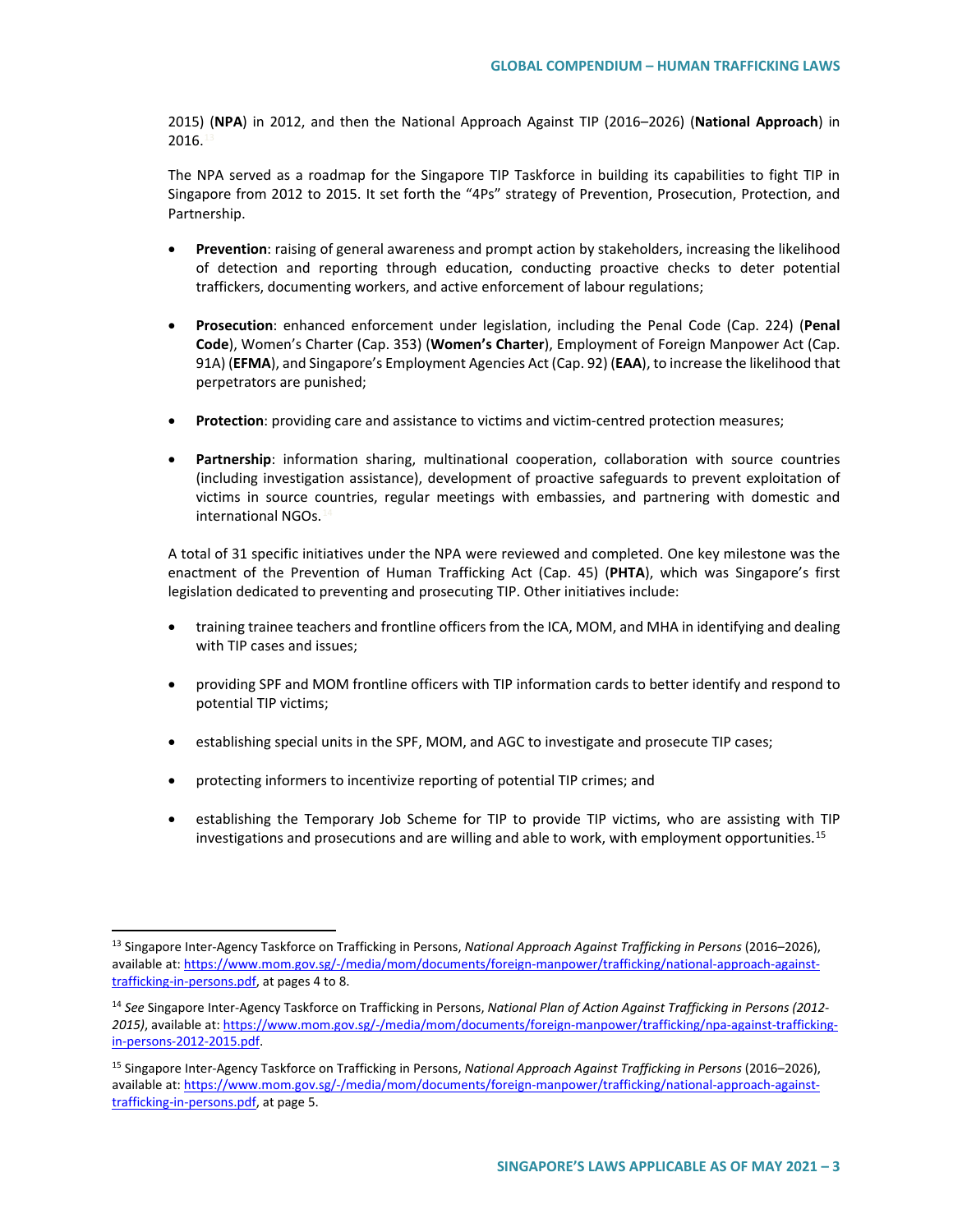After completing the specific initiatives under the NPA, the longer-term National Approach expanded upon the "4Ps" from the NPA. It has several goals:

| <b>Framework</b>                                                                          | <b>Desired Outcomes</b>                                                                                                                                                                                           |
|-------------------------------------------------------------------------------------------|-------------------------------------------------------------------------------------------------------------------------------------------------------------------------------------------------------------------|
| <b>PREVENTION of human</b><br>trafficking                                                 | A public that is aware of TIP crimes and actively takes steps to prevent, combat,<br>and suppress TIP.                                                                                                            |
|                                                                                           | Government officials and stakeholders who are well trained, competent, and<br>professional in identifying and dealing with TIP cases.                                                                             |
| <b>PROSECUTION of offenders</b>                                                           | An effective end-to-end criminal justice response to TIP crimes, involving<br>comprehensive investigations and prosecution of all offenders who may be<br>involved in the trafficking or exploitation of victims. |
| <b>PROTECTION of victims</b>                                                              | An appropriate victim care and support framework that looks after the needs of<br>all victims of trafficking.                                                                                                     |
| <b>Working in PARTNERSHIP</b><br>with stakeholders<br>domestically and<br>internationally | A strong system of both domestic and international stakeholders to put forth a<br>"whole-of-Singapore" response to TIP.                                                                                           |

## **Chart 2**[16](#page-3-0)

## *1.2.1. Prevention*

The National Approach identified three priority areas to achieve the first P (Prevention):

**Building Awareness:** The Singapore TIP Taskforce is building awareness of the risk of TIP amongst the general public and educating migrant worker communities on TIP crimes and channels for TIP victims to seek assistance. The TIP Public Awareness Grant is also used to support CSOs and individuals with good ideas to develop activities to increase awareness of TIP.<sup>[17](#page-3-1)</sup>

**Reporting TIP Cases:** The Singapore TIP Taskforce will work with CSOs to reduce impediments to reporting TIP crimes and assist victims who may be afraid to approach authorities for help. Existing channels (including reporting to the SPF and MOM's customer service hotline) will be publicized to encourage reporting.<sup>[18](#page-3-2)</sup>

**Enforcing Against TIP:** The ICA will remain vigilant in detecting potential trafficked victims at checkpoints, and the SPF will continue to conduct enforcement at entertainment outlets and other areas known to attract "vice activities" so that sex trafficking can be detected early. The MOM will also continue to enforce the PHTA and other related crimes and will publish the successful prosecution of TIP cases in mainstream media (with due measures taken to protect the identity of victims), to deter future labour TIP offences.<sup>[19](#page-3-3)</sup>

<span id="page-3-0"></span> <sup>16</sup> *Id*. at page 9.

<span id="page-3-1"></span><sup>17</sup> *Id.* at page 11.

<span id="page-3-2"></span><sup>18</sup> *Id.* at page 12.

<span id="page-3-3"></span><sup>19</sup> *Id.* at page 12*.*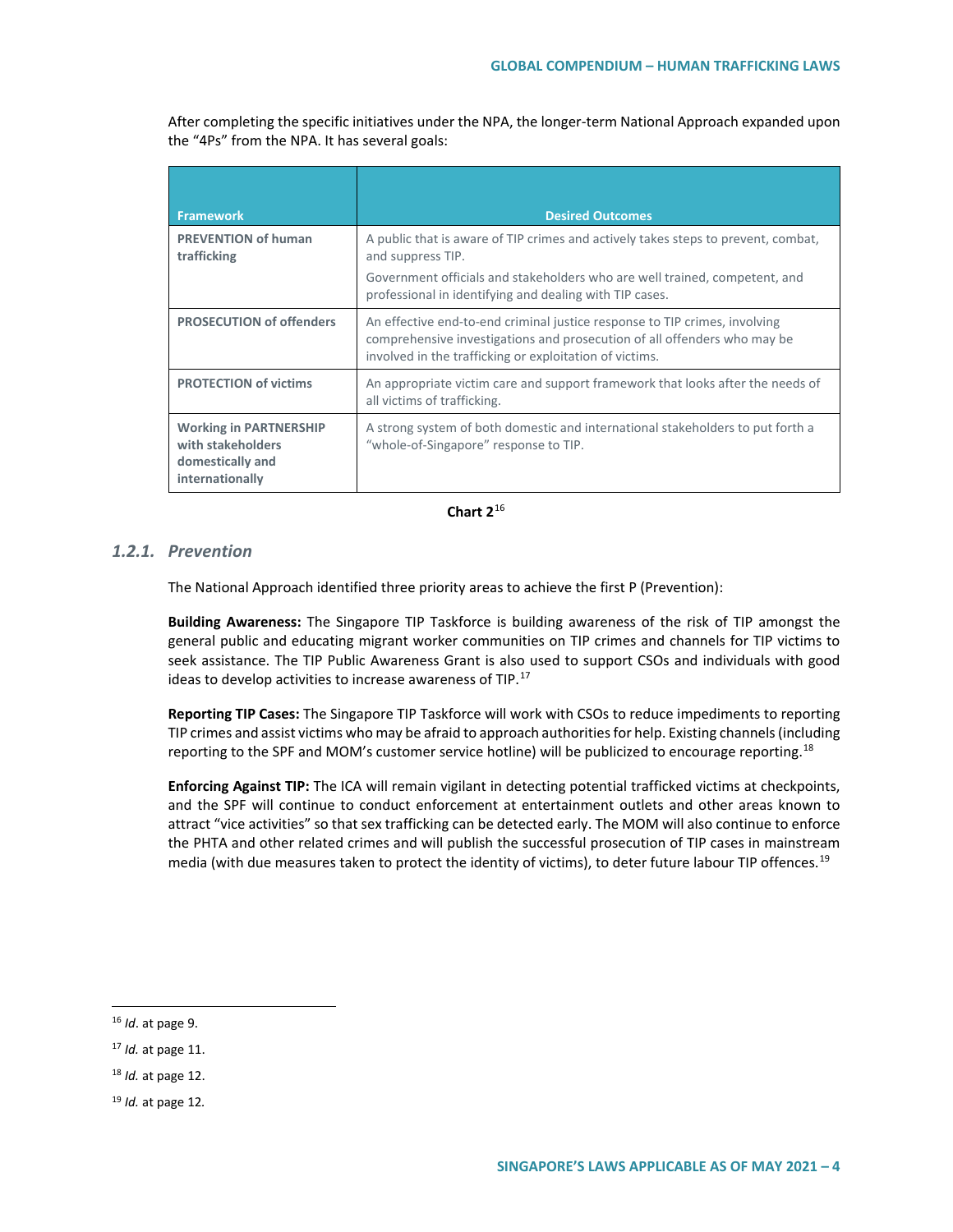### *1.2.2. Prosecution*

Singapore has established a robust legal framework to tackle TIP through the PHTA, as supported through the Penal Code, Women's Charter, Singapore Immigration Act (Cap. 133) (**Singapore Immigration Act**), Children and Young Persons Act, and employment-related legislation.

Since the establishment of the PHTA, the MOM and SPF have investigated 260 cases of alleged sex and labour trafficking and prosecuted 12 cases: seven concluded with convictions under the PHTA, one concluded with a conviction under the Women's Charter, and the remaining are on-going.<sup>[20](#page-4-0)</sup>

In 2016, the first charge under the PHTA was made against Ms. Khema Bhatta and her husband, Mr. Balakrishnan Jaganathan, for exploiting and trafficking seven performing artists at their pub and withholding the performers' passports.<sup>[21](#page-4-1)</sup> Ms. Bhatta was acquitted<sup>[22](#page-4-2)</sup> and Mr. Jaganathan's case is still pending.

The first sentence under the PHTA was handed down in February 2020 in *Public Prosecutor v. Bhattacharya Priyanka Rajesh and another* [2020] SGDC 124 (**Bhattacharya**). As discussed in Sections 3.2.1. and 7.3.1., Malkar Savlaram Anant and his wife Priyanka Bhattacharya Rajesh were each sentenced to five years and six months in jail and a SGD 7,500 fine for exploiting three workers and coaxing one of them into prostituting herself.<sup>[23](#page-4-3)</sup>

The Singapore TIP Taskforce intends to enhance enforcement tools and investigation processes and to fast track cases and closure for victims. Training may also be extended to legal professionals and social workers who assist TIP victims, and the Singapore TIP Taskforce will work with CSOs to explore ways for TIP victims to receive appropriate remedies (including compensation).<sup>[24](#page-4-4)</sup>

#### *1.2.3. Support and care for victims*

Under the PHTA, the Director-General of Social Welfare may provide trafficked victims with assistance as practicable and necessary, including temporary shelter and counselling services, or appoint a public officer or authorize any other person to provide such assistance.<sup>[25](#page-4-5)</sup> The National Approach provides for the training of frontline officers and victim care providers on how to treat victims of TIP with empathy and dignity and ensure that their needs are met.<sup>[26](#page-4-6)</sup>

<span id="page-4-0"></span><sup>&</sup>lt;sup>20</sup> Singapore Parliamentary Debates, MP Christopher de Souza, "Measures to Detect and Prosecute Human Trafficking Offenders and Help Schemes in Place for Victims of Such Crimes" (Written Answers to Questions), (10 May 2021), Vol. 95, available at[: https://sprs.parl.gov.sg/search/sprs3topic?reportid=written-answer-7675.](https://sprs.parl.gov.sg/search/sprs3topic?reportid=written-answer-7675)

<span id="page-4-1"></span><sup>21</sup> *Public Prosecutor v. Khema Bhatta* [2020] SGDC 148.

<span id="page-4-2"></span> $22$  The acquittal is now on appeal by the prosecution.

<span id="page-4-3"></span><sup>23</sup> *Bhattacharya.*

<span id="page-4-4"></span><sup>24</sup> Singapore Inter-Agency Taskforce on Trafficking in Persons, *National Approach Against Trafficking in Persons* (2016–2026), available at[: https://www.mom.gov.sg/-/media/mom/documents/foreign-manpower/trafficking/national-approach-against](https://www.mom.gov.sg/-/media/mom/documents/foreign-manpower/trafficking/national-approach-against-trafficking-in-persons.pdf)[trafficking-in-persons.pdf,](https://www.mom.gov.sg/-/media/mom/documents/foreign-manpower/trafficking/national-approach-against-trafficking-in-persons.pdf) at page 13*.* 

<span id="page-4-5"></span><sup>&</sup>lt;sup>25</sup> Section 19(2) of the PHTA.

<span id="page-4-6"></span><sup>26</sup> Singapore Inter-Agency Taskforce on Trafficking in Persons, *National Approach Against Trafficking in Persons* (2016–2026), available at[: https://www.mom.gov.sg/-/media/mom/documents/foreign-manpower/trafficking/national-approach-against](https://www.mom.gov.sg/-/media/mom/documents/foreign-manpower/trafficking/national-approach-against-trafficking-in-persons.pdf)[trafficking-in-persons.pdf,](https://www.mom.gov.sg/-/media/mom/documents/foreign-manpower/trafficking/national-approach-against-trafficking-in-persons.pdf) at page 14.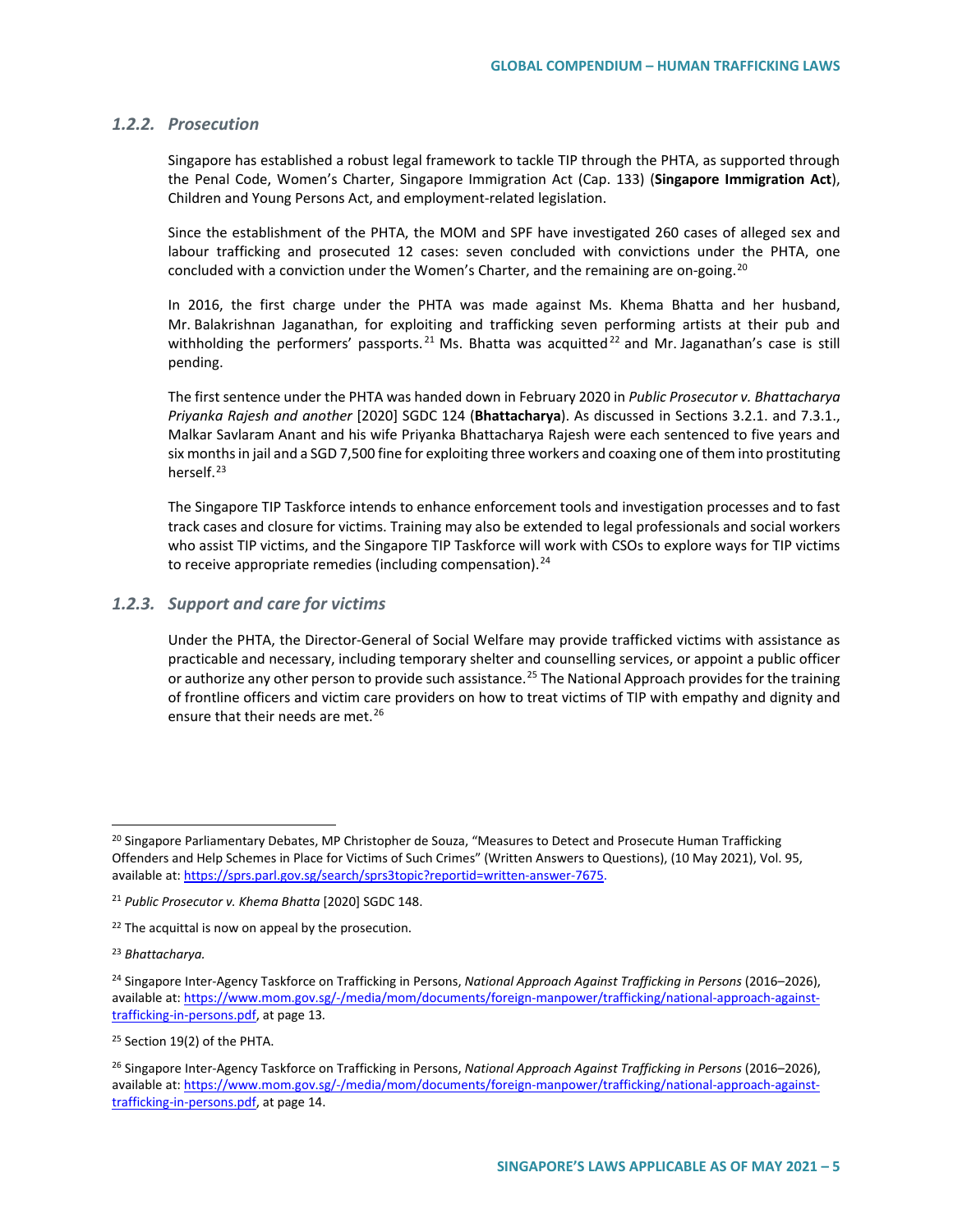## *1.2.4. Rehabilitation and reintegration of victims*

Further, the Singapore TIP Taskforce considers that temporary employment opportunities for TIP victims are important in their rehabilitation.<sup>[27](#page-5-0)</sup> To this end, Government agencies have the power to issue special passes to legitimize victims' stay in Singapore when investigations are ongoing. The Singapore Government also has established the Temporary Job Scheme to allow employers to employ victims who remain in Singapore to assist with an investigation and prosecution and who are able and willing to work.<sup>[28](#page-5-1)</sup>

## *1.2.5. Protection of victims and informers*

In addition to TIP victim protection, the PHTA also provides measures to protect the identity and safety of informers and trafficked victims to encourage reporting of TIP activities.<sup>[29](#page-5-2)</sup> These include making in-camera court proceedings mandatory for child victims and an option for adult victims, as well as media gag orders for victims and informers of sexual exploitation offences.<sup>[30](#page-5-3)</sup>

## *1.2.6. Partnerships*

The National Approach provides that the Singapore TIP Taskforce will continue to build partnerships with other countries and international organizations to share best practices, enhance information sharing, and strengthen networks. It suggests that local law enforcement agencies facilitate the exchange of information with international counterparts, such as the United Nations Office on Drugs and Crime and INTERPOL, which train the SPF, MOM, and ICA on detecting potential cases of TIP and managing victims of TIP in a sensitive way.<sup>[31](#page-5-4)</sup> It also suggests that the Singapore TIP Taskforce increase engagement with embassies and foreign missions based in Singapore to better understand the issues faced by their nationals as well as industry associations and companies to develop guidelines and audit mechanisms.

The Singapore Government has extended support and funds to HAGAR, an international NGO that helps free communities from and heal victims of human trafficking,<sup>[32](#page-5-5)</sup> slavery, and abuse, and Good Shepard Centre, which provides a safe haven for abused women in Singapore.<sup>[33](#page-5-6)</sup>

Moving forward, the Singapore TIP Taskforce plans to consider setting up a working group of diverse stakeholders to discuss ways to enhance the Singapore TIP Taskforce efforts.<sup>[34](#page-5-7)</sup>

<span id="page-5-0"></span>27 *Id.*

<span id="page-5-2"></span><sup>29</sup> Section 21 of the PHTA.

<span id="page-5-4"></span> $31$  *Id.* 

<span id="page-5-5"></span><sup>32</sup> The official website of Hagar, "Our Vision," available at[: https://hagar.org.sg/about-us/#our-mission](https://hagar.org.sg/about-us/#our-mission) [accessed on 25 May 2021].

<span id="page-5-6"></span>33 The official website of Marymount Centre, "Good Shepherd Centre," available at: [https://marymountctr.org.sg/good](https://marymountctr.org.sg/good-shepherd-centre/)[shepherd-centre/](https://marymountctr.org.sg/good-shepherd-centre/) [accessed on 25 May 2021].

<span id="page-5-1"></span><sup>&</sup>lt;sup>28</sup> The Strait Times, "Foreign workers may work temporarily while assisting in investigations," (17 January 2017), available at: [https://www.straitstimes.com/forum/letters-on-the-web/foreign-workers-may-work-temporarily-while-assisting-in](https://www.straitstimes.com/forum/letters-on-the-web/foreign-workers-may-work-temporarily-while-assisting-in-investigations)[investigations.](https://www.straitstimes.com/forum/letters-on-the-web/foreign-workers-may-work-temporarily-while-assisting-in-investigations)

<span id="page-5-3"></span><sup>&</sup>lt;sup>30</sup> Singapore Parliamentary Debates, MP Christopher de Souza, "Measures to Detect and Prosecute Human Trafficking Offenders and Help Schemes in Place for Victims of Such Crimes" (Written Answers to Questions), (10 May 2021), Vol. 95, available at[: https://sprs.parl.gov.sg/search/sprs3topic?reportid=written-answer-7675.](https://sprs.parl.gov.sg/search/sprs3topic?reportid=written-answer-7675)

<span id="page-5-7"></span><sup>34</sup> Singapore Inter-Agency Taskforce on Trafficking in Persons, *National Approach Against Trafficking in Persons* (2016–2026), available at[: https://www.mom.gov.sg/-/media/mom/documents/foreign-manpower/trafficking/national-approach-against](https://www.mom.gov.sg/-/media/mom/documents/foreign-manpower/trafficking/national-approach-against-trafficking-in-persons.pdf)[trafficking-in-persons.pdf,](https://www.mom.gov.sg/-/media/mom/documents/foreign-manpower/trafficking/national-approach-against-trafficking-in-persons.pdf) at page 17*.*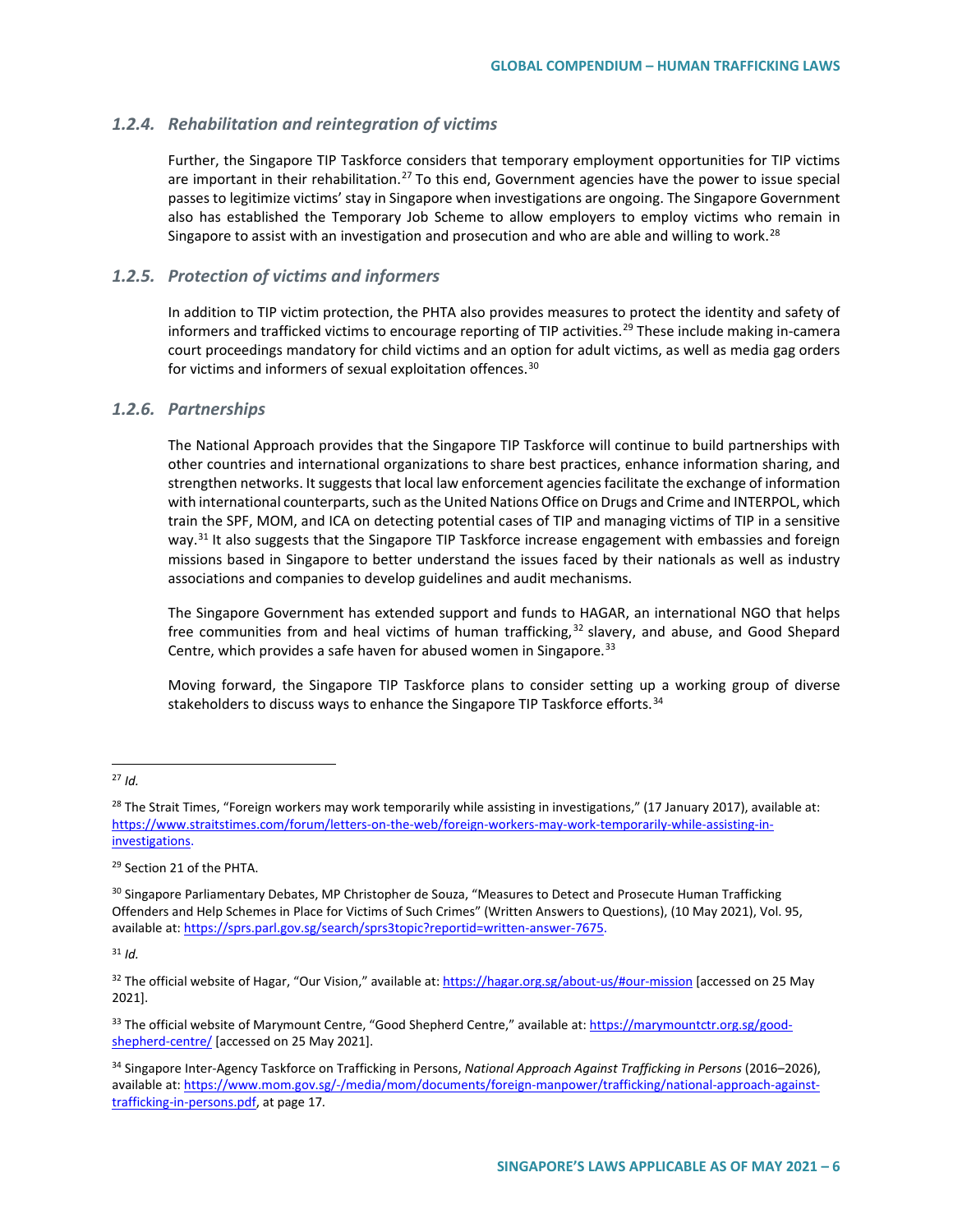# **1.3. Singapore's Employment Policy**

The MOM plays a key role in Singapore's anti-TIP efforts. The MOM oversees the sponsorship and issuance of foreign workers' visas and work permits, and continues to prosecute employers who breach obligations under Singapore's labour and employment laws, such as the EFMA. Recently, the Singapore Government implemented a number of measures to protect foreign workers, including requiring all low-wage foreign workers to take part in a "settling-in program" to educate them on their rights.

Singapore does not have a law setting a minimum wage. While there is pressure on the Singapore Government to implement a minimum wage, the Singapore Government and the MOM have stated that it is against "national policy" to prescribe a minimum wage.<sup>[35](#page-6-0)</sup> Singapore prides itself on being a merit-based society. Rather than prescribing a minimum wage, the Singapore Government has sought to empower its people through initiatives, such as SkillsFuture and Singapore's Progressive Wage Model, which enable lowwage workers in certain industries to increase their wages by upgrading skills and improving productivity.

# **1.4. Singapore's Legal Policy**

Since the formation of the Singapore TIP Taskforce in 2010, the Singapore Government has taken a number of key steps to address TIP issues and bring Singapore's domestic regime in line with global standards. Singapore acceded to a number of international and regional instruments relating to TIP, including, in 2015, the UN TIP Protocol and the ASEAN Convention Against Trafficking in Persons, Especially Women and Children (**ACTIP**).

The introduction of PHTA, in March 2015, aligned Singapore's domestic anti-human trafficking laws more closely with international standards. The PHTA defines "trafficking in persons" consistently with the definition used in the United Nations Protocol to Prevent, Suppress and Punish Trafficking in Persons, Especially Women and Children (**UN TIP Protocol**) and the United Nations Office on Drugs and Crime's (**UNODC**) Model Law against Trafficking in Persons (**UNODC Model Law**).

<span id="page-6-0"></span> $35$  The official website of the MOM, "Is there a prescribed minimum wage for foreign workers in Singapore?", available at: [https://www.mom.gov.sg/faq/work-permit-for-foreign-worker/is-there-a-prescribed-minimum-wage-for-foreign-workers-in](https://www.mom.gov.sg/faq/work-permit-for-foreign-worker/is-there-a-prescribed-minimum-wage-for-foreign-workers-in-singapore)[singapore.](https://www.mom.gov.sg/faq/work-permit-for-foreign-worker/is-there-a-prescribed-minimum-wage-for-foreign-workers-in-singapore)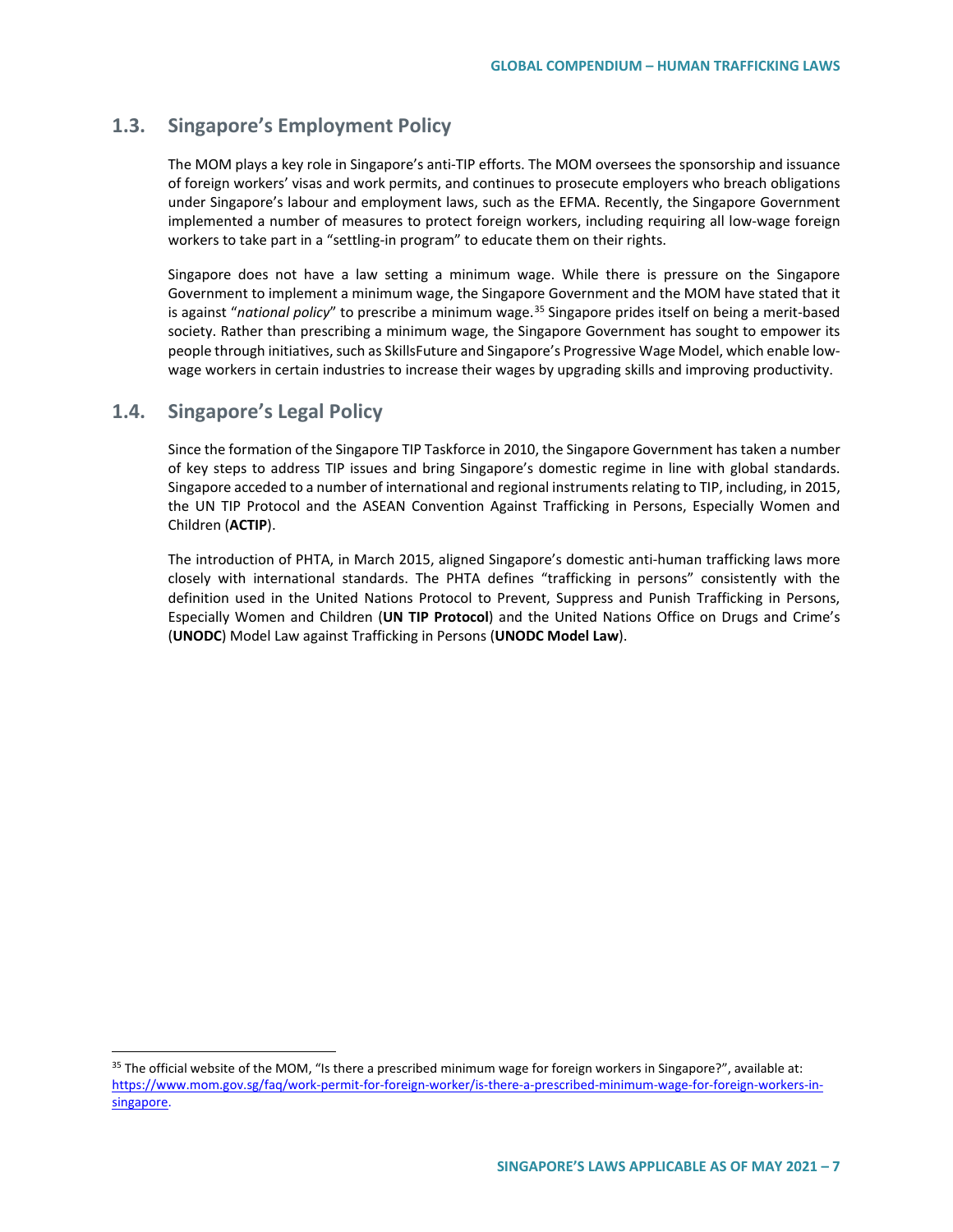# **2. OVERVIEW OF SINGAPORE'S LEGAL APPROACH TO COMBATING MODERN SLAVERY AND HUMAN TRAFFICKING**

# **2.1. Singapore's Regional and International Law Obligations**

## *2.1.1. Fundamental human rights*

Singapore has ratified several core international treaties relating to human rights, such as the Convention on the Elimination of All Forms of Discrimination against Women, the Convention on the Rights of the Child, and the Convention on the Rights of Persons with Disabilities, among others. Singapore has not, however, ratified the International Covenant on Civil and Political Rights or the International Convention on Economic, Social and Cultural Rights.<sup>[36](#page-7-0)</sup>

#### *2.1.2. Slavery and trafficking*

Singapore has not signed the core conventions relating to slavery, forced labour, and trafficking. Singapore is not a party to the Slavery Convention (1926) or the Protocol amending the Slavery Convention (1953). However, Singapore has acceded to, but not ratified, the Supplementary Convention on the Abolition of Slavery, the Slave Trade, and Institutions and Practices Similar to Slavery (1956).

Singapore signed and ratified the Worst Forms of Child Labour Convention in 2001. While Singapore signed and ratified the Abolition of Forced Labour Convention in October 1965, it denounced this convention in April 1979<sup>[37](#page-7-1)</sup> after the International Labour Organisation's Committee of Experts on the Application of Conventions and Recommendations (**Committee of Experts**) found that several of Singapore's laws from that time contravened the Abolition of Forced Labour Convention.<sup>[38](#page-7-2)</sup>

Singapore has acceded to the UN TIP Protocol<sup>[39](#page-7-3)</sup> and the Convention for the Suppression of the Traffic in Persons and of the Exploitation of the Prostitution of Others (1949).

Appendix 1 has a table outlining Singapore's status on the international instruments relating to modern slavery.

## *2.1.3. Effect under Singapore's law*

As Singapore is a common law jurisdiction, international sources of law (such as international treaties and conventions) do not have direct legal effect in Singapore unless the legislature first passes them into

<span id="page-7-0"></span> <sup>36</sup> UN Human Rights, UN Treaty Body Database, available at: [https://tbinternet.ohchr.org/\\_layouts/15/TreatyBodyExternal/Treaty.aspx?CountryID=157&Lang=EN.](https://tbinternet.ohchr.org/_layouts/15/TreatyBodyExternal/Treaty.aspx?CountryID=157&Lang=EN)

<span id="page-7-1"></span><sup>37</sup> International Labour Organisation, Ratifications of C106 – Abolition of Forced Labour Convention 1957 (No. 105), available at: [https://www.ilo.org/dyn/normlex/en/f?p=NORMLEXPUB:11300:0::NO::P11300\\_INSTRUMENT\\_ID:312250.](https://www.ilo.org/dyn/normlex/en/f?p=NORMLEXPUB:11300:0::NO::P11300_INSTRUMENT_ID:312250)

<span id="page-7-2"></span><sup>38</sup> International Labour Conference No. 60 1975, *Summary of Reports on Ratified Conventions,* Report III (Part 1), at pages 197 to 198.

<span id="page-7-3"></span><sup>39</sup> Protocol to Prevent, Suppress and Punish Trafficking in Persons, Especially Women and Children, supplementing the United Nations Convention against Transnational Organized Crime, available at:

[https://treaties.un.org/pages/ViewDetails.aspx?src=TREATY&mtdsg\\_no=XVIII-12-a&chapter=18&clang=\\_en.](https://treaties.un.org/pages/ViewDetails.aspx?src=TREATY&mtdsg_no=XVIII-12-a&chapter=18&clang=_en) When signing the UN TIP Protocol, the Singapore Government declared that "nothing in the Protocol shall impose obligations on Singapore to admit or retain within its territory, persons in respect of whom Singapore would not otherwise have an obligation to admit or retain within its territory." Singapore made a reservation with respect to the dispute resolution clause under Article 15, paragraph 2 of the UN TIP Protocol.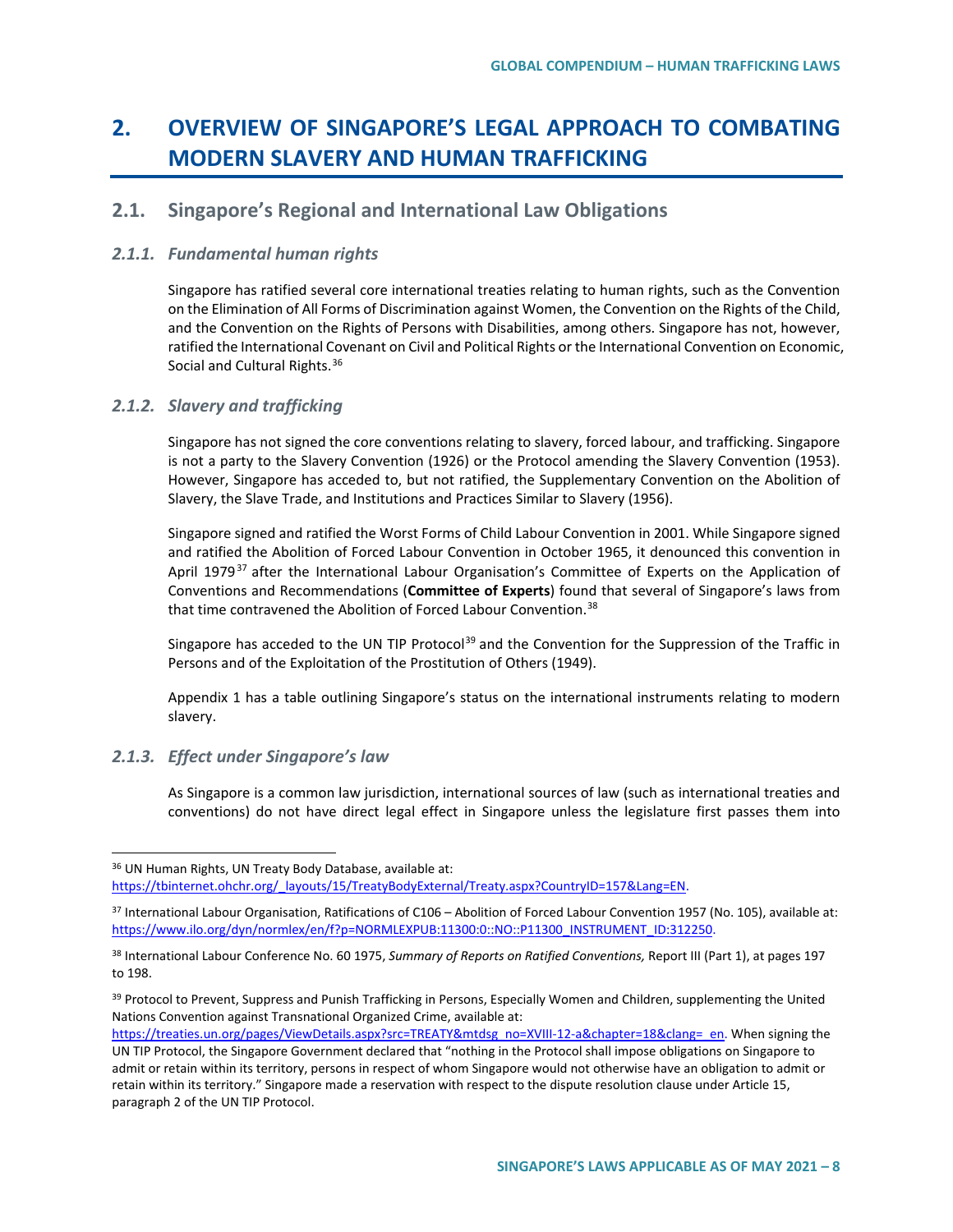domestic law or the judiciary pronounces them as Singapore law.<sup>[40](#page-8-0)</sup> The Singapore courts generally adhere to the doctrine that they may invoke customary international law as part of the common law, subject to domestic statutes and the Constitution of the Republic of Singapore (**Singapore Constitution**).[41](#page-8-1)

## **2.2. Human Rights Protections Under Singapore's Law**

Part IV of the Singapore Constitution prohibits slavery and forced labour (Article 10), and recognizes rights to life and personal liberty (Article 9). Legislation, such as the PHTA, has more specific prohibitions against slavery and human trafficking.

## **2.3. Criminalization of Modern Slavery**

The PHTA makes TIP offences criminal and protects TIP victims and informers. The law also makes it a crime to abet TIP and to knowingly profit from such activities. Severe penalties are prescribed to reflect the seriousness of the crime and to strongly deter potential offenders. The Penal Code, EFMA, Children and Young Persons Act (Cap. 38) (**Children and Young Persons Act**), and the Women's Charter may address cases that do not fulfil the elements required to prove an offence under the PHTA (*i.e.*, "Act," "Means," and "Purpose").<sup>[42](#page-8-2)</sup>

## **2.4. Supply Chain Reporting**

No legislation or policies require reporting of human trafficking in supply chains or oblige private businesses to control their supply chains to hinder human trafficking.

## **2.5. Investigation, Prosecution, and Enforcement**

#### *2.5.1. Investigation and prosecution of criminal offenses*

The AGC institutes criminal prosecutions on behalf of the State. The Attorney General is independent when acting in the capacity of public prosecutor and is not subject to the government's control. Several deputy public prosecutors who act as officers of the Crime Division assist the Attorney General.<sup>[43](#page-8-3)</sup> The Crime Division is responsible for prosecuting criminal offences in the State Courts and High Court of Singapore and handling applications for judicial review of criminal matters.<sup>[44](#page-8-4)</sup> The deputy public prosecutors initiate

<span id="page-8-0"></span> <sup>40</sup> *Legal Systems in Singapore: overview*, *Main Sources of law*, Practical Law by Thomson Reuters, available at: [https://uk.practicallaw.thomsonreuters.com/w-008-](https://uk.practicallaw.thomsonreuters.com/w-008-9647?transitionType=Default&contextData=(sc.Default)&firstPage=true#co_anchor_a884580) [9647?transitionType=Default&contextData=\(sc.Default\)&firstPage=true#co\\_anchor\\_a884580.](https://uk.practicallaw.thomsonreuters.com/w-008-9647?transitionType=Default&contextData=(sc.Default)&firstPage=true#co_anchor_a884580)

<span id="page-8-1"></span><sup>41</sup> *Approach to International Law in Singapore Domestic Law*, ASEAN Judiciaries Portal, available at: [https://cacj](https://cacj-ajp.org/singapore/legal-system/singapore-laws/international-law-in-singapore/approach-to-international-law-in-singapore-domestic-law/)[ajp.org/singapore/legal-system/singapore-laws/international-law-in-singapore/approach-to-international-law-in-singapore](https://cacj-ajp.org/singapore/legal-system/singapore-laws/international-law-in-singapore/approach-to-international-law-in-singapore-domestic-law/)[domestic-law/.](https://cacj-ajp.org/singapore/legal-system/singapore-laws/international-law-in-singapore/approach-to-international-law-in-singapore-domestic-law/)

<span id="page-8-2"></span> $42$  The official website of the AGC, "Singapore's efforts in combating trafficking in persons: Speech by the Attorney-General of the Republic of Singapore, Lucien Wong, S.C.," 5–8 Nov 2019, available at[: https://www.agc.gov.sg/docs/default](https://www.agc.gov.sg/docs/default-source/newsroom-doucments/speeches/speech-by-attorney-general-lucien-wong-s-c-at-the-12th-china-asean-prosecutors-general-conference-2019.pdf)[source/newsroom-doucments/speeches/speech-by-attorney-general-lucien-wong-s-c-at-the-12th-china-asean-prosecutors](https://www.agc.gov.sg/docs/default-source/newsroom-doucments/speeches/speech-by-attorney-general-lucien-wong-s-c-at-the-12th-china-asean-prosecutors-general-conference-2019.pdf)[general-conference-2019.pdf.](https://www.agc.gov.sg/docs/default-source/newsroom-doucments/speeches/speech-by-attorney-general-lucien-wong-s-c-at-the-12th-china-asean-prosecutors-general-conference-2019.pdf)

<span id="page-8-4"></span><span id="page-8-3"></span><sup>&</sup>lt;sup>43</sup> The official website of the AGC, "Overview of Functions," available at: [https://www.agc.gov.sg/our-roles/public](https://www.agc.gov.sg/our-roles/public-prosecutor/public-prosecutor-overview-of-functions)[prosecutor/public-prosecutor-overview-of-functions.](https://www.agc.gov.sg/our-roles/public-prosecutor/public-prosecutor-overview-of-functions)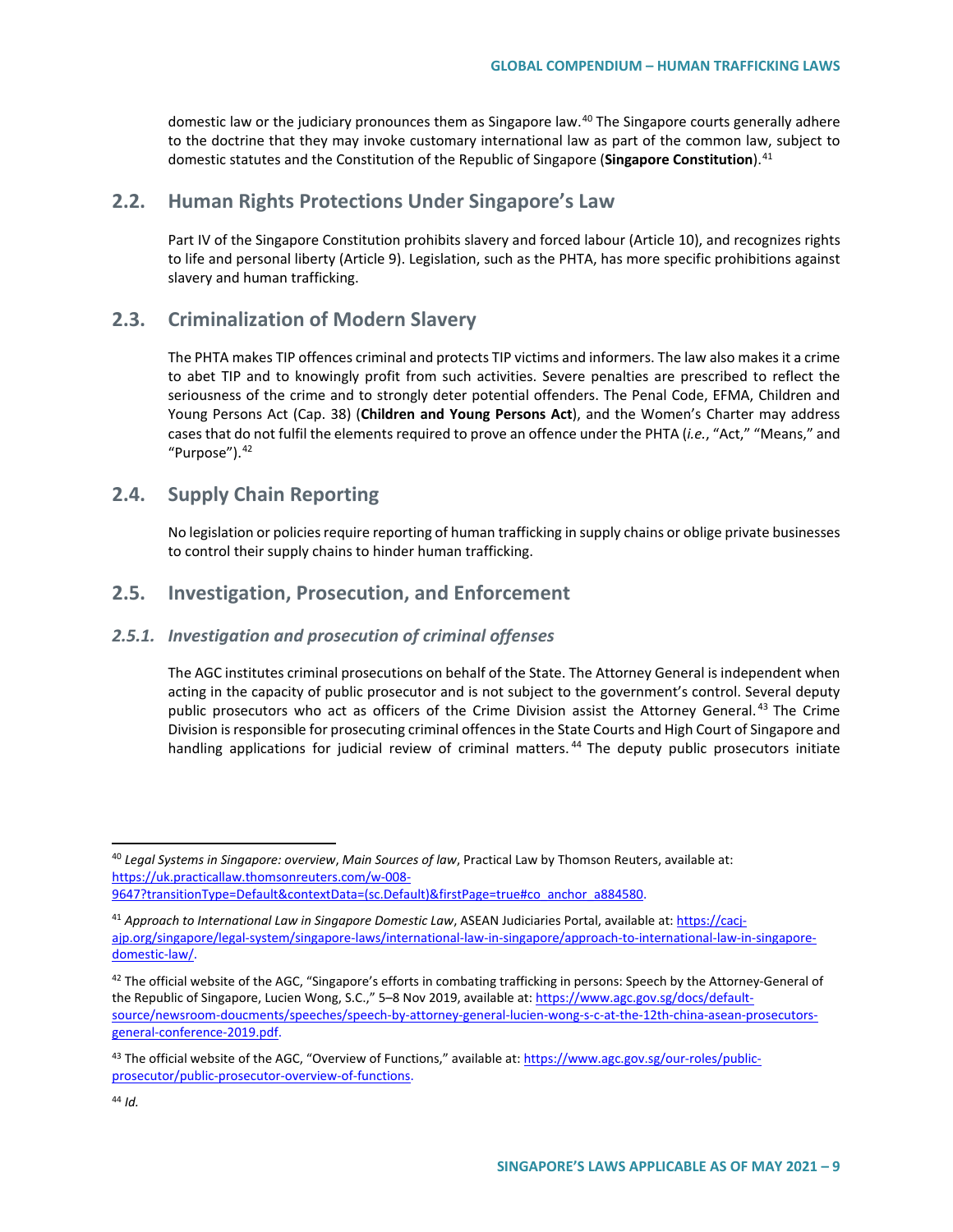proceedings and can also exercise their prosecutorial discretion to terminate proceedings before or during a trial.[45](#page-9-0)

The public prosecutor must consent to the initiation of a prosecution for a PHTA offence, and a district court has jurisdiction over any offence under the PHTA.<sup>[46](#page-9-1)</sup>

#### *2.5.2. Mutual assistance/international cooperation*

The International Cooperation Department is Singapore's primary law enforcement branch that enables global police cooperation.<sup>[47](#page-9-2)</sup> The International Cooperation Department also performs significant functions for the SPF.<sup>[48](#page-9-3)</sup> Within the International Cooperation Department, Singapore's INTERPOL National Central Bureau (**NCB**) enables the exchange of law enforcement information and intelligence and collaboration between INTERPOL and Singapore agencies.<sup>[49](#page-9-4)</sup> The NCB further involves itself and supports global INTERPOL operations in Singapore.[50](#page-9-5)

The AGC is primarily responsible for mutual legal assistance in criminal matters.<sup>[51](#page-9-6)</sup> In compliance with the Mutual Assistance in Criminal Matters Act (Cap. 190A) and other applicable treaties, the AGC officers in the International Affairs Division work on formal requests for assistance.<sup>[52](#page-9-7)</sup> Singapore is a founding member of the Association of Southeast Asian Nations (**ASEAN**) and a party to the Treaty on Mutual Legal Assistance in Criminal Matters among like-minded ASEAN Member Countries.

# **3. SINGAPORE'S FEDERAL CRIMINAL OFFENSES RELATING TO SLAVERY, SLAVERY-LIKE CONDITIONS, AND HUMAN TRAFFICKING**

# **3.1. Overview of Criminal Offenses**

The PHTA is the main framework criminalising human trafficking offences where the victim is involuntarily trafficked for the purpose of exploitation. The PHTA defines the term "exploitation" broadly to encompass (i) sexual exploitation, (ii) forced labour, (iii) slavery, (iv) slavery-like practices, (v) servitude, and (vi) organ removal.[53](#page-9-8)

<span id="page-9-3"></span><sup>48</sup> *Id.*

<span id="page-9-4"></span><sup>49</sup> *Id.* 

<span id="page-9-5"></span><sup>50</sup> *Id.* 

<span id="page-9-7"></span><sup>52</sup> *Id.* 

<span id="page-9-8"></span><sup>53</sup> Section 2 of the PHTA.

<span id="page-9-0"></span> <sup>45</sup> Article 35(8) of the Singapore Constitution.

<span id="page-9-1"></span><sup>46</sup> Sections 22 and 23(1) of the PHTA.

<span id="page-9-2"></span><sup>&</sup>lt;sup>47</sup> The official website of INTERPOL, "How INTERPOL supports Singapore to tackle international crime," available at: [https://www.interpol.int/en/Who-we-are/Member-countries/Asia-South-Pacific/SINGAPORE.](https://www.interpol.int/en/Who-we-are/Member-countries/Asia-South-Pacific/SINGAPORE)

<span id="page-9-6"></span><sup>51</sup> The official website of the AGC, "Mutual Legal Assistance," available at: [https://www.agc.gov.sg/our-roles/international-law](https://www.agc.gov.sg/our-roles/international-law-advisor/mutual-Legal-assistance)[advisor/mutual-Legal-assistance.](https://www.agc.gov.sg/our-roles/international-law-advisor/mutual-Legal-assistance)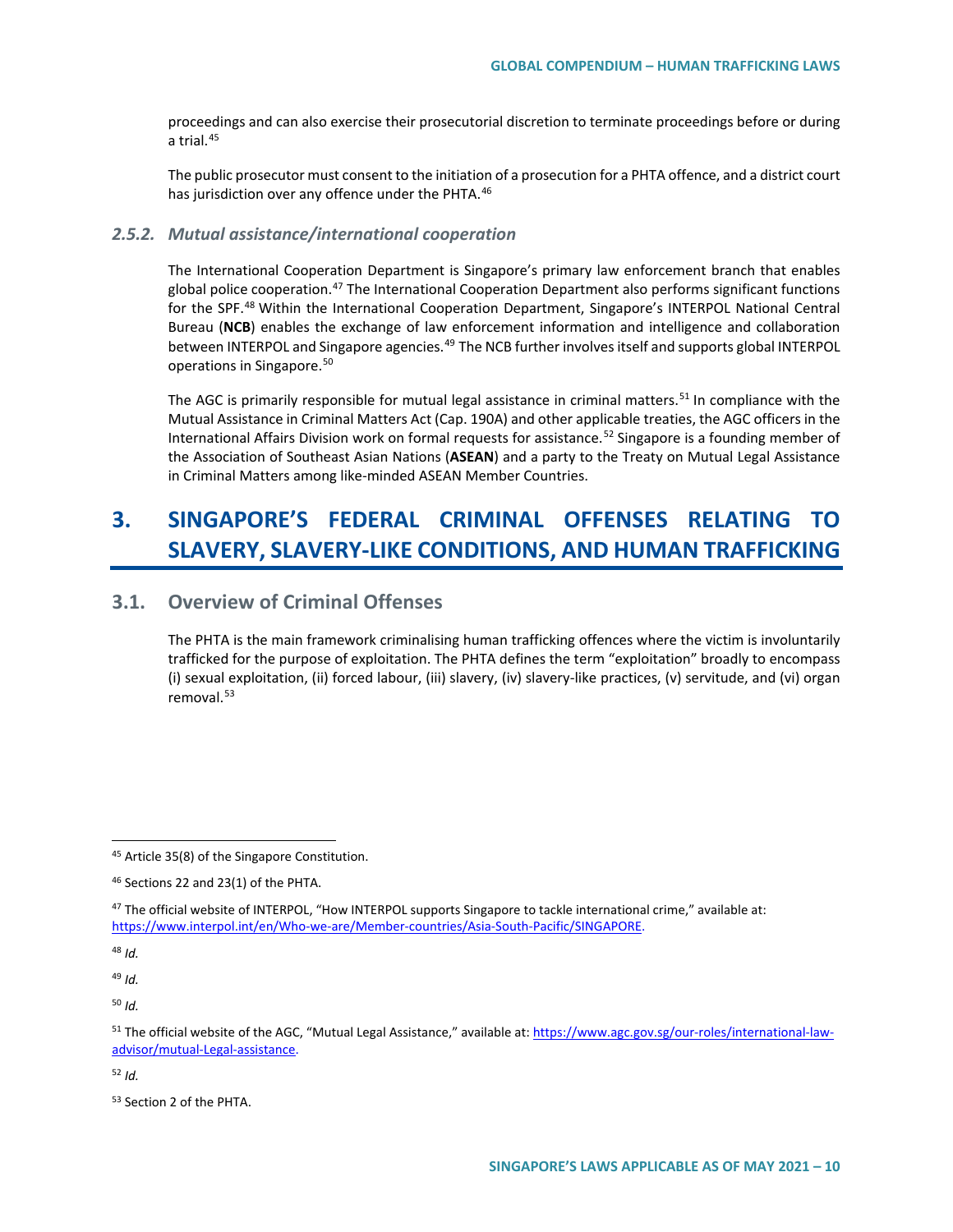Where the trafficking involves the exploitation of a child (under 18 years old), the trafficker will still be criminally liable even if there was no coercion of the victim or the victim consented to the trafficking.<sup>[54](#page-10-0)</sup> The Penal Code and the Children and Young Persons Act also prohibit child exploitation.[55](#page-10-1)

The PHTA does not apply when adult victims are voluntarily smuggled into Singapore. However, the Singapore Immigration Act makes such smuggling a crime. The EFMA indirectly targets human trafficking and smuggling by making the illegal employment of trafficked victims a crime, because they will not have valid work passes and papers. These prohibitions are explained further in Section 5.1.2.



# **3.2. Slavery Offenses Under the Criminal Code**

## *3.2.1. General*

The PHTA provides three categories of criminal offences related to human trafficking:

- a. Human trafficking:<sup>[56](#page-10-2)</sup>
- b. Abetting human trafficking;<sup>[57](#page-10-3)</sup> and
- c. Receiving payment in connection with the exploitation of a trafficked victim.<sup>[58](#page-10-4)</sup>

In addition to these three offences, the PHTA makes it a crime for anyone to publish the name, address, or photograph of the trafficking victim or to do anything that is likely to lead to the identification of the

<span id="page-10-0"></span> <sup>54</sup> Section 3(3)(a) of the PHTA.

<span id="page-10-1"></span><sup>55</sup> *See e.g.*, Section 7 of the Children and Young Persons Act; Section 376AA to 376EE of the Penal Code.

<span id="page-10-2"></span><sup>56</sup> Section 3 of the PHTA.

<span id="page-10-3"></span><sup>57</sup> Section 5 of the PHTA.

<span id="page-10-4"></span><sup>58</sup> Section 6 of the PHTA.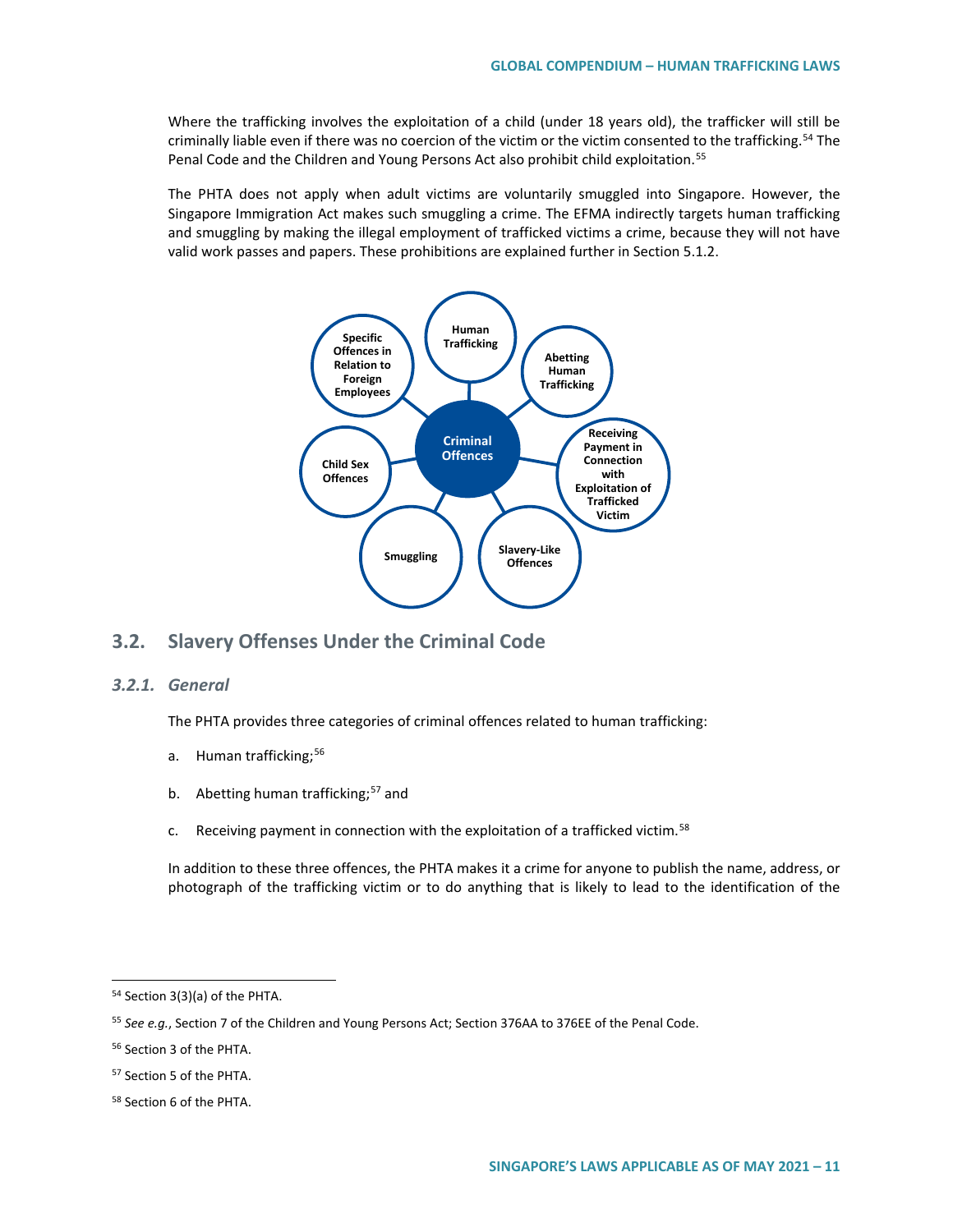victim.[59](#page-11-0) The offender shall be liable on conviction to a fine not exceeding SGD 5,000, imprisonment for a term not exceeding three years, or both.<sup>[60](#page-11-1)</sup>

## *BHATTACHARYA* **CASE – THE FIRST CONVICTION UNDER THE PHTA**

This landmark case is the first conviction of a human trafficking case in Singapore under the PHTA.

Malkar and Priyanka, a husband and wife, had jointly managed two entertainment clubs. The clubs had employed performing artists from Bangladesh whom they kept in an apartment. The couple had jointly coerced one of the performing artists into providing sexual services to a club's patrons for revenue. They deceived her into providing sexual services by telling her that half of the earnings would go to her.

The court found that Malkar and Priyanka had, in breach of Section 3(1) of the PHTA, (i) "harboured" the victim, (ii) abused their power, and (iii) exploited her (servitude). The court defined the terms "harbour" and "abuse of power," which the PHTA does not define. The court defined "harbour" as "to give food or shelter" and included "assisting a person to evade apprehension." The court defined "abuse of power" to include the employers' power over employees, and it found that an abuse of power was manifested in several ways:

- restriction and constant supervision of movements;
- confiscation of passports and work permits;
- confiscation of mobile phones;
- financial dependence;
- difficult work conditions;
- climate of fear; and
- financial penalty to terminate contract.

The Court also found that there was exploitation in the form of "servitude," which the PHTA defines as "any condition or obligation, not authorised by any written law, to work or render services from which the individual cannot escape or which the individual is not free to change." The Court held that the various onerous working conditions satisfied the condition of "servitude" beyond a reasonable doubt.

The Court imposed four years of imprisonment for the PHTA charge and a total fine amount of SGD 15,000.

#### *3.2.1.1 Human Trafficking*

Section 3(1) of the PHTA sets forth three elements for the offence of human trafficking: the (i) Act, (ii) Means, and (iii) Purpose. Each of these elements is further explained:

#### **Act**

Section 3(1) prohibits a person from recruiting, transporting, transferring, harbouring (providing food or shelter, including assisting a person to evade apprehension), or receiving an individual (other than a child)

<span id="page-11-0"></span> <sup>59</sup> Section 18(2) of the PHTA.

<span id="page-11-1"></span><sup>60</sup> Section 18(4) of the PHTA.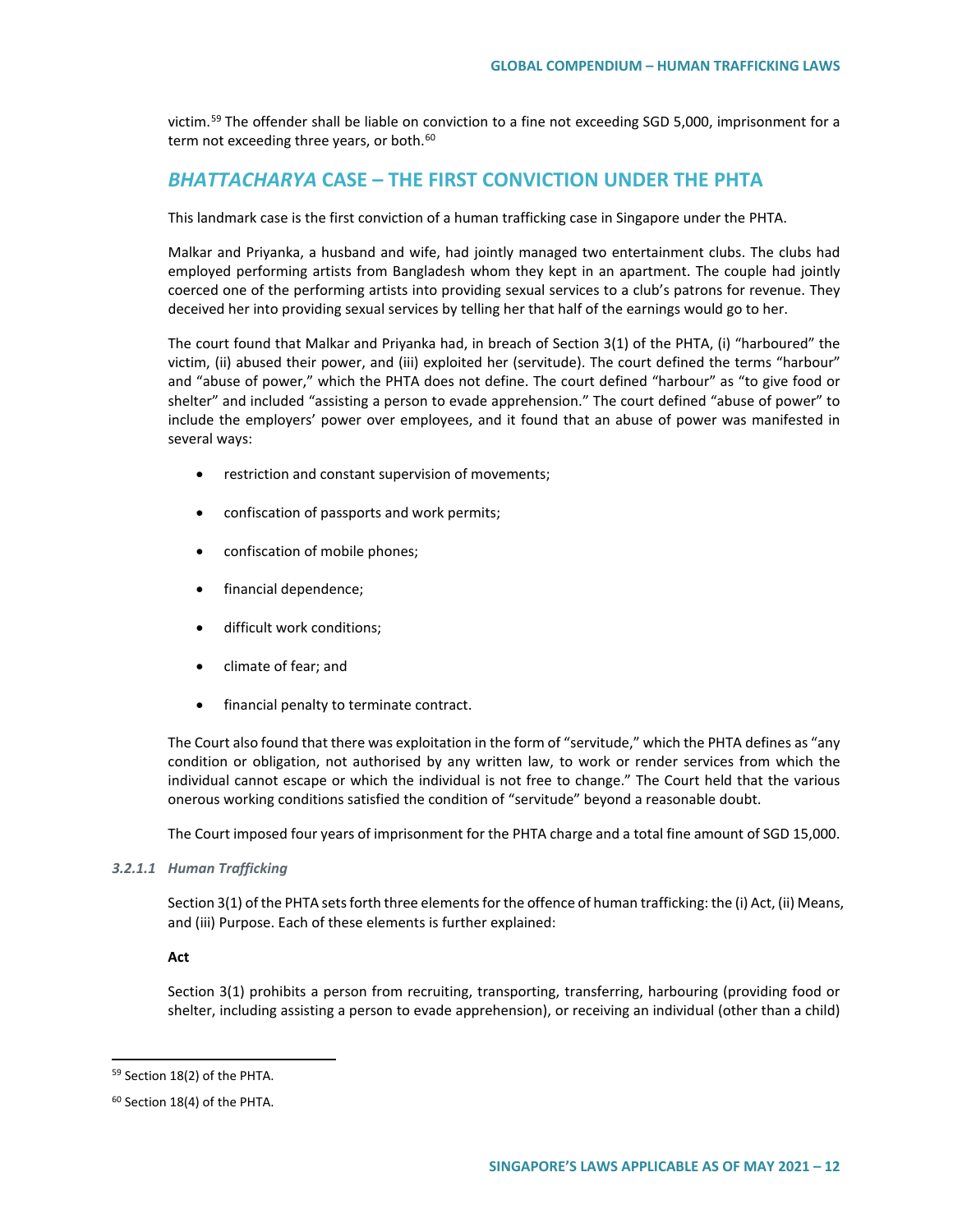for the purpose of exploitation (whether in Singapore or elsewhere) through the "Means" set out in the PHTA.

#### **Means**

Section 3(1) prohibits several "Means":

- Threat or use of force, or any other form of coercion;
- Abduction;
- Fraud or deception;
- Abuse of power;
- Abuse of the individual's position of vulnerability; or
- Giving to, or the receipt by, another person having control over that individual of any money or other benefit to secure that other person's consent.<sup>[61](#page-12-0)</sup>

#### **Purpose of Exploitation**

Section 3(1) prohibits acting to exploit the victim for a range of slavery and slavery-like purposes. "Exploitation" has a broad definition under Section 2 of the PHTA and includes:

- Sexual exploitation;
- Forced labour;
- Slavery;
- Any practice similar to slavery (debt bondage, serfdom, or any servile form of marriage);
- Servitude (meaning any condition or obligation, not authorised by any written law, to work or provide services from which the individual cannot escape or which the individual is not free to change); or
- Removal of an organ.

In contrast to other jurisdictions in the Asia-Pacific region, the exploitation of trafficked victims for the purpose of putting them into servitude, forced labour, and debt bondage can constitute a human trafficking offence under Section 3(1) of the PHTA.

# *RAJENDRAN* **CASE – THE PURPOSE OF SEXUAL EXPLOITATION**

This case involved two owners of a club who procured and recruited Bangladeshi and Hindi performers. One of the co-owners threatened one of the victims with bodily harm in an attempt to coerce prostitution. Even though the victim did not engage in the sexual activity, the Court held the owner liable under the charge of trafficking in persons under Section 3(1) of the PHTA. The Court sentenced him to 14 months of imprisonment and imposed a fine of SGD 2,000. The Court noted that the fine was the amount that the

<span id="page-12-0"></span> <sup>61</sup> Section 3(1) of the PHTA.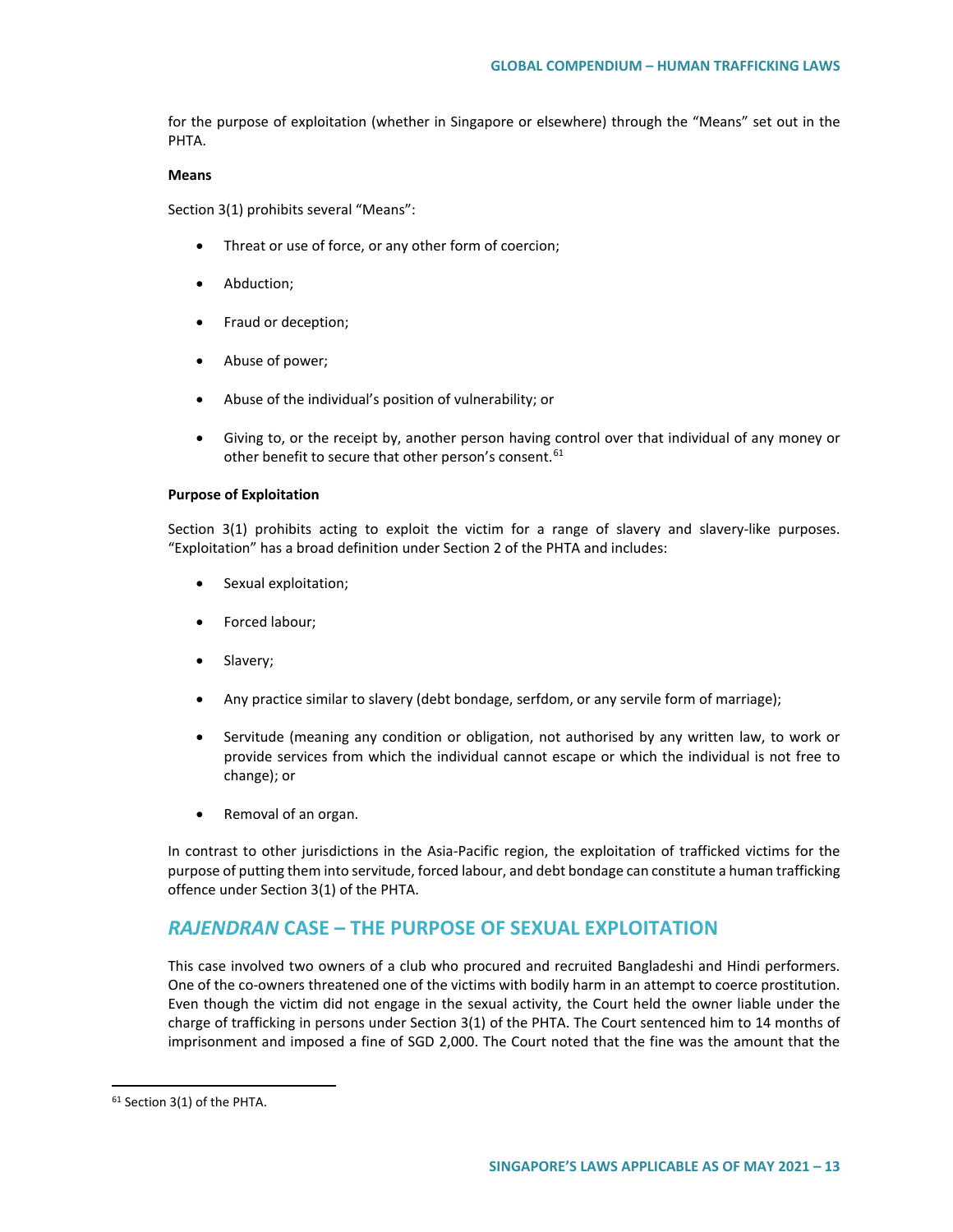victim would have received for engaging in the forced sexual activity (*Public Prosecutor v. Rajendran s/o Nagarethinam and another* [2020] SGDC 156).

#### **If the victim is a child**

Victims who are children (under 18 years old) will be considered trafficked for the purposes of the PHTA, even if the offender took no steps to coerce them or abuse their power over the victim (*i.e.*, did not employ any of the Means mentioned above) when recruiting them. It is also irrelevant that the offender was the victim's parent, or that the victim had consented to being recruited. $62$ 

#### **Aggravating Factors**

The court may take into account a number of aggravating factors when determining the appropriate punishment pursuant to Section 4(2) of the PHTA:

- the offence involved serious injury to or the death of the trafficked victim or another individual (including death by suicide);
- the trafficked victim was particularly vulnerable due to pregnancy, illness, infirmity, disability, or any other reason, and the offender was aware of the trafficked victim's particular vulnerability;
- the trafficked victim was a child;
- the offence exposed the trafficked victim to a life-threatening illness;
- the offence involved actual or threatened use of a weapon or drug;
- the offender was a public servant;
- the offender was the trafficked victim's spouse or conjugal partner; and
- $\bullet$  the offender was abusing a position of trust or authority in relation to the trafficked victim.  $63$

## *3.2.1.2 Abetting human trafficking*

According to Section 5 of the PHTA, an abettor is one who:<sup>[64](#page-13-2)</sup>

- provides instruction to another person to commit trafficking;
- provides or arranges any form of financial assistance, transport, shelter, accommodation, or any other facility with the intention of facilitating trafficking; or
- with the intention of facilitating the commission of the offence against the individual:
	- o participates or assists in the recruitment, transport, transfer, harbouring, or receiving of an individual;

<span id="page-13-0"></span> $62$  Section 3(2) and (3) of the PHTA.

<span id="page-13-1"></span><sup>63</sup> Section 4(2) of the PHTA.

<span id="page-13-2"></span><sup>64</sup> Section 5 of the PHTA.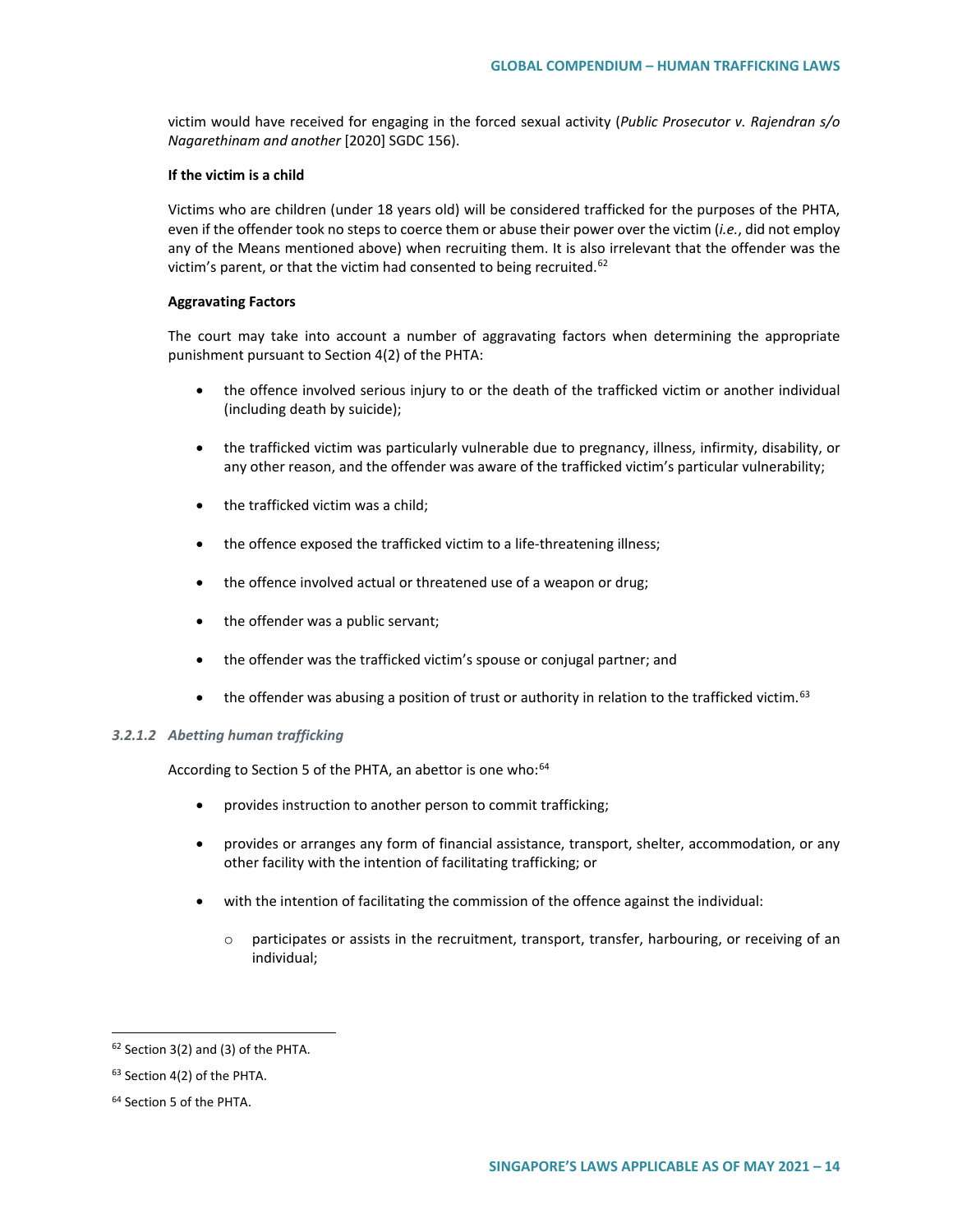- o assists or employs a trafficker; or
- o does any act to promote or in furtherance of the actual or intended exploitation of the individual.

Under the Penal Code, the abettor of a particular offence is generally punished with the punishment provided for the offence.[65](#page-14-0)

## *BSR* **CASE – DOMESTIC TRAFFICKING**

In 2019, a man was convicted of knowingly receiving payments in connection with exploitation under Section 6 of the PHTA, trafficking in persons under Section 3 of the PHTA, and two other sexual offences under the Penal Code. The PHTA offences arose because the accused threatened and violently forced his wife to prostitute herself and then received payment from her forced prostitution.

The accused's actions fell within the ambit of both the Women's Charter and the PHTA. The Prosecutor decided to charge the accused under the PHTA because of its harsher sentences.

The Court found that the accused's conduct satisfied Section 3(1) of the PHTA, which includes the threat or use of force for the purpose of exploitation. Section 2 of the PHTA defines "exploitation" to include "sexual exploitation," which in turn includes prostitution.

While the Court noted that the driving force for the PHTA was transnational TIP, it held that the PHTA prohibits all forms of TIP and applies equally to domestic trafficking.

The Court described the facts of the case as "monstrous" and held that the prolonged violence the accused inflicted on his wife to force her into prostitution pointed to a high level of culpability. The facts that the TIP victim was the offender's wife and that the offender had used a weapon were, as Section 4(2) of the PHTA provides, taken into account as aggravating factors.

Accordingly, the Court imposed a global sentence of 25 and one-half years of imprisonment, 24 strokes of the cane (the maximum number of strokes allowed under the Penal Code), and a SGD 12,000 fine. This case indicates that the PHTA will be the preferred statute to prosecute domestic TIP cases involving the sexual exploitation of vulnerable women rather than the Women's Charter, and that Singapore Courts will impose harsh punishments in such cases (*Public Prosecutor v. BSR* [2019] SGHC 64).

#### *3.2.1.3 Receiving payment in connection with exploitation of a trafficked victim*

According to Section 6 of the PHTA, any person who knowingly receives any payment in connection with the actual or intended exploitation in Singapore of a trafficked victim shall be guilty of an offence. Even if a person has not directly been involved in the trafficking process, a person may be liable for this offence if the person has benefited financially from it with the knowledge that the person has been trafficked. Some typical examples are pimps and labour agents.

All three offences carry the same maximum penalty of 10 years in jail, a fine not exceeding SGD 100,000, and up to six strokes of the cane. A repeat offender faces stiffer penalties, with the maximum penalties being 1.5 times (50%) greater than for a first offence. Section 109 of the Penal Code states that the abettor of a particular offence is subject to the same punishment as the offender (if there is no express provision in the Penal Code for abetting). The Criminal Procedure Code (Cap. 68) (**CPC**) forbids women and men over 50

<span id="page-14-0"></span> <sup>65</sup> Chapter V of the Penal Code*.*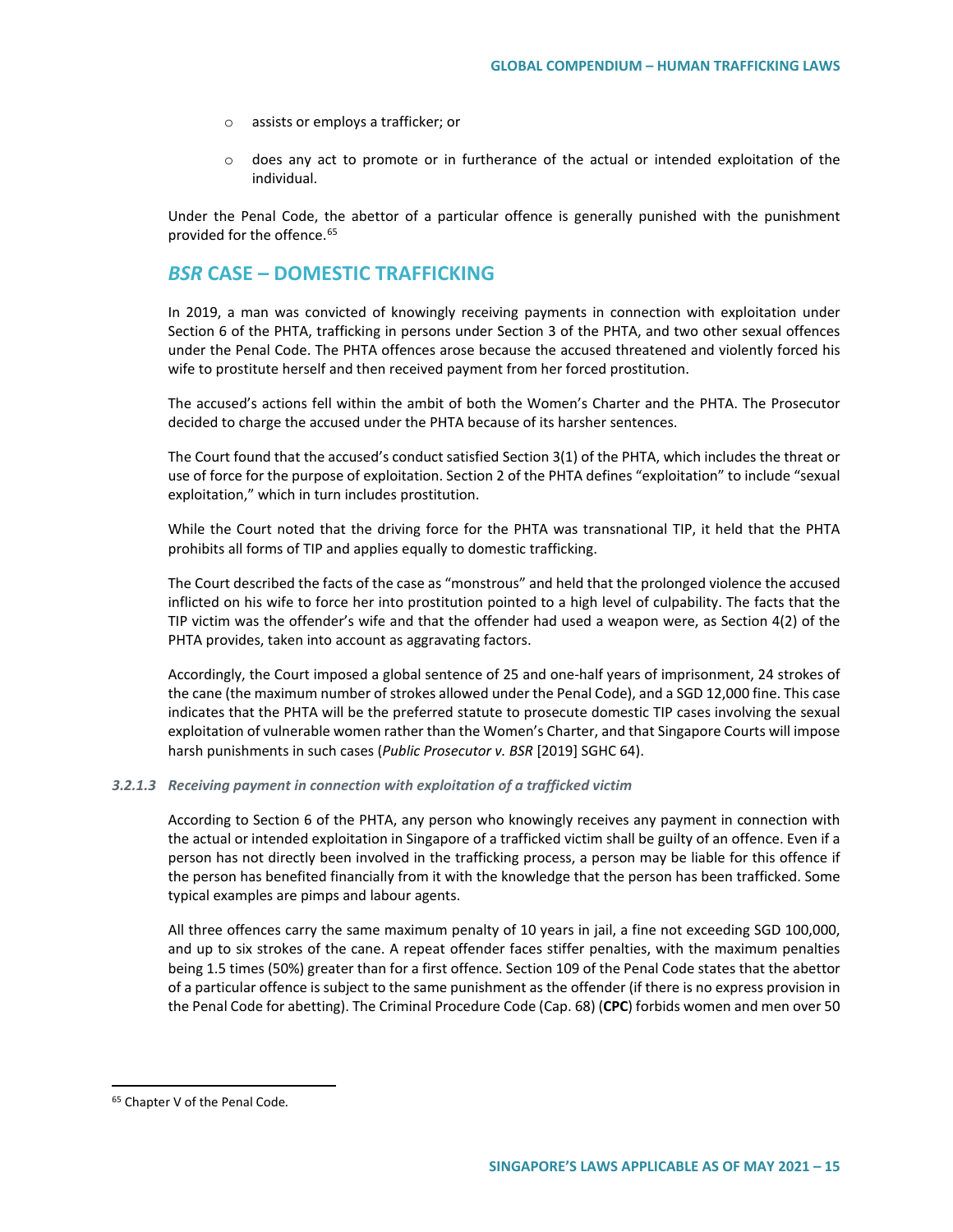years of age from a sentence of caning.<sup>[66](#page-15-0)</sup> For these categories of persons, the court may impose a term of  $\frac{1}{2}$  imprisonment not exceeding 12 months in lieu of caning.<sup>[67](#page-15-1)</sup>

| <b>HUMAN TRAFFICKING</b><br><b>PENALTIES IN SINGAPORE</b>                            | <b>Duration of</b><br>imprisonment   | <b>Caning</b>                        | <b>Amount of the fine</b>            |
|--------------------------------------------------------------------------------------|--------------------------------------|--------------------------------------|--------------------------------------|
| a. TIP offence                                                                       |                                      |                                      |                                      |
| <b>First offence</b>                                                                 | Not exceeding 10 years               | Not exceeding 6<br>strokes           | Not exceeding SGD<br>100.000         |
| Second or subsequent<br>offence                                                      | Not exceeding 15 years               | Not exceeding 9<br>strokes           | Not exceeding SGD<br>150,000         |
| b. Abetting human<br>trafficking                                                     | Same as human<br>trafficking offence | Same as human<br>trafficking offence | Same as human<br>trafficking offence |
| c. Receiving payments in<br>connection with<br>exploitation of trafficked<br>victims | Same as human<br>trafficking offence | Same as human<br>trafficking offence | Same as human<br>trafficking offence |

## *3.2.2. Extraterritorial application*

The PHTA does not have extraterritorial application. However, Section 3(1) of the PHTA applies where the purpose of the TIP is for exploitation outside of Singapore.

# **3.3. Slavery-Like Offenses in Singapore's Legal Order**

## *3.3.1. Servitude*

Article 10 of the Singapore Constitution prohibits slavery generally.<sup>[68](#page-15-2)</sup> The Penal Code also prohibits dealing in slaves:

| <b>HUMAN TRAFFICKING</b><br><b>PENALTIES IN</b><br><b>SINGAPORE</b> | <b>Definition of Offence</b>                                                                                                                                                    | <b>Penalty / Punishment</b>                                               |
|---------------------------------------------------------------------|---------------------------------------------------------------------------------------------------------------------------------------------------------------------------------|---------------------------------------------------------------------------|
| Section 370<br>(Buying or disposing of<br>any person as a slave)    | "Whoever imports, exports, removes, buys,<br>sells or disposes of any person as a slave, or<br>accepts, receives or detains against his will<br>any person as a slave"          | Imprisonment for a term up to 7 years;<br>and a fine                      |
| <b>Section 371</b><br>(Habitual dealing in<br>slaves)               | "Whoever habitually imports, exports,<br>removes, buys, sells, traffics or deals in<br>slaves"                                                                                  | Imprisonment for life or for a term not<br>exceeding 10 years; and a fine |
| Section 367<br>(kidnapping or abducting<br>in order to subject a    | "Whoever kidnaps or abducts any person in<br>order that such person may be subjected,<br>or may be so disposed of as to be put in<br>danger of being subjected to grievous hurt | Imprisonment for a term not exceeding<br>10 years; and a fine or caning   |

<span id="page-15-0"></span> <sup>66</sup> Section 325(1) of the CPC.

<span id="page-15-1"></span><sup>67</sup> Section 325(2) of the CPC.

<span id="page-15-2"></span><sup>&</sup>lt;sup>68</sup> Article 10(1) of the Singapore Constitution: "No person shall be held in slavery."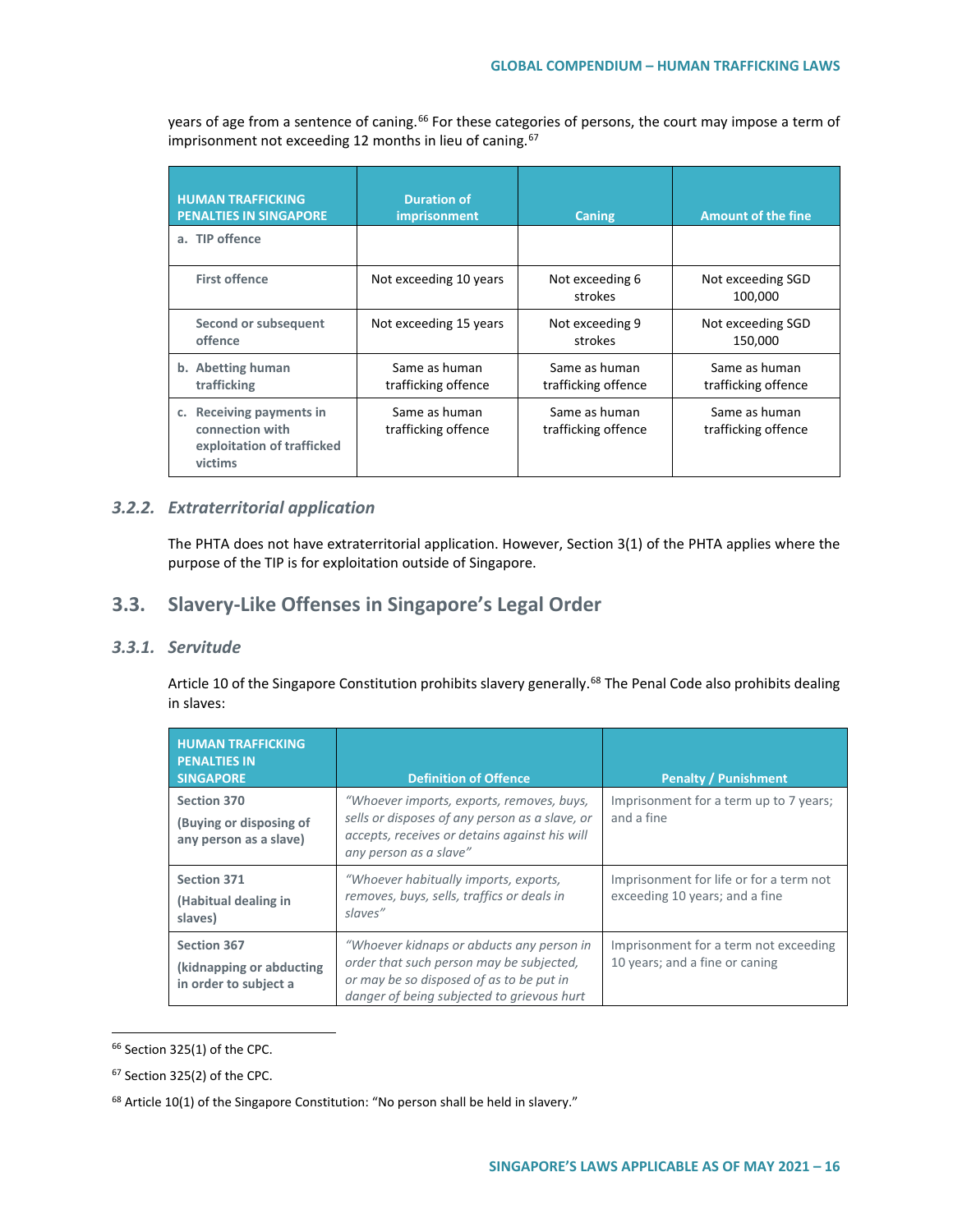| <b>HUMAN TRAFFICKING</b><br><b>PENALTIES IN</b><br><b>SINGAPORE</b> | <b>Definition of Offence</b>                                                                                                                                        | <b>Penalty / Punishment</b> |
|---------------------------------------------------------------------|---------------------------------------------------------------------------------------------------------------------------------------------------------------------|-----------------------------|
| person to grievous hurt,<br>slavery, etc.)                          | or slavery, or to non-consensual penile<br>penetration of the anus or mouth, or<br>knowing it to be likely that such person will<br>be so subjected or disposed of" |                             |

Slavery and the slave trade are also a form of exploitation that can be a human trafficking offence under Section 3(1) of the PHTA. Refer to Section 3.2.1. for further information.

## *3.3.2. Forced labor*

Article 10(2) of the Singapore Constitution prohibits any form of forced labour except for compulsory national service. In 1988, a Singapore citizen defended a criminal case against him for failing to perform national service by claiming that his assignment to national service in the Construction Brigade by the Minister for Home Affairs contravened Article 10(2) of the Singapore Constitution and amounted to forced labour.<sup>[69](#page-16-0)</sup> The Singapore High Court dismissed the argument and held that it was constitutional for the Singapore Parliament to delegate its power to assignment citizens to national service.<sup>[70](#page-16-1)</sup>

Section 374 of the Penal Code penalizes the unlawful compulsion of any person to labour against his or her will. The punishment for an offence under Section 374 of the Penal Code is up to one year of imprisonment or a fine or both. To date, there is no record of any convictions under Section 374 of the Penal Code.

Singapore's employment laws also contain a number of offences, punishable by fines or imprisonment, for employers who do not grant their employees certain rights and entitlements (refer to Section 5).

## *3.3.3. Deceptive recruiting for labor or services*

Unlike some other jurisdictions in the Asia-Pacific region, Singapore does not penalize "deceptive recruiting," though deceptive recruiting could fall within "fraud or deception." Section  $3(1)(c)$  of the PHTA defines "fraud or deception" as one of the "Means" through which a person can be liable for a human trafficking offence.

It is also an offence (punishable with up to 10 years of imprisonment and a fine) under Section 373A(a) of the Penal Code to bring or assist in bringing a woman by any "*false pretence, false representation, or fraudulent or deceitful means,*" into Singapore with the intention that she may be employed or used as a prostitute.

## *3.3.4. Early and forced marriage*

Trafficking a victim for the purpose of early or forced marriage may be sexual exploitation or a "servile form of marriage" under Section 2 of the PHTA. Therefore, it may be a human trafficking offence under Section 3(1) of the PHTA.

Section 366 of the Penal Code outlaws the kidnapping or abduction of a woman to be forced into marriage. Section 366 also forbids the kidnapping or abduction of a woman where she is forced into sexual intercourse or prostitution. Section 366 imposes a penalty of imprisonment of up to 10 years as well as a fine or caning.

<span id="page-16-0"></span> <sup>69</sup> *See Cheong Seok Leng v. Public Prosecutor* [1988] 2 MLJ 481.

<span id="page-16-1"></span><sup>70</sup> *Id.*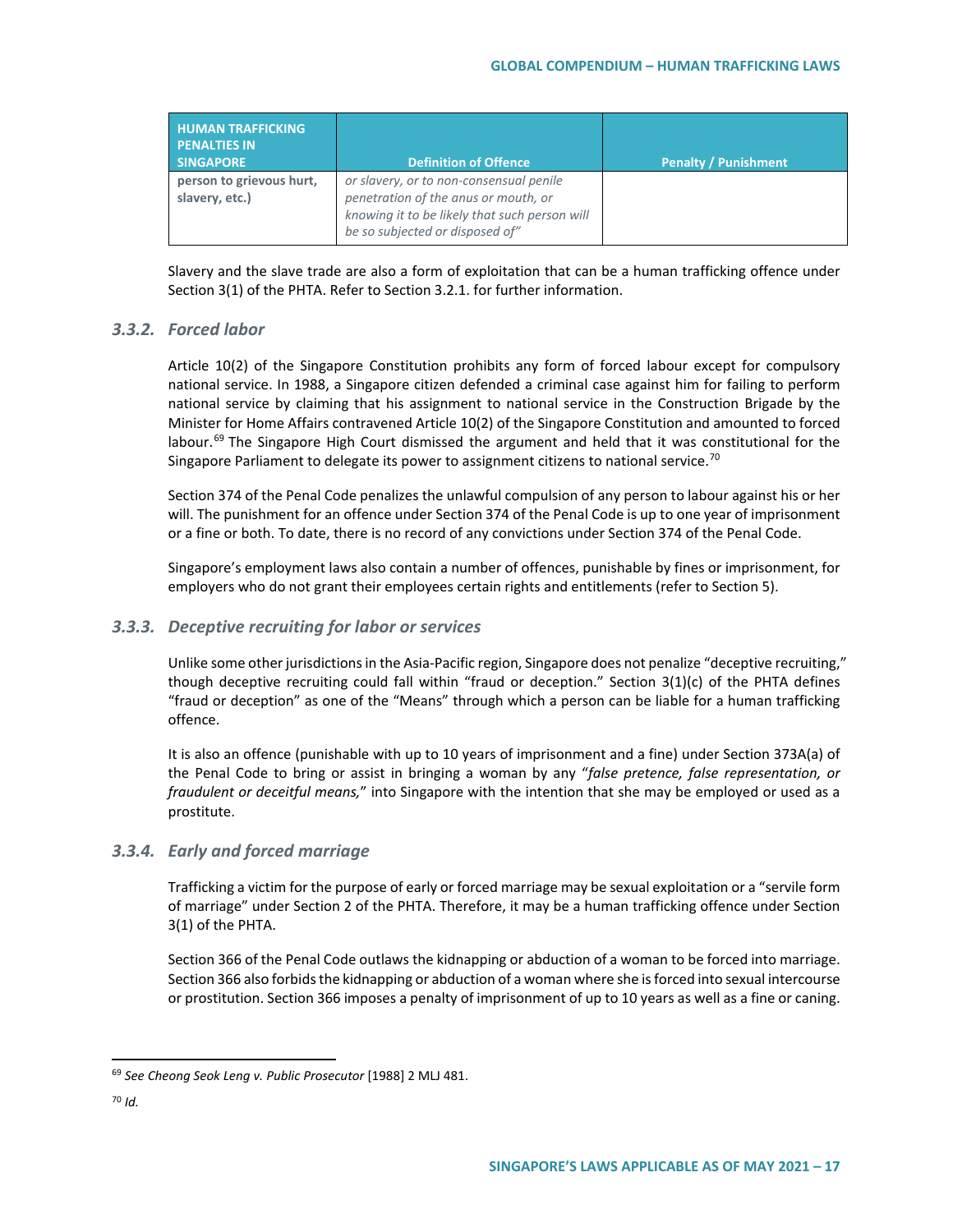Section 15 of the Children and Young Persons Act protects females below the age of 18 who have been illegally detained. It prevents them from entering into a marriage without the prior consent of a protector (a public officer or a person authorized by the Director-General to exercise power and perform the duties of a "protector").<sup>[71](#page-17-0)</sup>

Section 141(1) of the Women's Charter prohibits trafficking in women and girls. It punishes any person who buys, sells, procures, traffics, or transports to or from Singapore a woman or girl for the purpose of trafficking with a fine not exceeding SGD 100,000 and imprisonment up to seven years.

Only the PHTA protects men or boys who are forced into marriage or prostitution. The PHTA is agnostic to the gender of victims of sexual exploitation.

#### *3.3.5. Debt bondage*

While Singapore does not have criminal laws that directly address debt bondage, anyone who traffics another person for the purpose of placing that person under a debt bondage arrangement may be found guilty of the offence of TIP under the PHTA. This is because Section 2 of the PHTA defines "debt bondage" as a form of "exploitation" and the offence of TIP under the PHTA involves the trafficking in persons for the purposes of exploitation (refer to Section 3.2.1.1.). In addition, it is an offence under the EFMA (punishable by up to two years of imprisonment, a fine of up to SGD 30,000, or both) to make a deduction from a foreign employee's salary in consideration for the foreign employee's employment or continued employment (refer to Section 5.3.3 below).

#### *3.3.6. Any other relevant offenses*

**Serfdom**: Under the PHTA, "serfdom" is considered a form of "exploitation" and, as a result, it is an offence under the PHTA to traffic in persons for the purpose of placing them into serfdom. Section 2 of the PHTA defines "serfdom" as the condition or status of a tenant who is bound to live and labour on land belonging to another person and is not free to change that condition or status.

**Selling or buying a minor or a woman for the purposes of prostitution:** Sections 372, 373, and 373A of the Penal Code make it an offence under Singapore law to sell, let to hire, or hire, buy, or otherwise obtain possession of any person under 21 years of age or any woman with the intention that that person shall be employed or used for the purpose of prostitution. All three offences are punishable with up to 10 years of imprisonment and a fine.

#### *3.3.7. Extraterritorial application of the offenses*

Refer to Section 3.2.2.

## **3.4. Human Trafficking/Smuggling-Related Criminal Offenses**

## *3.4.1. International and domestic trafficking/smuggling of people*

Migrant smuggling is the act of transporting people for the purpose of illegal entry into a country. TIP requires an additional element of exploitation, such as smuggling people for the purpose of sexual exploitation.

<span id="page-17-0"></span> <sup>71</sup> Section 2 of the Children and Young Persons Act. *See also* Section 3(3) of the Children and Young Persons Act.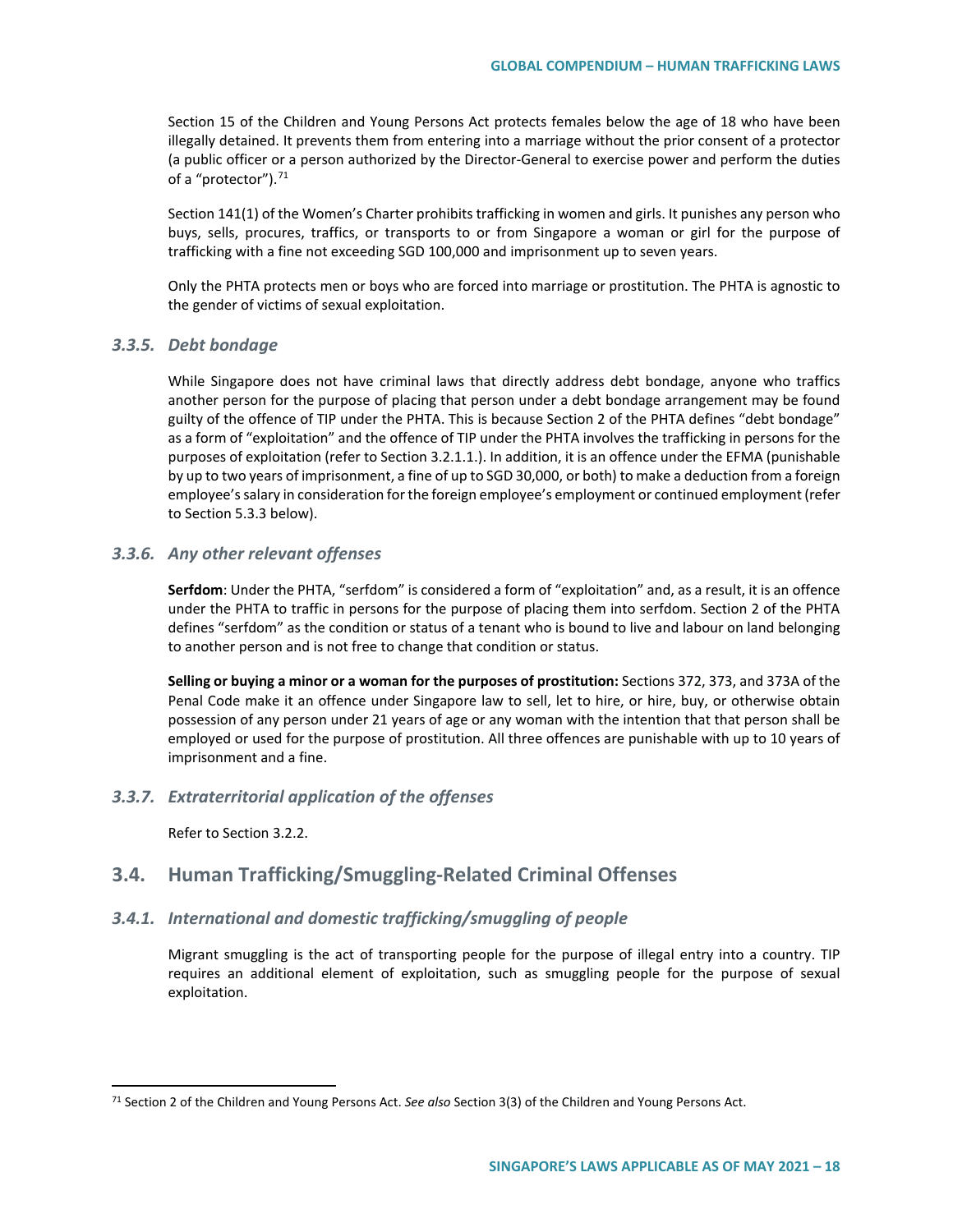Section 57(1)(c) of the Singapore Immigration Act makes it a crime to "engage[] in the business or trade of conveying to or out of Singapore in or on any vehicle, vessel, aircraft or train any person whom he knows or has reasonable grounds for believing is a prohibited immigrant."

The punishment for a person who is found guilty of smuggling under Section 57(1)(c) is, pursuant to Section 57(1)(iii) of the Singapore Immigration Act, between two and five years of imprisonment and at least three strokes of the cane.<sup>[72](#page-18-0)</sup> Any person who is found to have engaged in a conspiracy to facilitate, or intentionally aids, another person entering Singapore illegally may be sentenced to between six months and two years of imprisonment and three or more strokes of the cane.<sup>73</sup>

## *3.4.2. International and domestic trafficking in children*

In addition to Section 3(2) of the PHTA, the smuggling of children either domestically or internationally is outlawed under Section 12(1) of the Children and Young Persons Act. It punishes anyone who participates in a transaction involving the transfer of a child or young person in return for valuable consideration (*i.e.*, payment) with imprisonment not exceeding four years.<sup>[74](#page-18-2)</sup>

Section 12(2) of the Children and Young Persons Act also punishes anyone who has custody or possession of a person under the age of 18 for whom they paid something of value. The penalty is either a fine not exceeding SGD 10,000, imprisonment up to five years, or both.

These two provisions seek to reduce the demand for and supply of smuggling of children by punishing those involved in transferring the smuggled children and those who are buying the smuggled children.

*3.4.3. Victim harboring*

Singapore has no applicable laws.

## *3.4.4. Extraterritorial application of human trafficking and smuggling offenses*

Refer to Section 3.2.2.

#### *3.4.5. International and domestic organ trafficking*

A trafficker who engages in TIP for the purpose of selling organs violates anti-trafficking and organ trading laws. Section 3(1) of the PHTA makes it a crime to engage in unlawful organ trafficking. Section 14(2A) of the Human Organ Transplant Act (Cap. 131A) (**HOTA**) also prohibits five categories of organ trading:

- 1. Any person who gives or offers valuable consideration for the sale or supply of, or for an offer to sell or supply, any organ from the body of another person other than for the purpose of transplantation to the person's body.
- 2. Any person who receives valuable consideration for the sale or supply of, or for an offer to sell or supply, any organ from the body of another person.

<span id="page-18-0"></span> <sup>72</sup> *See also* Section 330(1) of the CPC, which provides that multiple strokes of the cane must be inflicted on the offender at once and may not be inflicted in instalments over a period of time*.* 

<span id="page-18-1"></span><sup>&</sup>lt;sup>73</sup> Section 57(aa) and (ia) of the Singapore Immigration Act and Section 107(1)(b) and (c) of the Penal Code.

<span id="page-18-2"></span><sup>74</sup> Section 12(1) of the Children and Young Persons Act.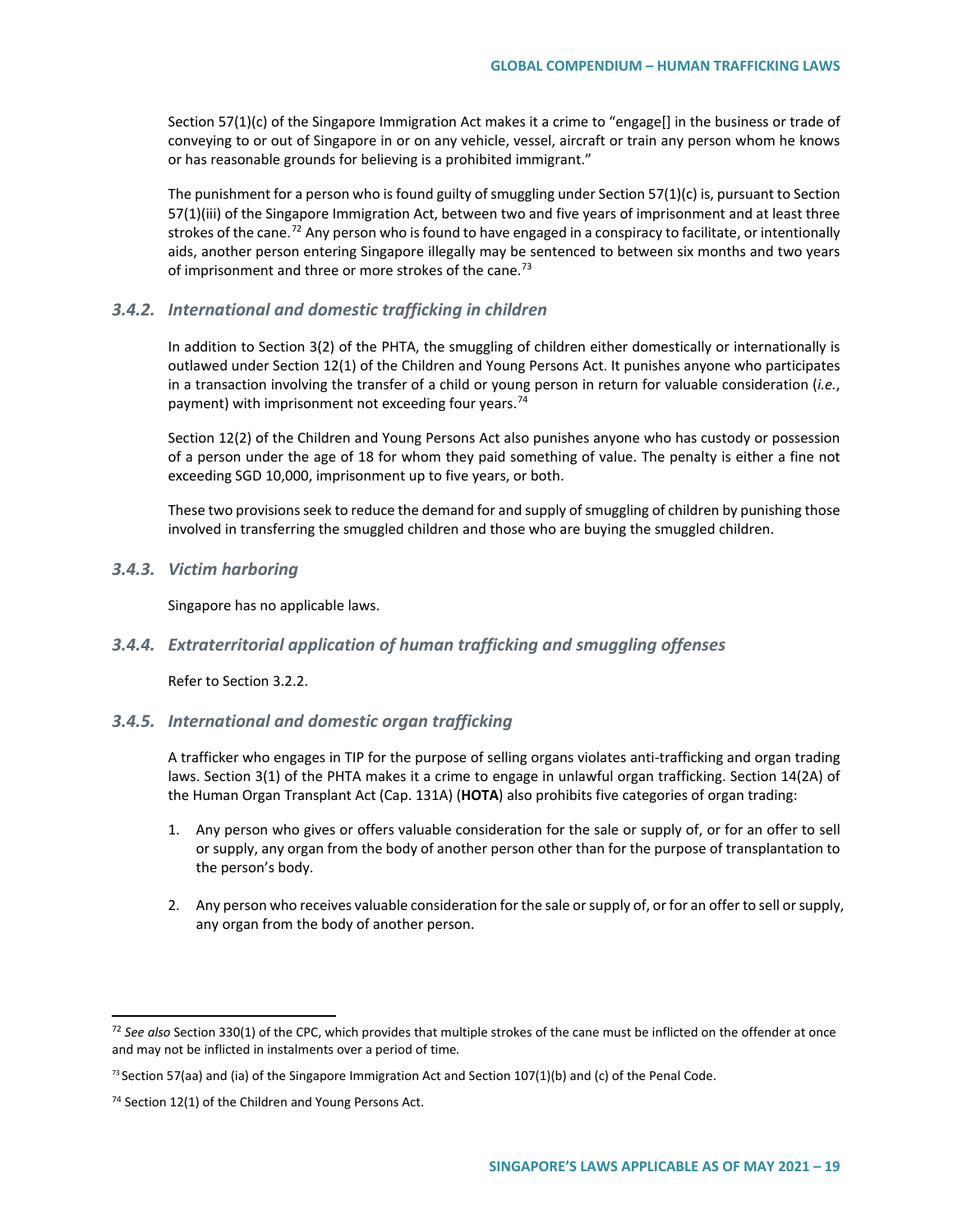- 3. Any person who offers to sell or supply any organ from the body of another person for valuable consideration.
- 4. Any person who initiates or negotiates any contract or arrangement for the sale or supply of, or for an offer to sell or supply, any organ from the body of another person for valuable consideration, other than for the purpose of transplantation to the person's body.
- 5. Any person who takes part in the management or control of a corporation or unincorporated entity whose activities include the initiation or negotiation of any such prohibited contract or arrangement.

Each offence is subject to a fine not exceeding SGD 100,000, imprisonment up to 10 years, or both.<sup>[75](#page-19-0)</sup>

# *WANG CHIN SING* **CASE – MIDDLEMEN IN ORGAN TRAFFICKING**

This case involved the appeal of a middleman who brokered and abetted arrangements for illegal kidney transplants from living Indonesian donors. The Singapore High Court stated that "[w]hile the HOTA did not single out the role of the middleman, the middleman's role should, as a matter of sentencing policy, be accorded prominence."

The Court further noted that, "in Singapore as the law now stands, any middleman who seeks to secure for himself any form of commercial advantage has absolutely no legitimate role to play in the process of donor or organ matching and transfer."

As result, the Court affirmed the sentencing of the middleman with "the unambiguous message that organ trafficking will not be tolerated in Singapore" (*Wang Chin Sing v. Public Prosecutor* [2008] SGHC 215).

## **3.5. Online Exploitation of Children Offenses**

The Penal Code makes the online exploitation of children a crime and lists various offences related to child pornography in Sections 377BG to 377BK, including:

- Using or involving a child in the production of child abuse material;<sup>[76](#page-19-1)</sup>
- Producing child abuse material;<sup>[77](#page-19-2)</sup>
- Distributing or selling child abuse material; $^{78}$  $^{78}$  $^{78}$
- Advertising or seeking child abuse material;<sup>[79](#page-19-4)</sup> and
- Possession of or gaining access to child abuse material.<sup>[80](#page-19-5)</sup>

<span id="page-19-0"></span> <sup>75</sup> Section 14(2A) of the HOTA.

<span id="page-19-1"></span><sup>76</sup> Section 377BG of the Penal Code.

<span id="page-19-2"></span><sup>77</sup> Section 377BH of the Penal Code.

<span id="page-19-3"></span><sup>78</sup> Section 377BI of the Penal Code.

<span id="page-19-4"></span><sup>&</sup>lt;sup>79</sup> Section 377BJ of the Penal Code.

<span id="page-19-5"></span><sup>80</sup> Section 377BK of the Penal Code.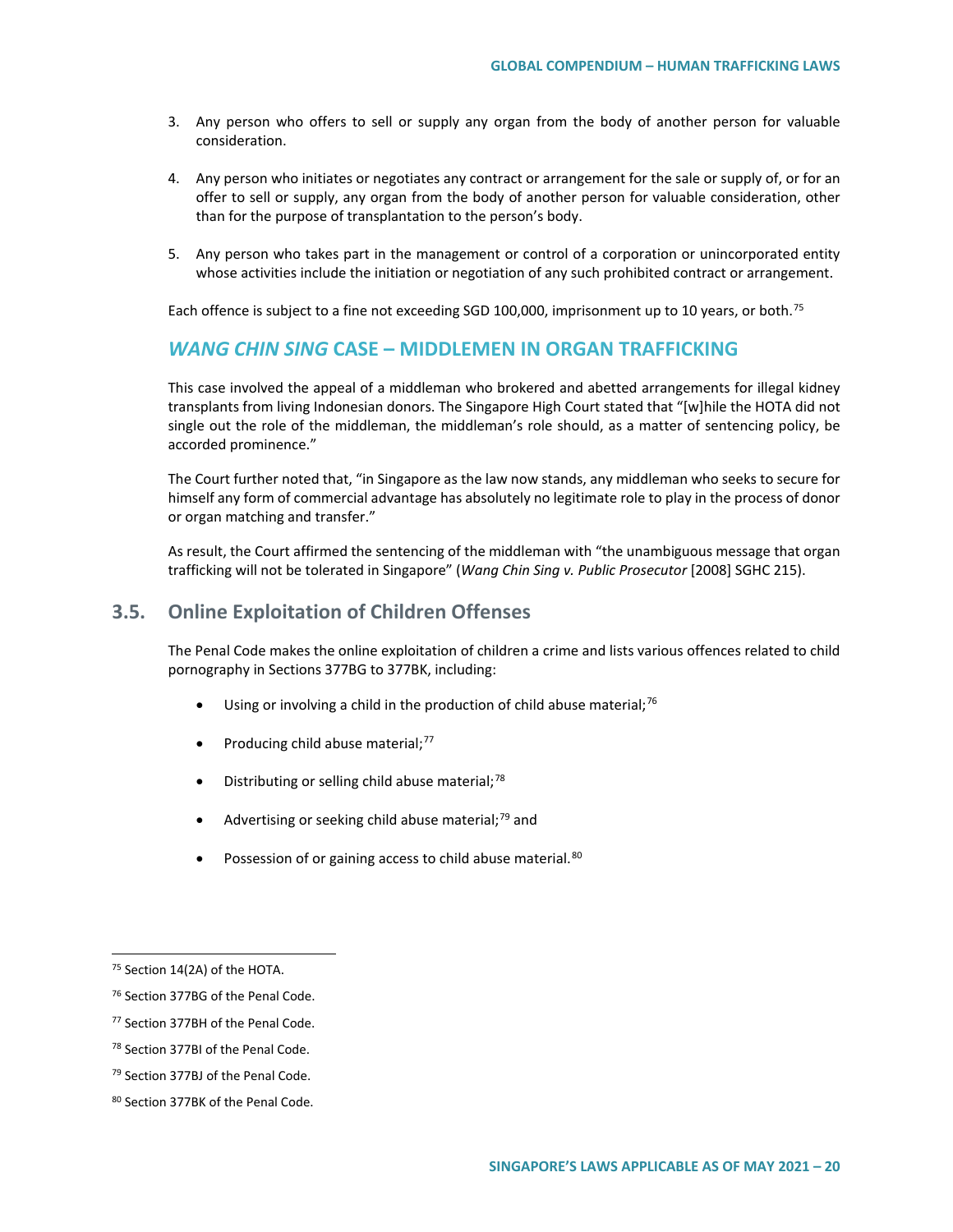# **3.6. Child Sex Tourism Offenses**

The PHTA specifies criminal offences for the trafficking of children for the purpose of sexual exploitation.

Section 376B of the Penal Code addresses domestic child sex tourism in Singapore by making commercial sex with a minor under 18 years of age a crime. Anyone who obtains by payment the sexual services of a person under 18 years of age shall be punished with imprisonment up to seven years, a fine, or both. For example, in 2014, a man was convicted under Section 376B(1) of the Penal Code after procuring a minor female from an online vice ring to engage in commercial sex and paying for her service. $81$ 

Under Section 377D(1), a reasonable mistake of a minor's age is not a defence to any charge of a sexual offence. However, a reasonable mistaken belief that the minor was 18 years of age or older is a valid defence to a charge of a sexual offence that depends on the fact that the victim is between 16 and 18 years of age (*e.g.*, exploitation by abusive material of a minor who is 16 years of age or older, but below 18 years of age, under Section 377BL of the Penal Code). <sup>[82](#page-20-1)</sup> This defence is not available if (i) the accused was previously charged with sexual offences relating to minors<sup>[83](#page-20-2)</sup> or (ii) the accused failed to take all reasonable steps to verify that the minor was at least 18 years of age.<sup>[84](#page-20-3)</sup>

The Penal Code also addresses child sex tourism outside of Singapore by Singapore nationals. Section 376C of the Penal Code penalises any Singapore citizen or permanent resident who obtains, outside of Singapore, by payment, the sexual services of a person under 18 years of age. It imposes the same penalty as Section 376B (discussed above).

Apart from punishing the act of engaging in child sex, the Penal Code also prohibits the organisation or facilitation of overseas child sex tourism. Under Section 376D, any person who (i) organises travel arrangements for or on behalf of any other person to facilitate child sex tourism (whether or not that other person has engaged in child sex); (ii) transports anyone to a place outside of Singapore to facilitate the commission of child sex tourism (whether or not that other person has engaged in child sex); or (iii) prints, publishes, or distributes any information that is intended to promote child sex tourism, is guilty of an offence.

An offence under Section 376D shall be punished with imprisonment up to 10 years, a fine, or both.<sup>[85](#page-20-4)</sup>

# *MICHAEL FRANK* **CASE – CHILD SEX TOURISM**

The appellant was charged under Section 376D(1)(c) for distributing information about child sex tours to undercover officers through communication channels such as Yahoo Messenger and discussing in person with the officers and other witnesses matters relating to commercial sex tours.

The appellant was sentenced to 36 and 30 months of imprisonment to run consecutively. The appellant argued that the sentence should be vacated because "no victim was harmed, no follow‑up action occurred, no outcome arose from the discussions, and no danger was posed to any parties."

But the Court affirmed the lower court's decision, stating that "[o]n a plain reading, all that is required to make out an offence under s 376D(1)(c) of the Penal Code is indeed distribution, accompanied only by an

<span id="page-20-0"></span> <sup>81</sup> *Leu Xing-Long v. Public Prosecutor* [2014] SGHC 193.

<span id="page-20-1"></span><sup>82</sup> Section 377(D)(2) of the Penal Code.

<span id="page-20-2"></span><sup>83</sup> Section 377D(3)(a) of the Penal Code.

<span id="page-20-3"></span><sup>84</sup> Section 377D(3)(b) of the Penal Code.

<span id="page-20-4"></span><sup>85</sup> Section 376D(3) of the Penal Code.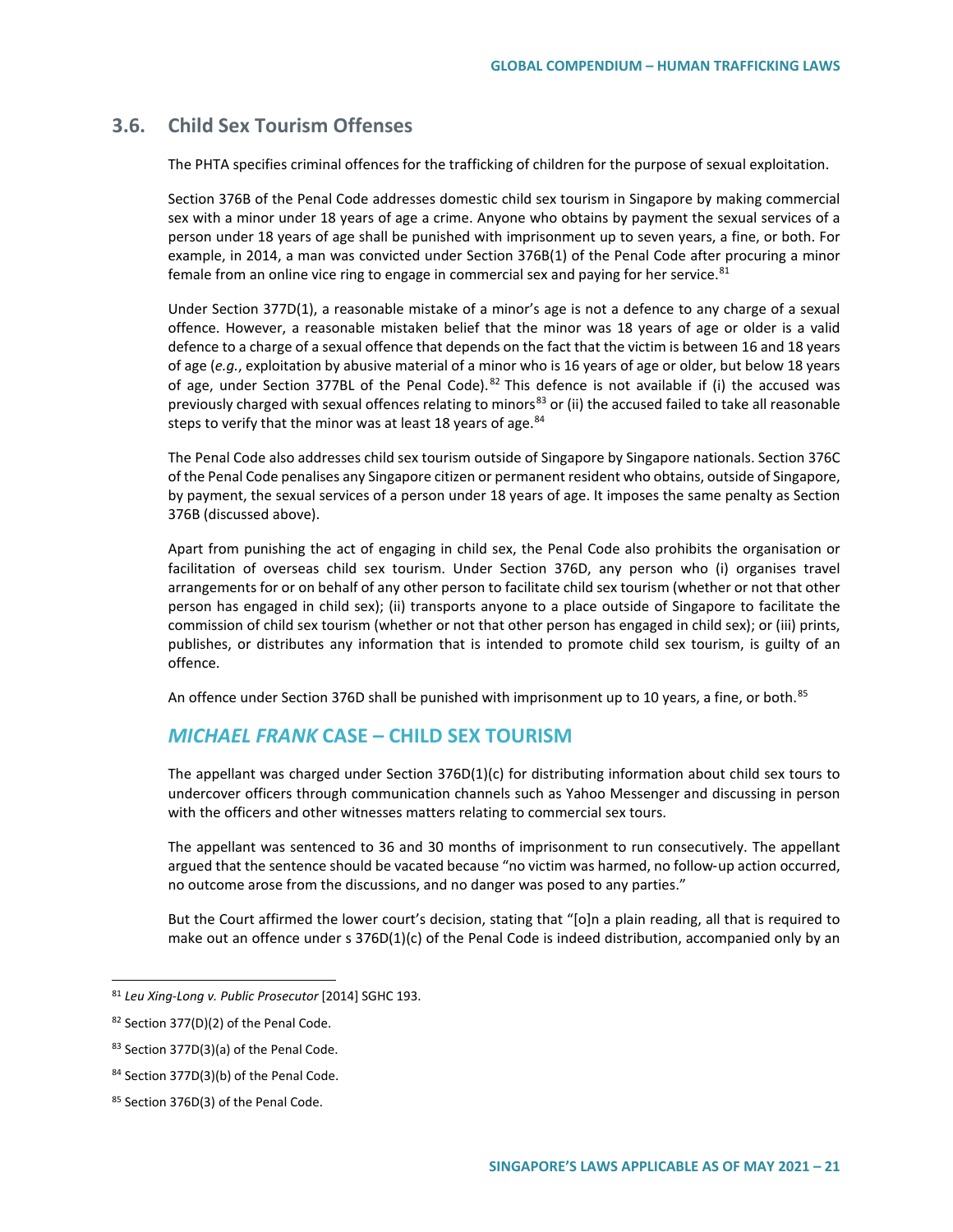intention to promote conduct that would constitute an offence under s 376C of the Penal Code, or an intention to assist any other person to engage in such conduct."

Furthermore, the Court emphasized in its decision the heinous nature of child sex tourism:

I pause at this point to underscore the heinous and egregious nature of acts involving the abuse and sexual exploitation of minors. Promoting and facilitating such acts contributes to a deplorable array of evils, and the victims, who are oftentimes coerced into the industry, suffer traumatic and unspeakable harm. The seriousness of the offence under s 376D of the Penal Code is reflected in its weighty maximum sentence, and courts should not hesitate to apply the full force of the law where the facts and circumstances call for it. Miscreants who seek to foist their own deviant sexual tendencies on mere children and abuse them for carnal purposes should be made fully aware that their despicable acts are viewed with the strongest opprobrium.

## **3.7. Anti-Money Laundering and Counter-Terrorism Financing Laws**

#### *3.7.1. Overview*

The primary legislation prohibiting anti-money laundering (**AML**) is the Corruption, Drug Trafficking and Other Serious Crimes (Confiscation of Benefits) Act (Cap. 65A) (**CDSA**) and regulations issued pursuant to the CDSA. The primary legislation authorizing Singapore's counter-financing of terrorism (**CFT**) is the Terrorism (Suppression of Financing) Act (Cap. 325) (**TSFA**), which gives effect to the International Convention for the Suppression of the Financing of Terrorism.

In 2019, the Singapore Government passed the Serious Crimes and Counter-Terrorism (Amendment) Act 2018 (**SCCT Amendment Act**) to enhance Singapore's AML and CFT framework and to combat money laundering and terrorism financing by corporations and by professional service providers and individuals in Singapore who act as mules for overseas organised syndicates.<sup>[86](#page-21-0)</sup>

#### *3.7.2. Anti-money laundering and counter-terrorism financing legislation*

The Singapore Government, particularly the Monetary Authority of Singapore (**MAS**), is acutely aware of the risk of money laundering and terrorism in Singapore and has taken a tough stance against both.

Financial institutions (*e.g.*, banks, insurers, and financial advisors) and certain designated businesses (*e.g.*, casino operators, legal practitioners, and money lenders) in Singapore have specific AML obligations set out in statutes, regulations, and MAS guidelines.<sup>[87](#page-21-1)</sup> Singapore law also obligates all legal persons (whether a company or individual) to file a Cash Movement Report before transferring more than SGD 20,000 in or out of Singapore,[88](#page-21-2) and to file a report to the Suspicious Transaction Reporting Office (**STRO**) if the person knows, or has reasonable grounds to suspect, that certain property represents the proceeds of drug dealing or criminal conduct.<sup>[89](#page-21-3)</sup>

When the Singapore Government passed the SCCT Amendment Act in 2019, there had been around 70 money laundering convictions under the CDSA annually for the previous five years, and six foreign nationals

<span id="page-21-0"></span> <sup>86</sup> Singapore Parliament, MP Josephine Teo, "Serious Crimes and Counter-Terrorism (Miscellaneous Amendments) Bill," (Second Reading Speech), (19 November 2018), Vol. 94, available at[: https://sprs.parl.gov.sg/search/sprs3topic?reportid=bill-331.](https://sprs.parl.gov.sg/search/sprs3topic?reportid=bill-331)

<span id="page-21-1"></span><sup>87</sup> *See*, for example, MAS's recommendations to inspected banks and supervisory expectations: "Guidelines for Effective AML/CFT Transaction Monitoring Controls," available at[: https://www.mas.gov.sg/regulation/guidance/guidance-for-effective](https://www.mas.gov.sg/regulation/guidance/guidance-for-effective-amlcft-tm-controls)[amlcft-tm-controls.](https://www.mas.gov.sg/regulation/guidance/guidance-for-effective-amlcft-tm-controls)

<span id="page-21-2"></span><sup>88</sup> Section 48C of the CDSA.

<span id="page-21-3"></span><sup>89</sup> Section 39 of the CDSA.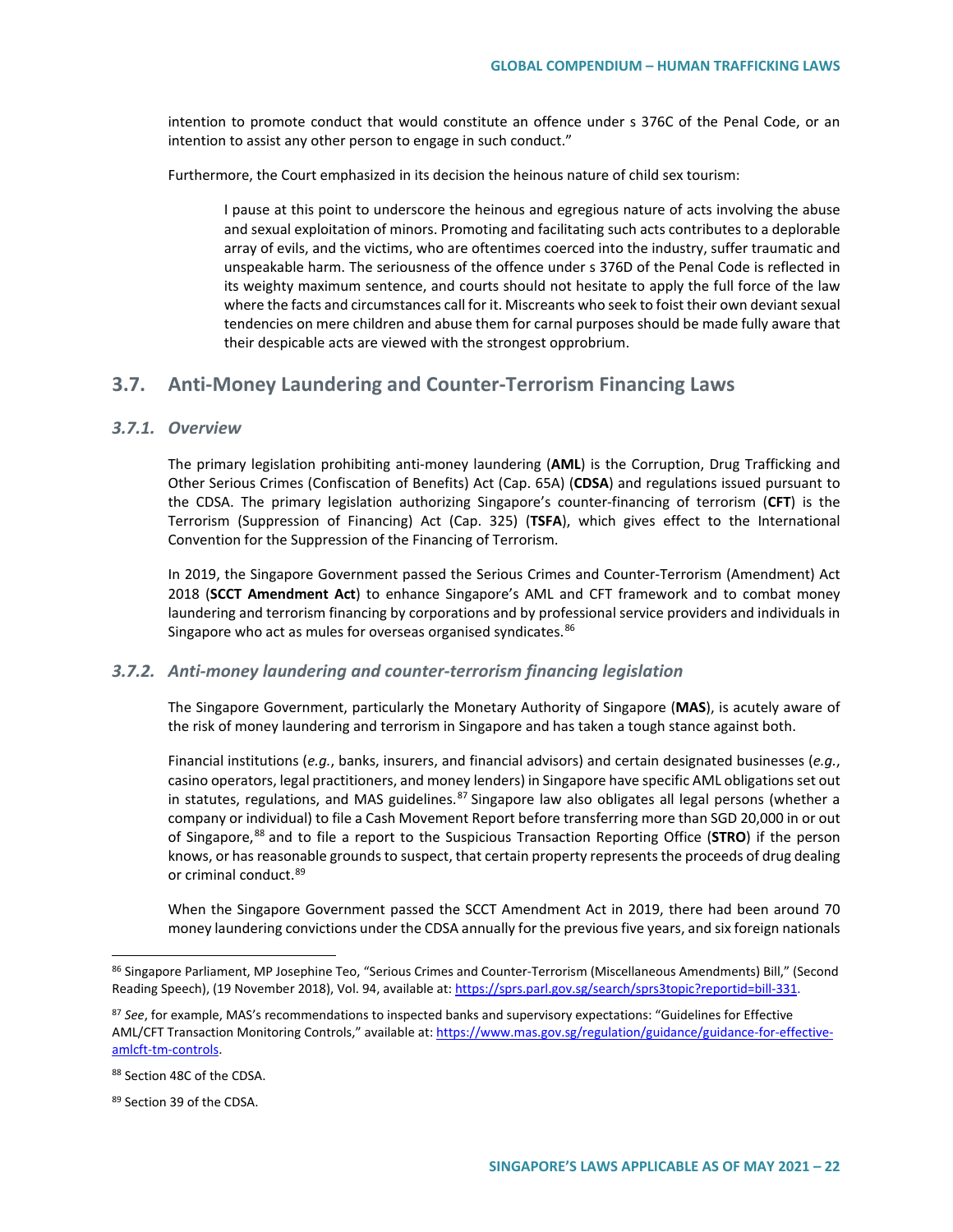were convicted of terrorism financing in 2016.<sup>[90](#page-22-0)</sup> The SCCT Amendment Act, *inter alia*, increased the penalties for a number of offences relating to money laundering, including increasing the maximum fine for companies that are convicted of money laundering under the CDSA from SGD 1,000,000 to the higher of SGD 1,000,000 or twice the value of the property involved.

The punishment for contravening the CFT provisions under the TSFA, such as providing or collecting property for terrorist acts,<sup>[91](#page-22-1)</sup> is, for individuals, a fine of up to SGD 500,000 or a maximum of 10 years of imprisonment or, for companies, a fine of up to SGD 1,000,000 or twice the value of the property involved.<sup>[92](#page-22-2)</sup>

#### *3.7.3. Proceeds of crime in Singapore*

The CDSA was passed in 2000 to expand the Drug Trafficking (Confiscation of Benefits) Act 1992 to nondrug related criminal offences. Sections 43 to 47AA of the CDSA define the offences that involve the handling of the proceeds of crime. These provisions prohibit: (i) assisting another to retain the benefits from criminal conduct,  $93$  (ii) concealing or transferring benefits from criminal conduct,  $94$  (iii) acquiring, possessing, or using benefits of criminal conduct, <sup>[95](#page-22-5)</sup> and (iv) possessing or using property reasonably suspected to be benefits from drug dealing or criminal conduct.<sup>[96](#page-22-6)</sup> The CDSA is not confined to property in Singapore; it applies to property that represents the proceeds of crime in Singapore or elsewhere.<sup>[97](#page-22-7)</sup>

For the first three offences, individual offenders may be liable for a fine not exceeding SGD 500,000, imprisonment up to 10 years, or both. Company offenders may be liable for a fine not exceeding SGD 1,000,000 or twice the value of the benefits of the criminal conduct.<sup>[98](#page-22-8)</sup> Offenders found guilty of the fourth offence may be subject to lesser penalties, including, for individuals, a fine not exceeding SGD 150,000, imprisonment up to three years, or both,<sup>[99](#page-22-9)</sup> and for companies a fine not exceeding SGD 300,000.<sup>[100](#page-22-10)</sup> Upon conviction of an offence under Sections 43 to 47AA of the CDSA, the Public Prosecutor/Attorney General may also apply to the court for an order to confiscate the offender's benefits derived from the offence.<sup>[101](#page-22-11)</sup>

Under Section 2 of the CDSA, "criminal conduct" is defined as "doing or being concerned in, whether in Singapore or elsewhere, any act constituting a serious offence or a foreign serious offence." Therefore, the CDSA offences apply only where a person derives certain benefits from doing, or being concerned in, any act that constitutes a serious offence under Singapore or foreign law.<sup>[102](#page-22-12)</sup> The types of non-drug related

- <span id="page-22-4"></span> $94$  Sections 47(1)-(2) of the CDSA.
- <span id="page-22-5"></span>95 Section 47(3) of the CDSA.
- <span id="page-22-6"></span>96 Section 47AA of the CDSA.

<span id="page-22-0"></span> <sup>90</sup> Singapore Parliament, MP Josephine Teo, "Serious Crimes and Counter-Terrorism (Miscellaneous Amendments) Bill" (Second Reading Speech), (19 November 2018), Vol. 94, available at[: https://sprs.parl.gov.sg/search/sprs3topic?reportid=bill-331.](https://sprs.parl.gov.sg/search/sprs3topic?reportid=bill-331)

<span id="page-22-1"></span><sup>&</sup>lt;sup>91</sup> Section 3 of the TSFA.

<span id="page-22-2"></span><sup>92</sup> Section 6A of the TFSA.

<span id="page-22-3"></span><sup>93</sup> Section 44 of the CDSA.

<span id="page-22-7"></span><sup>97</sup> Section 3(5) of the CDSA.

<span id="page-22-8"></span> $98$  Sections 44(5)(b) and 47(6)(b) of the CDSA.

<span id="page-22-9"></span><sup>99</sup> Section 47AA(2)(a) of the CDSA.

<span id="page-22-10"></span><sup>100</sup> Section 47AA(2)(b) of the CDSA.

<span id="page-22-11"></span><sup>101</sup> *See* Section 5 of the CDSA.

<span id="page-22-12"></span><sup>&</sup>lt;sup>102</sup> Section 2 of the CDSA. To prove an offence under Sections 43 to 47AA of the CDSA, the prosecution does not need to prove the particulars of the offence from which the benefits arose (*see* Section 47A(1) of the CDSA). Rather, the prosecution only needs to prove that the offender knew or had reasonable grounds to believe that all or part of the property involved in the criminal conduct or drug dealing represents the benefits from a serious offence *generally* (*see* Sections 47A(2)–(3) of the CDSA).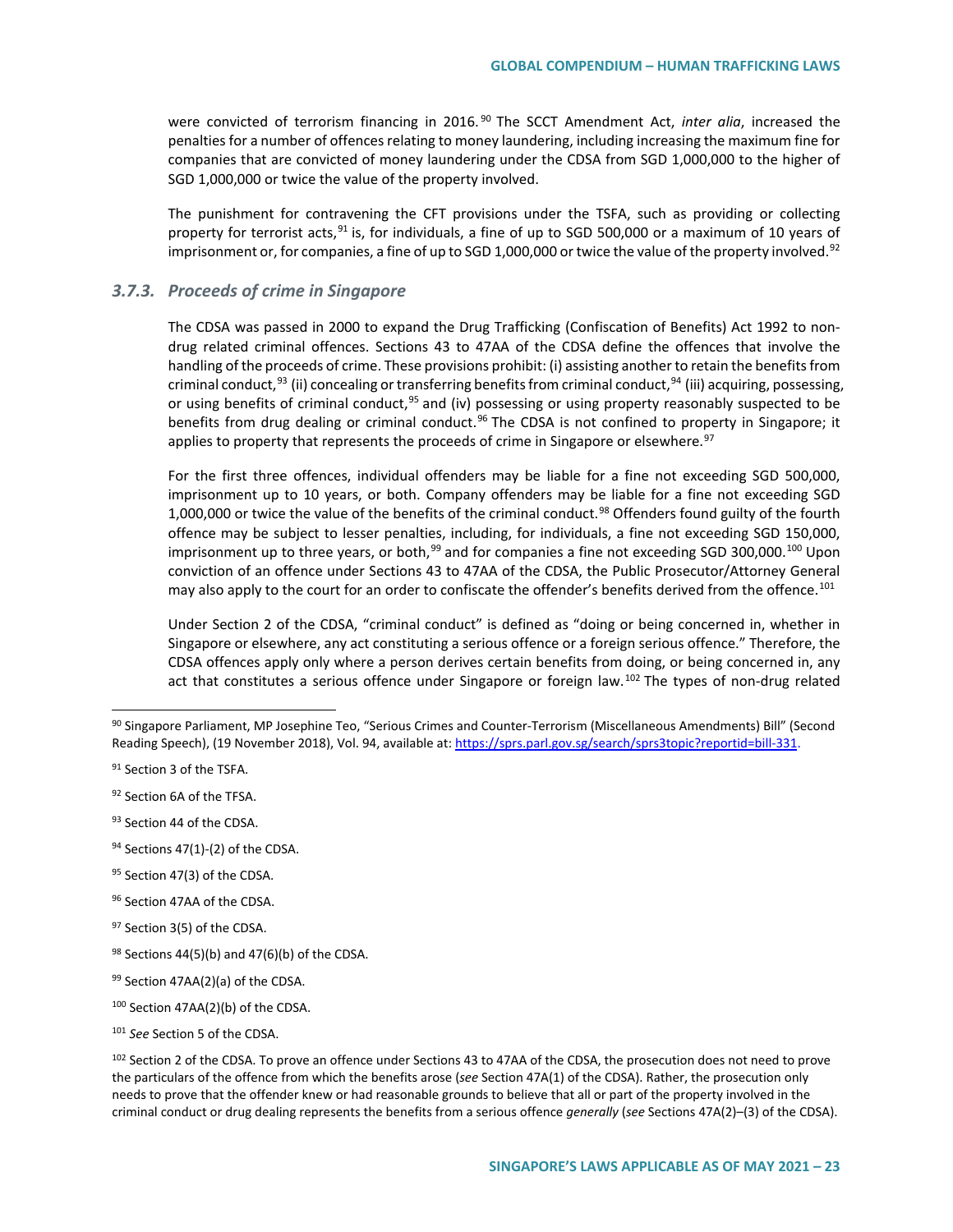offences that constitute a "serious offence" for the purposes of the CDSA are listed in the Second Schedule of the CDSA. They include trafficking of persons and receiving payments in connection with the exploitation of trafficked victims under Sections 3 and 6 of the PHTA and certain offences under the Women's Charter (such as trafficking in women and girls and offences relating to prostitution).

#### *3.7.4. Impact of the regime on modern slavery*

There has not been a conviction under the CDSA for money laundering offences relating to TIP. The CDSA regulations require individuals and companies to file a Cash Movement Report to the STRO only when making international transfers in or out of Singapore of SGD 20,000 or more.<sup>[103](#page-23-0)</sup> TIP activities could easily take place by transferring smaller amounts.

If there were to be a conviction under the CDSA for money laundering of proceeds of TIP activities, the Singapore courts would likely adopt a strong stance when sentencing the offender. Because much of Singapore's international trade depends on having clean financial institutions, the Singapore courts have demonstrated a willingness to impose hefty sentences on money launderers to preserve the integrity of Singapore's financial institutions. For example, when sentencing two offenders under the CDSA for receiving and laundering large sums of money obtained through police impersonation scams, the Singapore District Court noted that:<sup>[104](#page-23-1)</sup>

*"offences of money-laundering harm the reputation and integrity of [Singapore's] financial systems. Therefore, it is imperative to deter and stamp out money-laundering offences by imposing sufficient deterrent sentences."* 

As an alternative to charging a trafficker for dealing with the proceeds of crime under the CDSA, a Public Prosecutor may press charges under Section 6 of the PHTA, which makes it a crime to receive payments in connection with exploitation of trafficked victims. The Public Prosecutor may prefer to use the PHTA's harsher sentences (e.g., 10 to 15 years of imprisonment and up to six strokes of the cane).<sup>[105](#page-23-2)</sup>

# **4. SINGAPORE'S SUPPLY CHAIN REPORTING LEGISLATION**

No legislation requires Singapore companies to report on their supply chain processes with respect to human trafficking.

The PHTA is the main legislation targeting modern slavery in Singapore. It defines forced labour and sex and labour trafficking as crimes. However, the PHTA does not impose a reporting requirement for corporations. Nonetheless, many Singapore-incorporated companies already publish modern slavery statements in accordance with the requirements of other jurisdictions in which they operate, such as the Modern Slavery Act 2015 in the United Kingdom or the Modern Slavery Act 2019 (Cth) in Australia. It remains to be seen whether Singapore will follow suit and adopt its own modern slavery reporting law.

 $\overline{a}$ 

For benefits derived from criminal conduct that constitutes an offence under foreign law, the prosecution will need to adduce some evidence to satisfy every element of the offence (*see* Section 47A(3) of the CDSA).

<span id="page-23-0"></span><sup>103</sup> *See* The official website of the SPF, "Suspicious Transaction Reporting Office (STRO) – Cross Border Cash Movement Reporting," available at[: https://www.police.gov.sg/Advisories/Crime/Commercial-Crimes/Suspicious-Transaction-Reporting-](https://www.police.gov.sg/Advisories/Crime/Commercial-Crimes/Suspicious-Transaction-Reporting-Office)[Office.](https://www.police.gov.sg/Advisories/Crime/Commercial-Crimes/Suspicious-Transaction-Reporting-Office)

<span id="page-23-1"></span><sup>&</sup>lt;sup>104</sup> Public Prosecutor v. Chow Zhi Hong and another [2020] SGDC 279, at [200].

<span id="page-23-2"></span><sup>105</sup> Refer to Section 3.2.1.3*.*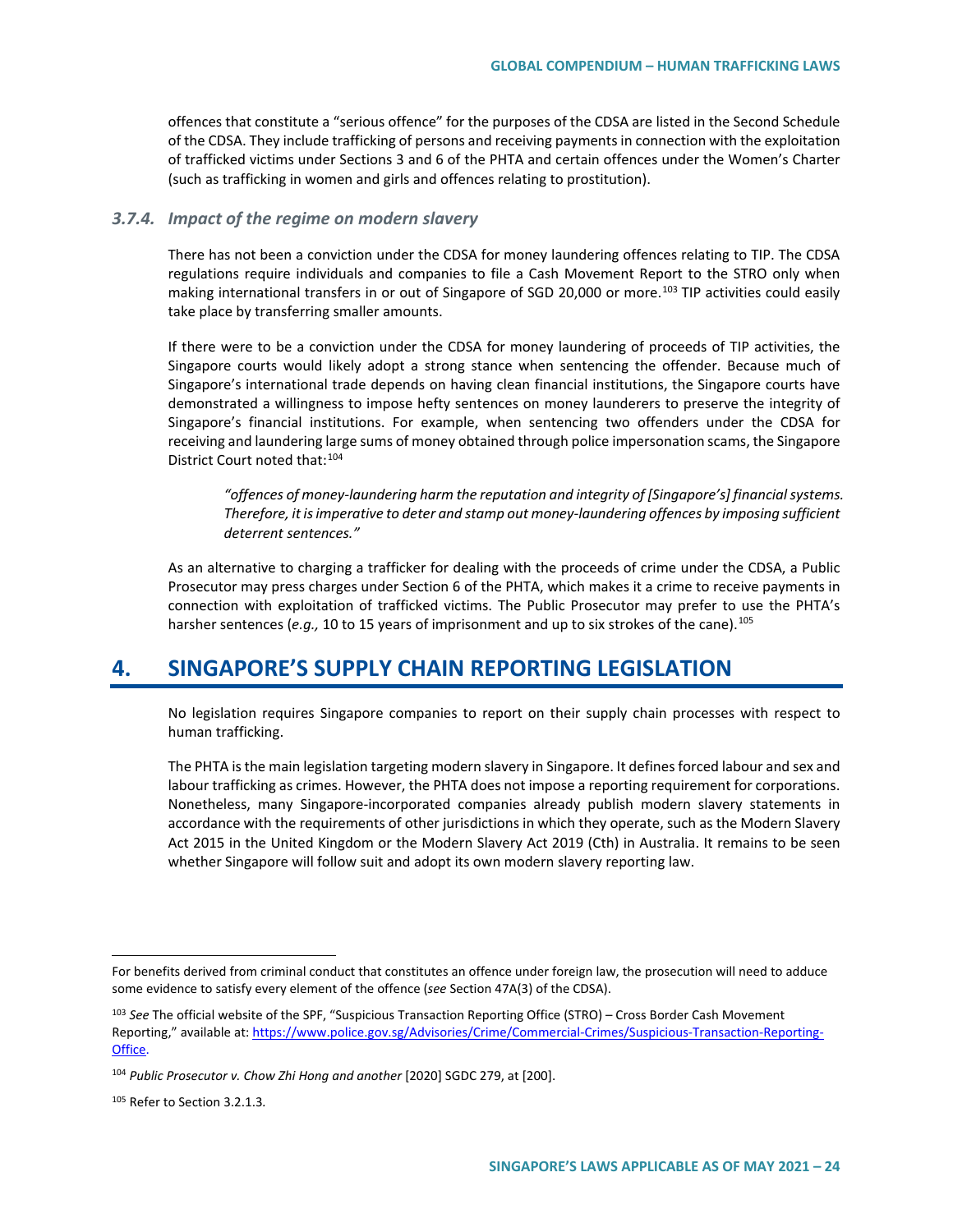# **5. FORCED LABOR: OVERVIEW OF SINGAPORE'S APPLICABLE EMPLOYMENT AND MIGRATION LAWS**

# **5.1. Employment Law Rights for Victims of Human Trafficking and Forced Labor**

No Singapore employment-related legislation directly addresses TIP and forced labour. Nevertheless, victims may have certain protections and rights under Singapore's employment legislation, and human traffickers and exploiters of forced labour may be found guilty of offences under such legislation.

## *5.1.1. Singapore's Employment Act (Cap. 91) (EA)*

The primary legislation governing employment matters in Singapore is the EA, which sets out certain minimum terms and conditions of service to which employees covered by the EA in Singapore are generally entitled. These terms include minimum days of annual leave, timely payment of salary, and statutory protection against wrongful dismissal.<sup>[106](#page-24-0)</sup> The EA covers employees working under a contract of service with an employer.<sup>[107](#page-24-1)</sup> However, the EA does not cover several categories of workers:

- i. Seafarers (employed or engaged or working in any capacity on board a ship unless the worker falls under an exception); $^{108}$  $^{108}$  $^{108}$
- ii. Domestic workers (employed in connection with domestic services at any private premises);<sup>[109](#page-24-3)</sup>
- iii. Statutory board employees or civil servants; $^{110}$  $^{110}$  $^{110}$  and
- iv. Any class of persons that the MOM may have excluded from the EA.<sup>[111](#page-24-5)</sup>

An employer who fails to comply with the EA's requirements may be found guilty of an offence and subject to fines and imprisonment. Section 5.2. discusses the applicability of this statutory regime to victims of forced labour and human trafficking.

## *5.1.2. Singapore's Employment of Foreign Manpower Act (EFMA)*

The EFMA contains employers' rights and obligations regarding their foreign employees.[112](#page-24-6) The Act covers the employment of any person who has a work pass (*i.e.,* an Employment Pass, S Pass, or Work Permit) issued from the MOM, including foreign domestic workers.<sup>[113](#page-24-7)</sup> Under the EFMA, it is an offence (a) for any

<span id="page-24-0"></span><sup>106</sup> The official website of the MOM, "Amendments to the Employment Act," available at: [https://www.mom.gov.sg/employment-practices/employment-act/amendments-to-the-act.](https://www.mom.gov.sg/employment-practices/employment-act/amendments-to-the-act)

<span id="page-24-1"></span><sup>&</sup>lt;sup>107</sup> The official website of the MOM, "Employment Act: who it covers," available at[: https://www.mom.gov.sg/employment](https://www.mom.gov.sg/employment-practices/employment-act/who-is-covered)[practices/employment-act/who-is-covered.](https://www.mom.gov.sg/employment-practices/employment-act/who-is-covered)

<span id="page-24-2"></span><sup>108</sup> Section 2 of the EA (definition of "seafarer").

<span id="page-24-3"></span><sup>109</sup> Section 2 of the EA (definition of "domestic worker").

<span id="page-24-4"></span><sup>110</sup> The official website of the MOM, "Employment Act: who it covers," available at: [https://www.mom.gov.sg/employment](https://www.mom.gov.sg/employment-practices/employment-act/who-is-covered)[practices/employment-act/who-is-covered.](https://www.mom.gov.sg/employment-practices/employment-act/who-is-covered)

<span id="page-24-5"></span><sup>&</sup>lt;sup>111</sup> Section 2 of the EA (definition of "employee").

<span id="page-24-6"></span><sup>&</sup>lt;sup>112</sup> The official website of the MOM, "Employment Act: who it covers," available at: [https://www.mom.gov.sg/employment](https://www.mom.gov.sg/employment-practices/employment-act/who-is-covered)[practices/employment-act/who-is-covered.](https://www.mom.gov.sg/employment-practices/employment-act/who-is-covered)

<span id="page-24-7"></span><sup>113</sup> *Id.*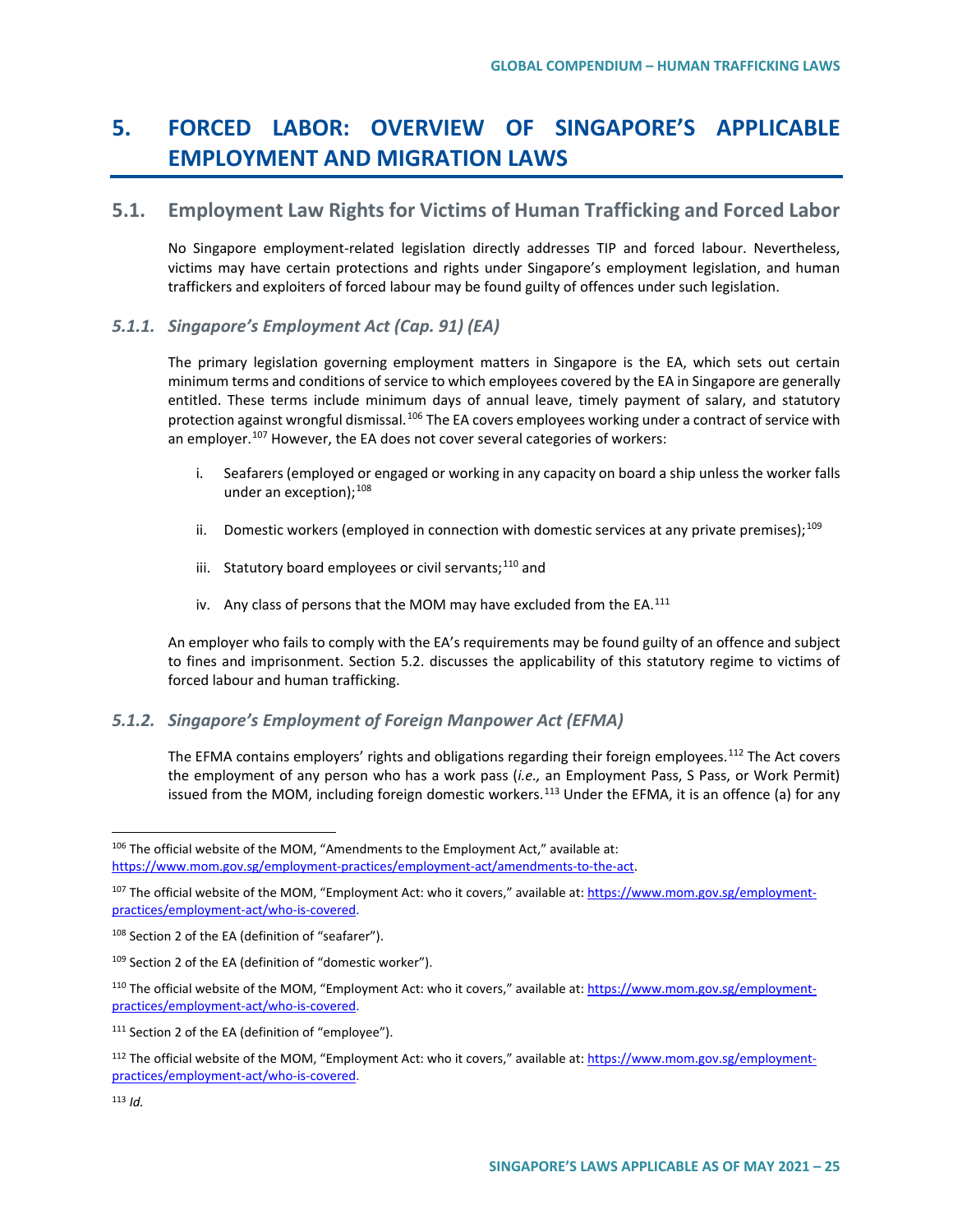person to employ a foreign employee who does not have a valid work pass, and (b) for any occupier of any workplace who controls access to the workplace to permit any foreigner who is not a resident of Singapore and does not have a valid work pass from entering or remaining at the workplace to work.<sup>[114](#page-25-0)</sup> Under the EFMA, it is presumed that the occupier of the premises at which the foreigner is found: (1) controls access to the workplace; (2) permitted the foreign employee to enter or remain; and (3) knew the foreign employee did not have valid work pass. $115$ 

Notably, the EFMA prohibits (and prescribes as an offence) the deduction from a foreign employee's salary, or the demand or receipt by any person directly or indirectly (in Singapore or outside Singapore) from a foreign employee, of any sum or benefit as consideration or as a condition for the employment or continued employment of that foreign employee or as a financial guarantee for the employment of such foreign employee, whether such employment is by the offending employer or some other person.<sup>[116](#page-25-2)</sup> A person guilty of any of these offences will be subject to fines and imprisonment.<sup>[117](#page-25-3)</sup>

(Hartung, *Michael Frank v. Public Prosecutor* [2020] SGHC 250).

The EFMA targets the ancillary effects of human trafficking and smuggling, such as the illegal employment of trafficked foreign employees who, because of being illegally trafficked, do not have a valid work pass.

| <b>OFFENCE UNDER THE EFMA</b>                                                                                                                                                                | <b>Penalty</b>                                                                                                                                                                                                                                                                                               |
|----------------------------------------------------------------------------------------------------------------------------------------------------------------------------------------------|--------------------------------------------------------------------------------------------------------------------------------------------------------------------------------------------------------------------------------------------------------------------------------------------------------------|
| Section 5(1)<br>Employing a foreign employee without a<br>valid work pass.                                                                                                                   | A fine between SGD 5,000 and SGD 30,000, imprisonment for up<br>$\bullet$<br>to one year, or both.<br>For subsequent convictions, offenders face a mandatory<br>۰<br>imprisonment for a period of not less than one month and not<br>more than 12 months and a fine between SGD 10,000 and SGD<br>30,000.119 |
| Section 6A(1)<br>No occupier of a workplace who controls<br>access to the workplace shall permit any<br>foreign employee without a work pass to<br>enter or remain at the workplace to work. | A fine not exceeding SGD 15,000, imprisonment for a term not<br>۰<br>exceeding 12 months, or both.<br>For subsequent convictions, offenders face a fine not exceeding<br>$\bullet$<br>SGD 30,000, imprisonment for a term not exceeding two years,<br>or both. <sup>120</sup>                                |
| Section 22(d)                                                                                                                                                                                | A fine up to SGD 20,000, imprisonment up to two years, or<br>۰<br>both. <sup>121</sup><br>Any employer, foreign employee, self-employed foreigner, or any<br>agent involved in the employment of the foreign employee or the                                                                                 |

This table lists the penalties for offences under the EFMA:<sup>[118](#page-25-4)</sup>

<span id="page-25-0"></span>114 Sections 5 and 6A of the EFMA.

<span id="page-25-1"></span><sup>115</sup> Section 6A(2) of the EFMA.

<span id="page-25-2"></span><sup>116</sup> Section 22A(1) of the EFMA.

<span id="page-25-3"></span><sup>117</sup> Section 22A(2) of the EFMA. Persons found liable for the offence under Section 22A(1) of the EFMA shall be liable to a fine not exceeding SGD 30,000, to imprisonment for a term not exceeding two years, or both.

<span id="page-25-4"></span> $118$  The official website of the MOM, "Employment of Foreign Manpower Act," available at: [https://www.mom.gov.sg/legislation/employment-of-foreign-manpower-act.](https://www.mom.gov.sg/legislation/employment-of-foreign-manpower-act)

<span id="page-25-5"></span><sup>119</sup> Section 5(6) of the EFMA.

<span id="page-25-6"></span><sup>120</sup> Section 6A(6) of the EFMA.

<span id="page-25-7"></span>121 Section 22(1)(ii) of the EFMA.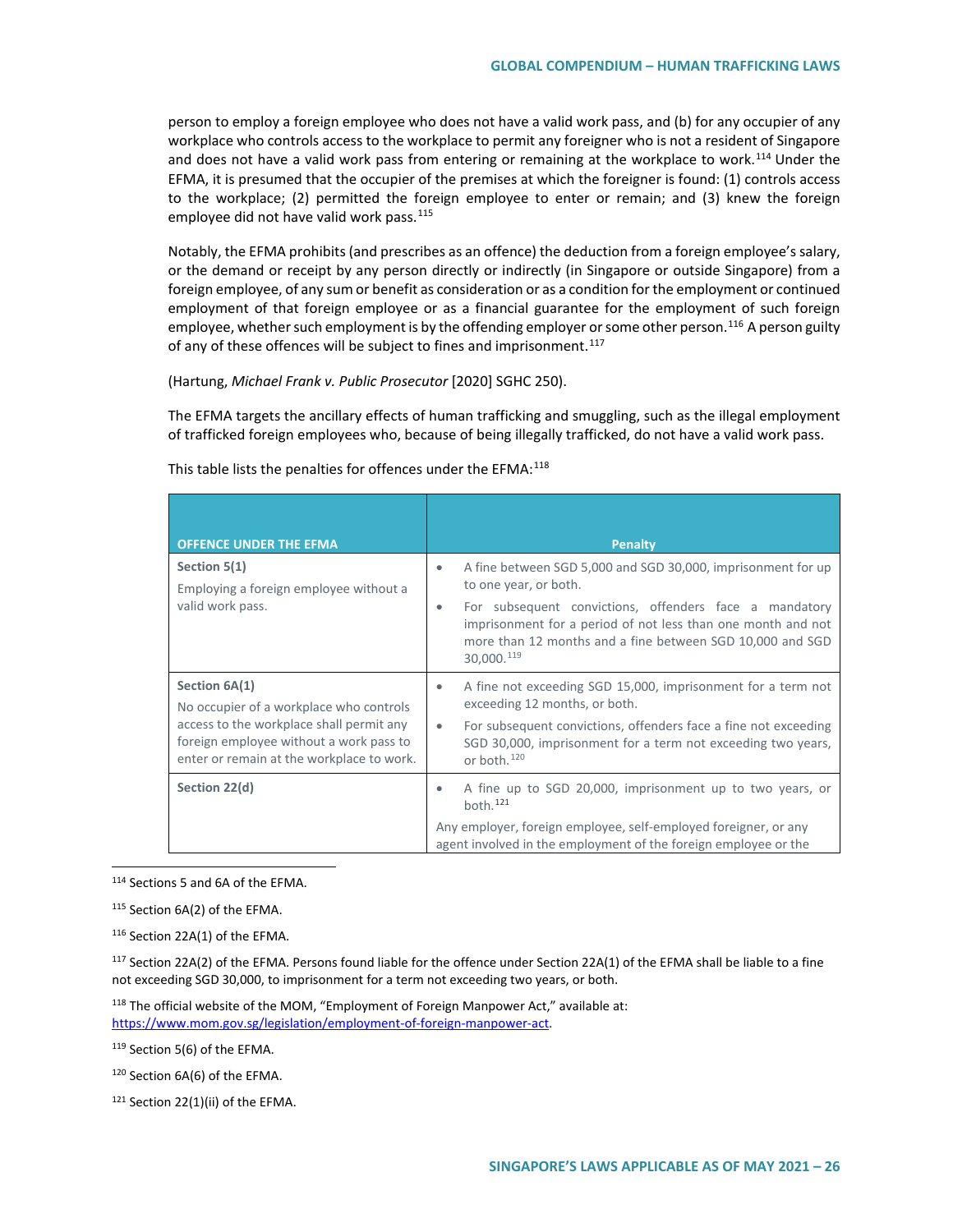| <b>OFFENCE UNDER THE EFMA</b>                                                                                                               | <b>Penalty</b>                                                                                                                                                                                   |
|---------------------------------------------------------------------------------------------------------------------------------------------|--------------------------------------------------------------------------------------------------------------------------------------------------------------------------------------------------|
| Making a false statement or providing<br>false information in any application or<br>renewal of a work pass.                                 | engagement of the self-employed foreigner, who knows, or has<br>reason to believe, that this offence has been committed and<br>intentionally omits to furnish any information to the Controller: |
|                                                                                                                                             | A fine up to SGD 10,000, to imprisonment up to one year, or<br>$\bullet$<br>both. $122$                                                                                                          |
| Section 22A(1)                                                                                                                              | A fine up to SGD 30,000, imprisonment up to two years, or                                                                                                                                        |
| Receiving money in connection with the<br>employment of a foreign employee.                                                                 | both. $123$                                                                                                                                                                                      |
| Section 22B(1)                                                                                                                              | Imprisonment for a presumptive minimum term of not less than<br>٠                                                                                                                                |
| Obtaining a work pass for a foreign<br>employee for a business that does not                                                                | six months and not more than two years and a fine not exceeding<br>SGD 6,000.124                                                                                                                 |
| exist, is not in operation, or does not<br>require the employment of the foreign<br>employee and failing to employ the<br>foreign employee. | Offenders may also receive caning if charged with more than five<br>٠<br>offences and if convicted of at least six of those offences at the<br>same trial. <sup>125</sup>                        |

# *5.1.3. Singapore's Employment Agencies Act (Cap. 92) (EAA)*

The EAA regulates employment agencies—or the "middlemen"—in employment relationships, which is not an uncommon arrangement in the context of human trafficking and forced labour. Amongst other things, the EAA and its regulations prohibit employment agency personnel from causing, inducing, or assisting foreign employees from entering Singapore to seek employment unless the employer has obtained inprinciple approval from the Controller of Work Passes. It also obligates employment agencies to ensure that the passport and identification documents of foreign employees are returned directly to them as soon as possible.[126](#page-26-4)

The EAA also imposes rules on the fees charged by employment agencies. Employment agencies may charge fees as long as they comply with these rules. Taken together, these rules limit the ability of "middlemen" to act in human trafficking and forced labour arrangements. These rules allow for regulatory oversight, and enable the conviction of "middlemen" who operate unlawfully. The EAA also empowers employment agency inspectors to (amongst other things) arrest, seize weapons, pursue, search, and require the production of information, all of which can facilitate (if necessary) the collection of evidence of potential human trafficking or forced labour arrangements.<sup>[127](#page-26-5)</sup>

In 2019, the government charged 84 people with illegal employment agent activities under the EAA. A recent investigation conducted by the Strait Time's CloseUp found that a large number of illegal employment agent activities take place undercover and that a majority of foreign workers are paying fees to their employer or an employment agency to find employment in Singapore. While the MOM has been using data analytics to track suspicious hiring practices, CloseUp suggested that Singapore open an online

<span id="page-26-0"></span> <sup>122</sup> Section 22(2) of the EFMA.

<span id="page-26-1"></span><sup>123</sup> Section 22A(2) of the EFMA.

<span id="page-26-2"></span><sup>124</sup> Section 22B(1) of the EFMA.

<span id="page-26-3"></span><sup>125</sup> Section 22B(2) of the EFMA.

<span id="page-26-4"></span><sup>126</sup> Rule 10 of the Employment Agencies Rules 2011.

<span id="page-26-5"></span><sup>127</sup> Sections 18 to 20 of the EAA.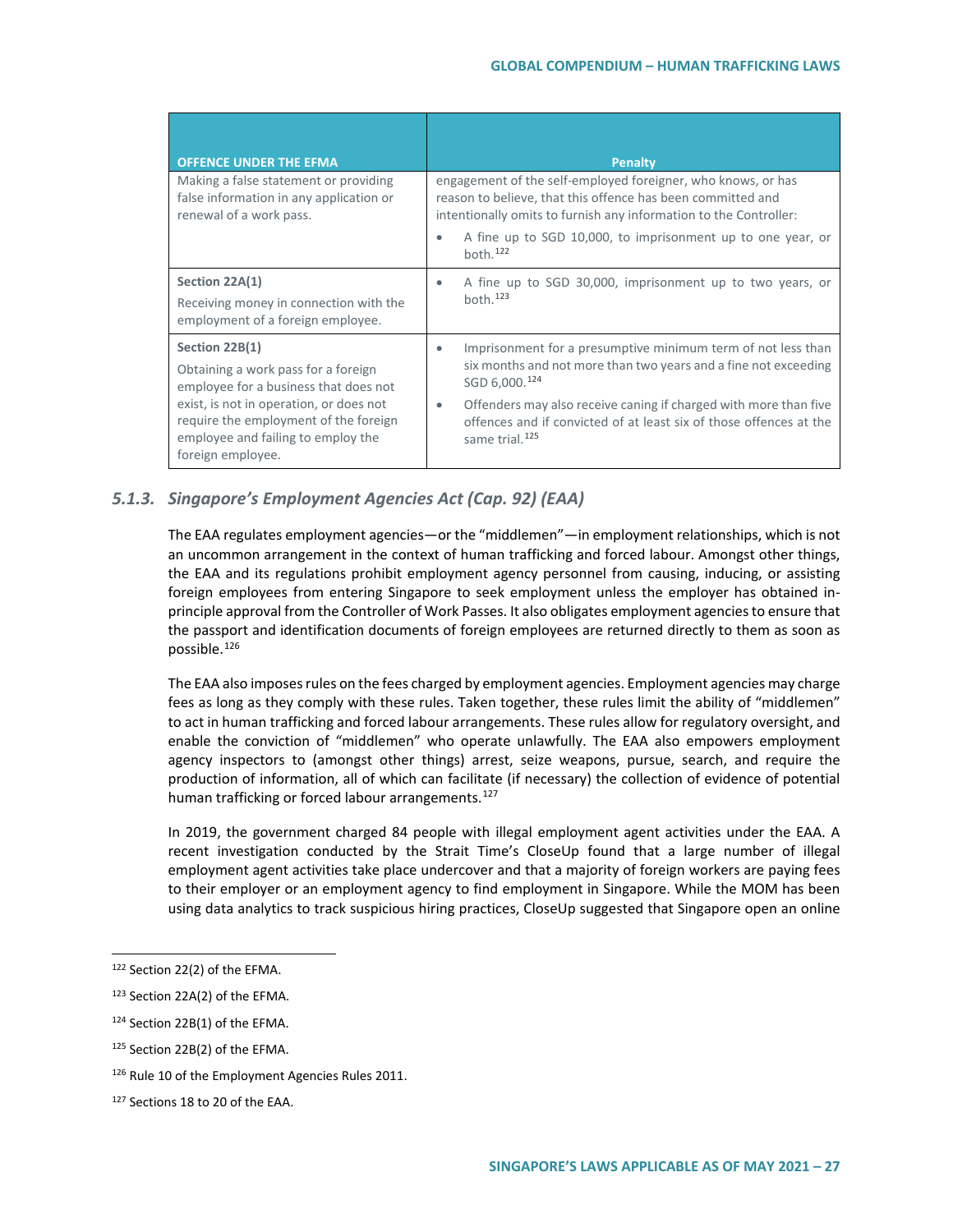job portal for foreign workers to obtain information about employment opportunities in Singapore and reduce their dependency on employment agencies.<sup>[128](#page-27-0)</sup>

# **5.2. Applicability of Employment Legislation in the Context of Forced Labor or Trafficking**

Whether any individual (including a victim of human trafficking or forced labour) will be considered an "employee" under the EA (and accordingly, protected under the EA) is ultimately a question of fact, except for certain classes of workers, such as seafarers and domestic workers, to whom the EA expressly does not apply. The EA defines an employee as a person who has entered into or works under a contract of service with an employer.<sup>[129](#page-27-1)</sup> If an individual is not considered to be an "employee" under the EA, the individual's employment contract with the employer, if any, governs.<sup>[130](#page-27-2)</sup> A contract of service under the EA need not be express or written, and may be oral or implied, as long as an agreement establishes an employment relationship.

Victims of human trafficking or forced labour may not have a formal, written employment agreement with those who have trafficked or exploited them; in some cases, the victims have been coerced or forced into labour with the trafficker. Trafficked victims who have been forced against their will to work (*e.g.*, through threat, coercion, deception, or debt bondage) and who have not consented to the employment do not have a contract of service and, accordingly, would not fall within the EA's scope.

The EFMA has a broader scope of protection than the EA. The EFMA considers a person to be under the "*employ*" of another (and therefore protected under the EFMA) if a person has been engaged or used for any work or training even if there is no contract of service or salary. That is often the case for victims of human trafficking.<sup>[131](#page-27-3)</sup> Thus, under the EFMA, there is an employment relationship between the victims and the trafficker if the trafficker has engaged or used the victims for work, even if there is no contract of service or salary.<sup>[132](#page-27-4)</sup>

However, if the victim receives some compensation, consents to the labour—*e.g.*, there may be an oral or implied agreement made (though on unclear or severely onerous terms against the victim)—and is under the trafficker's control, the Singapore courts may find that there is a contract of service because of an employment relationship.<sup>[133](#page-27-5)</sup> The victim would then be regarded as an employee under the EA.

Depending on the circumstances, victims of human trafficking or forced labour may have statutory rights as employees under the EA or the EFMA. If so, they may bring complaints to the MOM, or they may report offences against their human traffickers or the exploiters of their forced labour, for violations of the EA or the EFMA.

<span id="page-27-0"></span> <sup>128</sup> *See* Strait Times, "ST CloseUp: How foreign workers are illegally recruited in Singapore," available at: [https://www.straitstimes.com/singapore/migrant-burden-how-foreign-workers-are-illegally-recruited-in-singapore.](https://www.straitstimes.com/singapore/migrant-burden-how-foreign-workers-are-illegally-recruited-in-singapore)

<span id="page-27-1"></span><sup>129</sup> Section 2 of the EA.

<span id="page-27-2"></span><sup>&</sup>lt;sup>130</sup> The official website of the MOM, "Employment Act: who it covers," available at: [https://www.mom.gov.sg/employment](https://www.mom.gov.sg/employment-practices/employment-act/who-is-covered)[practices/employment-act/who-is-covered.](https://www.mom.gov.sg/employment-practices/employment-act/who-is-covered)

<span id="page-27-3"></span><sup>131</sup> Section 2 of the EFMA.

<span id="page-27-4"></span><sup>132</sup> *Public Prosecutor v. Dow Flora (S) Pte Limited* [2008] SGDC 257, at [34]–[35], [70]. *See also Tamilkodi v. Public Prosecutor*  [1999] SGHC 19, at [20].

<span id="page-27-5"></span><sup>133</sup> *See Public Prosecutor v. Chan Lian Chai* [2011] SGDC 438 at [25].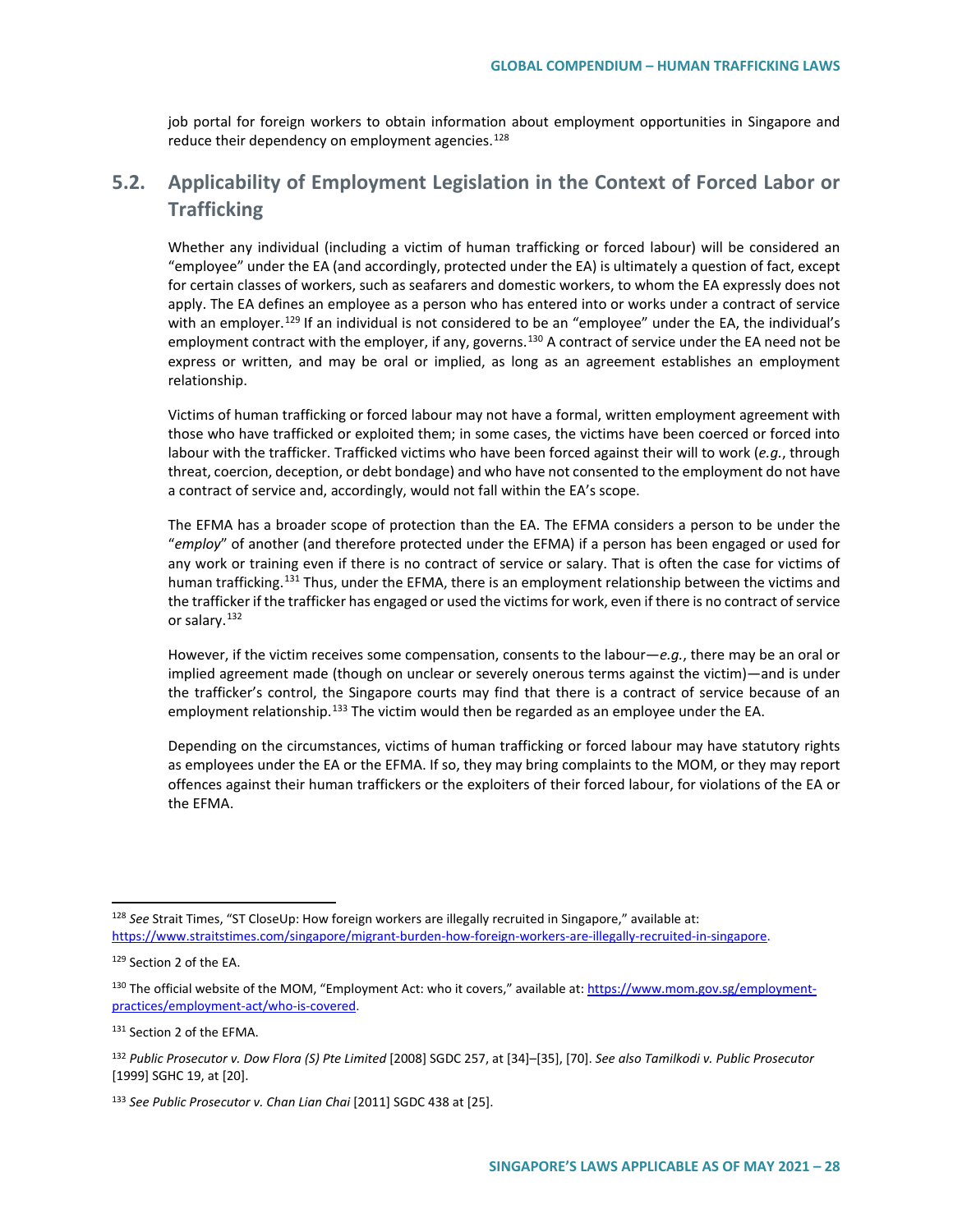## **5.3. Statutory Rights**

The primary legislation governing minimum terms and conditions of employment in Singapore is the EA. The EFMA and EAA may also be relevant.

## *5.3.1. Rights to minimum wages, entitlements, and other applicable minimum standards*

No general, overarching statute prescribes a minimum wage in Singapore. However, the tripartite committees (made up of unions, employers, and the Singapore Government) have developed a Progressive Wage Model, which is aimed at helping "to uplift low wage workers." This Model applies to the cleaning, security, and landscape sectors.<sup>[134](#page-28-0)</sup>

The EA also prescribes certain minimum employee entitlements, such as annual leave, sick leave, rest days, hours of work, overtime, maternity leave, and termination notice periods. As for foreign domestic workers who are not covered under the EA, the EFMA regulates their minimum entitlements, including a weekly rest day,<sup>[135](#page-28-1)</sup> medical care, and adequate accommodations and food.<sup>[136](#page-28-2)</sup> Under the Employment of Foreign Manpower (Work Passes) Regulations 2012, an employer shall pay no less than the fixed monthly salary due to a foreign employee no later than seven days after the last day of the salary period.<sup>[137](#page-28-3)</sup>

#### *5.3.2. Claims available in relation to misrepresentations and "sham" arrangements*

Singapore has no applicable laws.

#### *5.3.3. Claims available in relation to unlawful deductions, loans, and debt bondage*

Under the EA, an employer is permitted to make only specifically authorized deductions from an employee's salary.<sup>[138](#page-28-4)</sup>

The EFMA also prohibits (and prescribes as an offence) the deduction from a foreign employee's salary, or the demand or receipt by any person directly or indirectly (in Singapore or outside Singapore) from a foreign employee, of any sum or benefit as a condition or guarantee for the foreign employee's employment or continued employment, whether such employment is by the alleged offender or some other person.<sup>[139](#page-28-5)</sup>

*5.3.4. Remedies* 

Generally, an offender who is found guilty of violating the EA, EFMA, or EAA is subject to fines and imprisonment (but not civil remedies, such as damages payable to the victims). For offences under the EA,

<span id="page-28-4"></span>138 Section 26 of the EA.

<span id="page-28-0"></span><sup>134</sup> The official website of the MOM, "What is the Progressive Wage Model," available at: [https://www.mom.gov.sg/employment-practices/progressive-wage-model/what-is-pwm.](https://www.mom.gov.sg/employment-practices/progressive-wage-model/what-is-pwm)

<span id="page-28-1"></span> $135$  The official website of the MOM, "Rest days and well-being for foreign domestic worker," available at: [https://www.mom.gov.sg/passes-and-permits/work-permit-for-foreign-domestic-worker/employers-guide/rest-days-and-well](https://www.mom.gov.sg/passes-and-permits/work-permit-for-foreign-domestic-worker/employers-guide/rest-days-and-well-being)[being.](https://www.mom.gov.sg/passes-and-permits/work-permit-for-foreign-domestic-worker/employers-guide/rest-days-and-well-being)

<span id="page-28-2"></span><sup>136</sup> *Id.*; The official website of the MOM, "How to employ an FDW," available at: [https://www.mom.gov.sg/-](https://www.mom.gov.sg/-/media/mom/documents/publications/guides/how-to-employ-an-fdw.pdf) [/media/mom/documents/publications/guides/how-to-employ-an-fdw.pdf.](https://www.mom.gov.sg/-/media/mom/documents/publications/guides/how-to-employ-an-fdw.pdf)

<span id="page-28-3"></span><sup>137</sup> *E.g.*, Employment of Foreign Manpower (Work Passes) Regulations 2012, FOURTH SCHEDULE: Conditions and Regulatory Conditions of Work Permit; SIXTH SCHEDULE: Conditions and Regulatory Conditions of Employment Pass.

<span id="page-28-5"></span><sup>139</sup> Section 22A of the EFMA.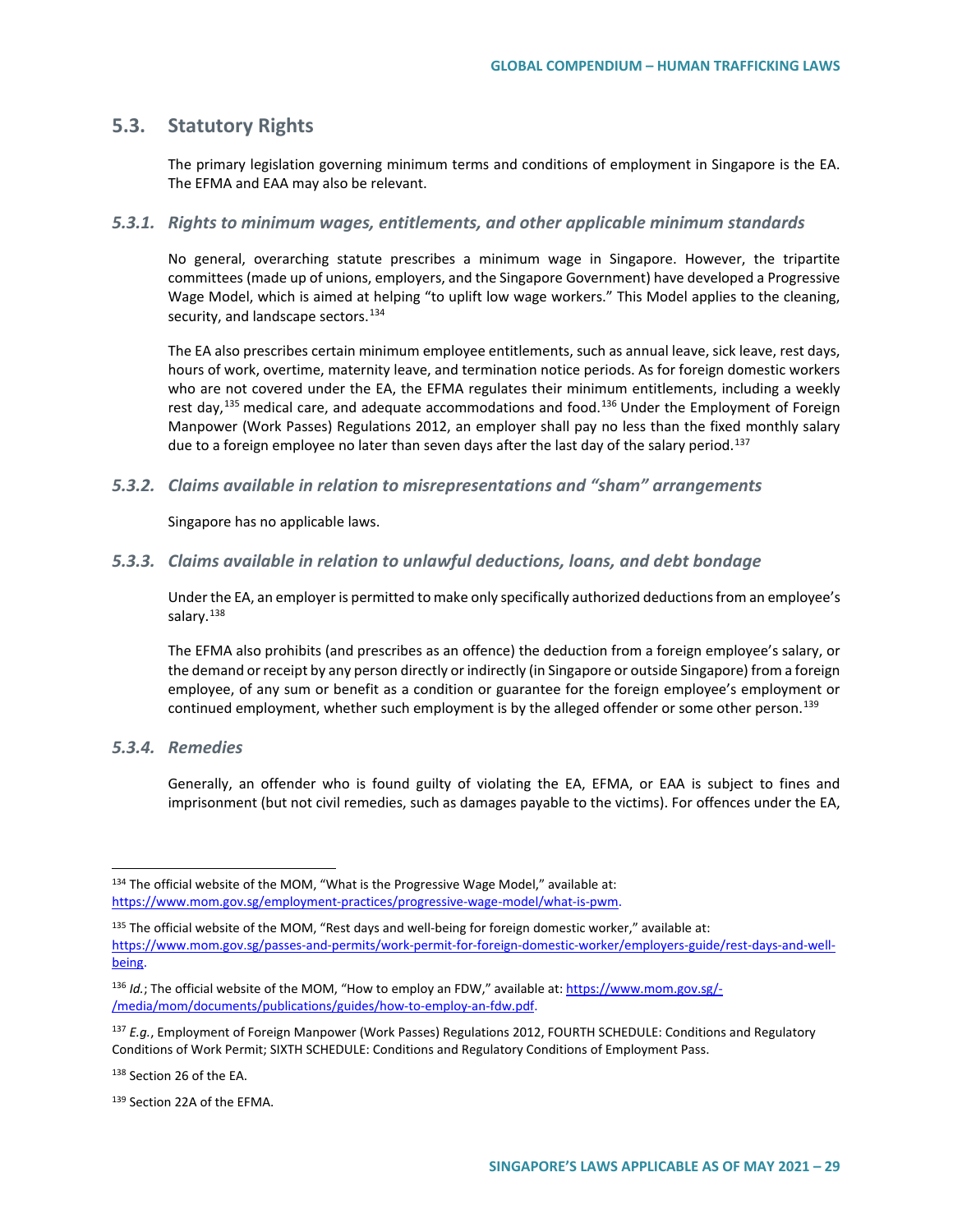however, the Singapore courts have discretion to direct payment of all or part of a fine or other relevant sum to the complaining employee. $140$ 

Under Section 22(1) of the EFMA, an employer to whom a work pass applies who contravenes any condition (other than a regulatory condition) of the work pass or in-principle approval of the application for the work pass shall be guilty of an offence and liable for a fine not exceeding SGD 10,000, imprisonment up to 12 months, or both.<sup>[141](#page-29-1)</sup>

For example, in January 2021, a prominent local cupcake chain, Twelve Cupcakes, was fined SGD 119,500 for underpaying the agreed salaries to its foreign employees for approximately two years.<sup>[142](#page-29-2)</sup> The company violated the conditions of the foreign employees' work pass conditions, which in turn violated the EFMA.<sup>[143](#page-29-3)</sup> The company pleaded guilty to the charges against it under the EFMA.<sup>[144](#page-29-4)</sup> The two co-founders, Ms. Jaime Teo and Mr. Daniel Ong, who both pled guilty to 10 charges under the EFMA for underpaying their employees and failing to pay employees on time, were also fined SGD 65,000 each. While Ms. Teo and Mr. Ong did not manage the employment of their employees, they admitted to signing off on documents, prepared by a third-party agency, "without a second glance" and were held responsible for the agency's violations of the EFMA.[145](#page-29-5)

In another case involving a failure to pay foreign workers, a court stated, "[w]hile it is necessary to be sensitive to the specific factual matrix of every case, the general principle must be that employers who persistently fail to pay the salaries of their foreign workers will ordinarily face custodial sentences."[146](#page-29-6) As a result, the court dismissed an appeal from a district judge's sentencing of imprisonment for one week per charge with four charges to run consecutively.<sup>[147](#page-29-7)</sup> The court also observed:

*Foreign workers are unquestionably not chattel like the slaves of less enlightened times. Like any other employees, they have basic rights that must be strictly respected. . . Unskilled foreign workers, in particular, cannot ordinarily seek alternative employment, often have difficulties communicating, are reliant on their employers for appropriate accommodation, have no financial safety net and are therefore especially vulnerable. They are, in a nutshell, entirely dependent on their employers for both their financial security and welfare. A cavalier failure by an employer to appreciate the serious responsibilities concerning these workers' welfare can have profoundly unpleasant consequences.*[148](#page-29-8)

The Employment Claims Act 2016 (No. 21 of 2016) (**ECA**) also establishes the Employment Claims Tribunal (**ECT**). Under the ECA, any contractual provision seeking to restrict the tribunal's jurisdiction or to prevent

<span id="page-29-2"></span><sup>142</sup> Channel News Asia, "Twelve Cupcakes fined SGD 119,500 for underpaying foreign employees," available at: [https://www.channelnewsasia.com/news/singapore/twelve-cupcakes-fined-underpaying-foreign-employees-13943328.](https://www.channelnewsasia.com/news/singapore/twelve-cupcakes-fined-underpaying-foreign-employees-13943328) 

<span id="page-29-3"></span><sup>143</sup> *See* Section 5(3) of the EFMA: "No person shall employ a foreign employee otherwise than in accordance with the conditions of the foreign employee's work pass."

<span id="page-29-4"></span><sup>144</sup> Channel News Asia, "Twelve Cupcakes fined SGD 119,500 for underpaying foreign employees," available at: [https://www.channelnewsasia.com/news/singapore/twelve-cupcakes-fined-underpaying-foreign-employees-13943328.](https://www.channelnewsasia.com/news/singapore/twelve-cupcakes-fined-underpaying-foreign-employees-13943328) 

<span id="page-29-7"></span><sup>147</sup> *Id.* at [41]–[43].

<span id="page-29-8"></span><sup>148</sup> *Id.* at [1].

<span id="page-29-0"></span> <sup>140</sup> Section 134 of the EA.

<span id="page-29-1"></span> $141$  Sections 22(1)(a) and 22(1)(i) of the EFMA.

<span id="page-29-5"></span><sup>&</sup>lt;sup>145</sup> Today, "Twelve Cupcakes co-founder Daniel Ong fined SGD 65,000 for underpaying foreign employees over 3 years," available at[: https://www.todayonline.com/singapore/twelve-cupcakes-co-founder-daniel-ong-fined-s65000-underpaying](https://www.todayonline.com/singapore/twelve-cupcakes-co-founder-daniel-ong-fined-s65000-underpaying-foreign-employees)[foreign-employees.](https://www.todayonline.com/singapore/twelve-cupcakes-co-founder-daniel-ong-fined-s65000-underpaying-foreign-employees)

<span id="page-29-6"></span><sup>146</sup> *Lee Chiang Theng v. Public Prosecutor and other matters* [2011] SGHC 252, at [35].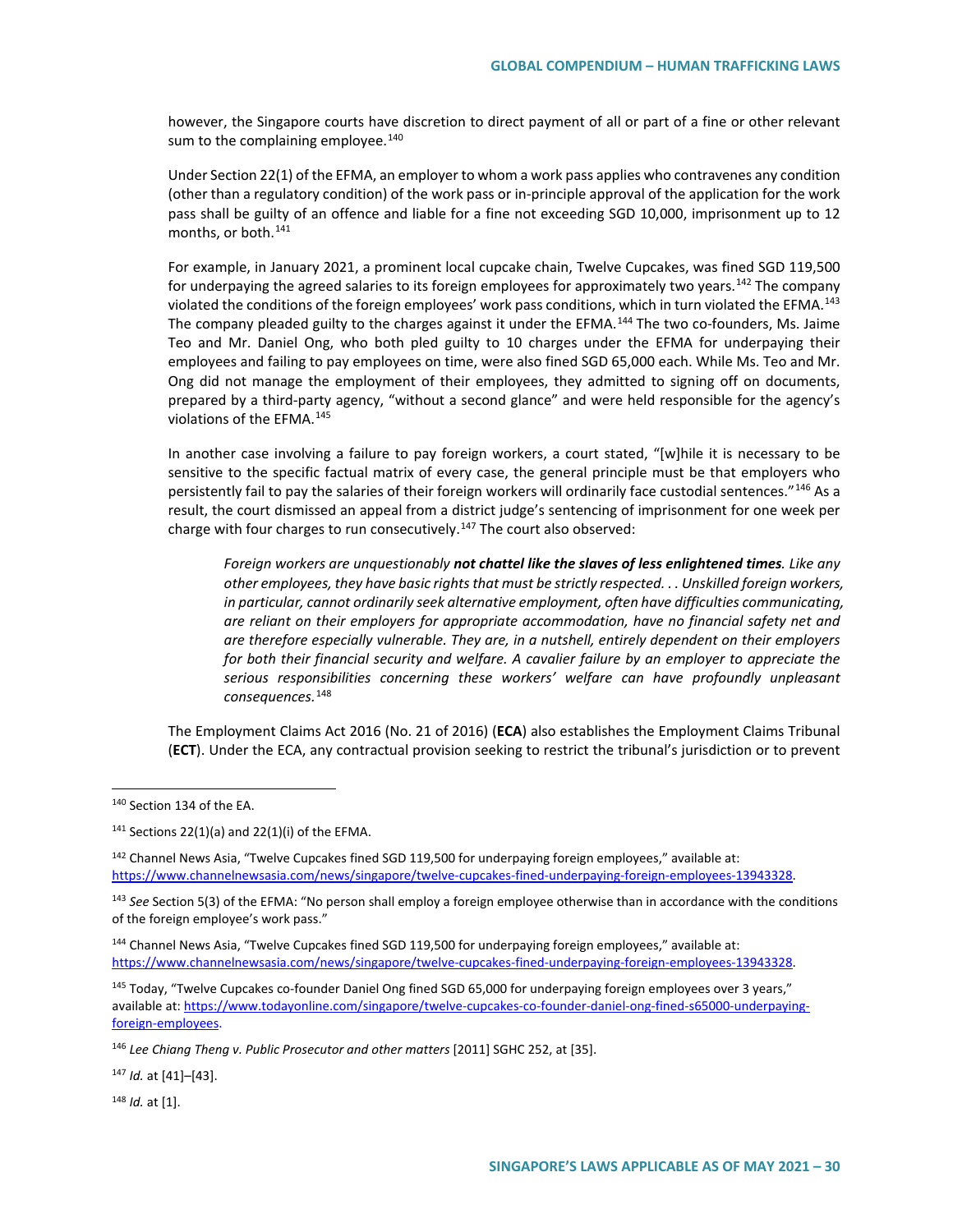a person from making a claim or appeal under the ECA is void. However, the ECT has jurisdiction only over claims:

- 1) brought by an "employee" or class of employees (or a person entitled under any written law to receive an amount claimed (if any) in place of the employee); and
- 2) against a person liable under Section 65 of the EA for the employee's salary.<sup>[149](#page-30-0)</sup>

The ECA defines an "employee" as:

*an individual who has entered into and works under a contract of service with an employer and includes — (a) any employee of the Government within a category, class or description of such employees prescribed to be employees for the purposes of this Act; and (b) for an employment dispute relating to the termination of a contract of service or any mediation request submitted or claim made after the end of a contract of service, the former employee who worked under that contract of service even though the relationship between employee and employer has ended.*[150](#page-30-1)

Accordingly, the ECA would not apply to protect many victims of human trafficking or forced labour.

Victims may enforce their civil rights and remedies for breach or non-performance of a contract of service by bringing a lawsuit in court. However, practically speaking, it is unlikely that victims of human trafficking or forced labour would have the knowledge, resources, or opportunity to bring a civil lawsuit in court proceedings against the human trafficker or exploiter of forced labour.<sup>[151](#page-30-2)</sup>

# **5.4. Rights to a Safe Workplace and Compensation Associated With Injuries or Illness**

Employers in Singapore are subject to a statutory duty under the Workplace Safety and Health Act (Cap. 354A) (**WSHA**) to take those reasonably practicable and necessary measures to ensure the safety and health of their employees at work.<sup>[152](#page-30-3)</sup> This includes providing and maintaining a safe work environment which, so far as is reasonably practicable, is without risk to health, and having adequate facilities and arrangements for the employees' welfare at work, adequate safeguards for machinery and equipment, as well as adequate and necessary instruction, information, training, and supervision to perform the work.<sup>[153](#page-30-4)</sup> Occupiers of workplaces are also required to take similar measures to ensure that the workplace is, so far as is reasonably practicable, safe and without risks to the health of any person within the premises.

It may be difficult for a TIP victim to claim the benefits of or enforce their rights under this Act. Under Section 6 of the WSHA, an "employee" means any person employed by an employer to do any work under a contract of service. Accordingly, the Act will not apply to victims of human trafficking or forced labour who are not "employees" within the meaning of the WSHA.

<span id="page-30-0"></span><sup>149</sup> Section 12 of the ECA.

<span id="page-30-1"></span><sup>150</sup> Article 2 of the ECT.

<span id="page-30-2"></span><sup>&</sup>lt;sup>151</sup> One research study investigated migrant workers' experiences in the Employment Claims Tribunal and collected responses regarding dealing with costs. *See* HOME, "Migrant Workers' Access to Justice in Singapore's Employment Claims Tribunal: Preliminary Findings of a Qualitative Study," *Humanitarian Organization for Migration Economics* (Article, 2018), available at: [https://www.home.org.sg/s/Access-to-Justice-in-ECT.pdf.](https://www.home.org.sg/s/Access-to-Justice-in-ECT.pdf)

<span id="page-30-3"></span><sup>152</sup> Sections 11 and 12 of the WSHA.

<span id="page-30-4"></span><sup>153</sup> Section 12 of the WSHA.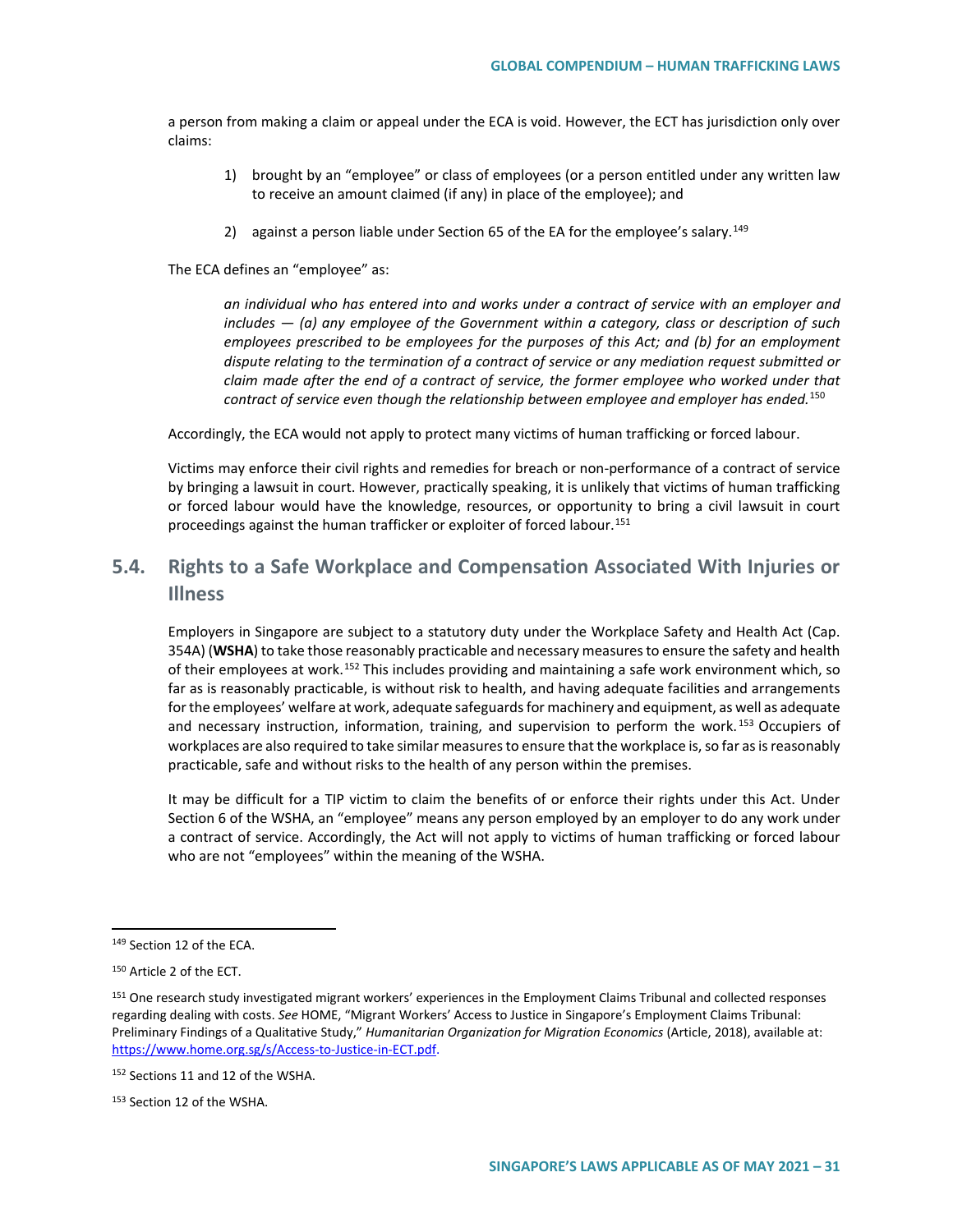The WSHA prohibits employers from deducting from their employees' remuneration, and from receiving any payment from any employee, the cost of anything the employers perform or provide under the WSHA to ensure their employees' safety, health, and welfare at work.<sup>[154](#page-31-0)</sup> An employer's failure to comply with any of its statutory duties is an offence.<sup>[155](#page-31-1)</sup>

Employers are also statutorily required under the Work Injury Compensation Act 2019 (No. 27 of 2019) (**WICA**) to compensate employees for their personal injuries arising out of an accident in the course of their employment (unless certain specified exemptions apply).<sup>[156](#page-31-2)</sup> Compensation also is paid for an employee's incapacity or death resulting from a disease contracted while employed in certain occupations specified in the WICA.<sup>[157](#page-31-3)</sup> Compensation is calculated based on the prescribed parameters and formula set out in the WICA.[158](#page-31-4)

The WICA requires employers to insure and maintain insurance against all liabilities the employer may incur under the WICA for each employee.<sup>[159](#page-31-5)</sup> Failure to comply is an offence subjecting the employer to fines or imprisonment.<sup>[160](#page-31-6)</sup>

# **5.5. Access to Justice and Practical Issues Associated With Enforcing Social Legislation**

The employment-related legislation largely provides for offences that will result in punishment (by the State) of a convicted human trafficker or exploiter of forced labour. They generally do not, however, provide direct recourse for a TIP victim. While victims may bring civil lawsuits, most victims are unlikely to have access to legal assistance, funds, resources, and opportunity to commence and sustain such lawsuits. As for the Employment Claims Tribunal provided under the ECA, some migrant workers have expressed barriers such as language, lack of evidence, and lack of awareness of the law and procedures.<sup>[161](#page-31-7)</sup> As such, practical barriers limit the actual amount of recovery that victims are able to receive.

## **5.6. Interaction Between Employment Law and Migration**

## *5.6.1. Employment rights affected where employment is unlawful under migration law*

Victims of human trafficking or forced labour may be working in Singapore in breach of the EFMA or their work pass conditions. The EFMA also makes it an offence for foreign employees to work without a valid work pass; no distinction is made between forced and unforced labour. It is not clear whether such a breach of the EFMA or the work pass requirement would prevent the victim from bringing any lawsuits against the

<span id="page-31-0"></span><sup>154</sup> Section 18 of the WSHA.

<span id="page-31-1"></span><sup>155</sup> Section 20 of the WSHA.

<span id="page-31-2"></span><sup>156</sup> Section 7 of the WICA.

<span id="page-31-3"></span><sup>157</sup> Section 10 of the WICA.

<span id="page-31-4"></span><sup>158</sup> *See* First, Second, and Fourth Schedules of the WICA.

<span id="page-31-5"></span><sup>159</sup> Section 24 of the WICA.

<span id="page-31-6"></span><sup>160</sup> Section 25 of the WICA.

<span id="page-31-7"></span><sup>161</sup> HOME, "Migrant Workers' Access to Justice in Singapore's Employment Claims Tribunal: Preliminary Findings of a Qualitative Study," *Humanitarian Organization for Migration Economics* (Article, 2018), available at: [https://static1.squarespace.com/static/5a12725612abd96b9c737354/t/5eba28cf823c6d68ccccef4d/1589258454383/Access+t](https://static1.squarespace.com/static/5a12725612abd96b9c737354/t/5eba28cf823c6d68ccccef4d/1589258454383/Access+to+Justice+in+ECT.pdf) [o+Justice+in+ECT.pdf,](https://static1.squarespace.com/static/5a12725612abd96b9c737354/t/5eba28cf823c6d68ccccef4d/1589258454383/Access+to+Justice+in+ECT.pdf) page 34.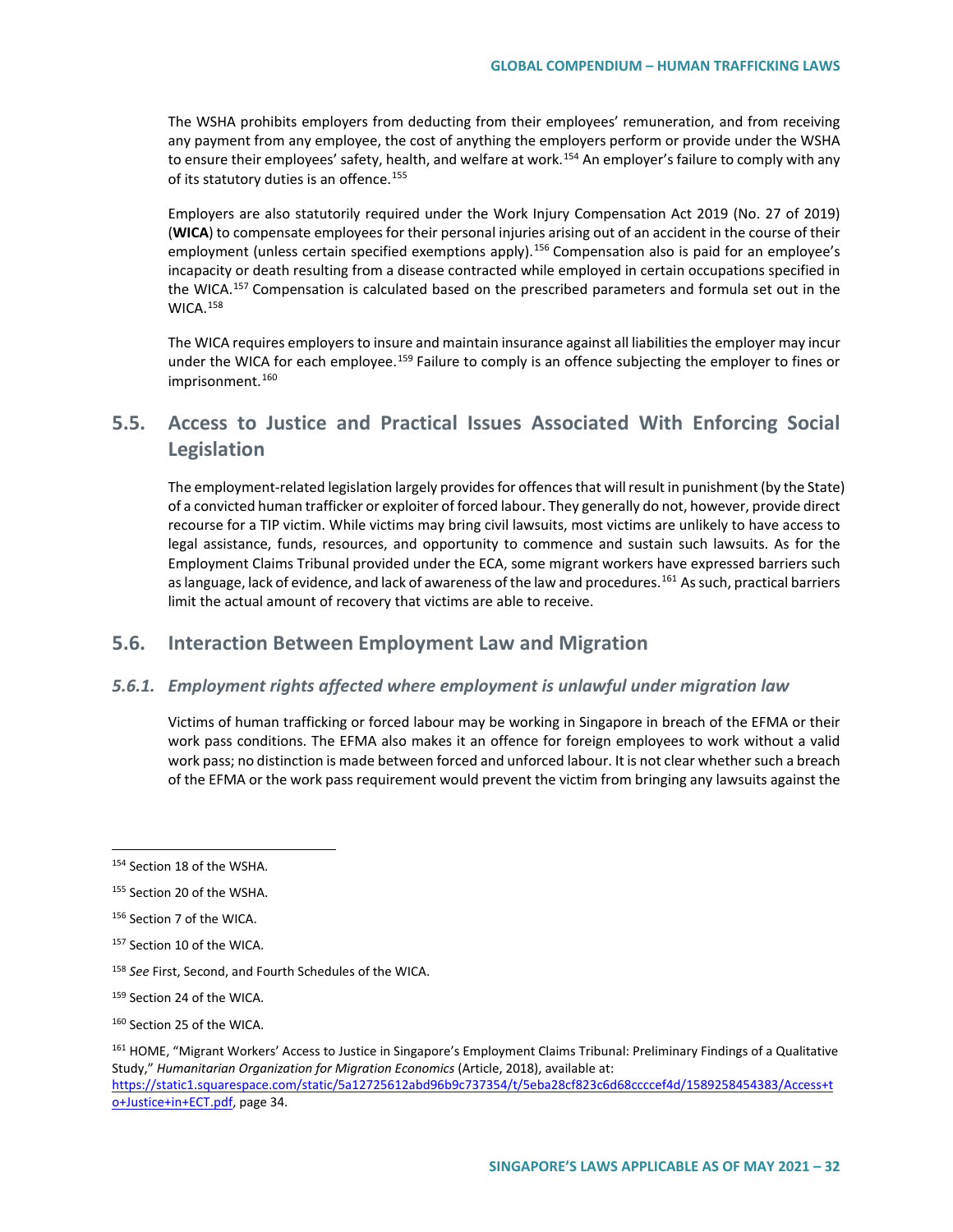human trafficker or exploiter of forced labour, or whether the fact of forced labour would be a defence or mitigate against the breach.

However, the MOM or ICA can issue a special pass to legalise a TIP victim's stay in Singapore for specific purposes, such as assisting in investigations or to attend court.<sup>[162](#page-32-0)</sup> The MOM may also place victims in suitable employment during the investigation of their cases.<sup>[163](#page-32-1)</sup> However, they will still have to satisfy the work pass requirements, <sup>[164](#page-32-2)</sup> such as the requirement that foreign workers come from an approved country[165](#page-32-3) and, for foreign domestic workers, be over the age of 23 and have a minimum of eight years of formal education.<sup>[166](#page-32-4)</sup>

### *5.6.2. Rights/remedies available under applicable migration law and regulations*

Refer to Section 5.6.1.

#### *5.6.3. Employment rights where employment is under working visa programs*

Employers must comply with certain conditions that attach to every work pass issued to foreign employees working in Singapore. <sup>[167](#page-32-5)</sup> The employer is responsible for the upkeep and maintenance of its foreign employees in Singapore, repatriation of foreign employees back to their home countries on cancellation of their work passes, and acceptable accommodations in Singapore.<sup>[168](#page-32-6)</sup> These obligations are in addition to the minimum terms and conditions of employment under the EA (to the extent the foreign employee is covered under the EA).

## **5.7. Employment Laws and Child Labor**

Singapore legislation regulates or prevents the employment of all children. Subject to limited exceptions, children below the age of 13 years cannot work in any occupation.<sup>[169](#page-32-7)</sup> The United Nations Committee on the

<span id="page-32-1"></span><sup>163</sup> The official website of the MOM. "Measures in place to help trafficked victims," available at: [https://www.mom.gov.sg/newsroom/press-replies/2016/0818-measures-in-place-to-help-trafficked-victims.](https://www.mom.gov.sg/newsroom/press-replies/2016/0818-measures-in-place-to-help-trafficked-victims)

<span id="page-32-2"></span><sup>164</sup> *Id.* 

<span id="page-32-4"></span><sup>166</sup> The official website of the MOM, "Foreign domestic worker eligibility," available at[: https://www.mom.gov.sg/passes-and](https://www.mom.gov.sg/passes-and-permits/work-permit-for-foreign-domestic-worker/eligibility-and-requirements/fdw-eligibility)[permits/work-permit-for-foreign-domestic-worker/eligibility-and-requirements/fdw-eligibility.](https://www.mom.gov.sg/passes-and-permits/work-permit-for-foreign-domestic-worker/eligibility-and-requirements/fdw-eligibility)

<span id="page-32-5"></span><sup>167</sup> Section 5(3) of the EFMA.

<span id="page-32-0"></span> <sup>162</sup> The official website of the ICA, "Special Pass Card," available at: [https://www.ica.gov.sg/public-education/special-pass-card.](https://www.ica.gov.sg/public-education/special-pass-card)

<span id="page-32-3"></span><sup>165</sup> The list of approved source countries/regions for foreign domestic works includes: Bangladesh, Cambodia, Hong Kong, India, Indonesia, Macau, Malaysia, Myanmar, Philippines, South Korea, Sri Lanka, Taiwan, and Thailand (*see* the official website of the MOM, "Foreign domestic worker eligibility," available at: [https://www.mom.gov.sg/passes-and-permits/work-permit-for](https://www.mom.gov.sg/passes-and-permits/work-permit-for-foreign-domestic-worker/eligibility-and-requirements/fdw-eligibility)[foreign-domestic-worker/eligibility-and-requirements/fdw-eligibility\)](https://www.mom.gov.sg/passes-and-permits/work-permit-for-foreign-domestic-worker/eligibility-and-requirements/fdw-eligibility). The requirements for work permits for other semi-skilled foreign workers depend on the industry. For example, the list of approved source countries/regions for work permits for foreign workers in the construction industry include: Malaysia, People's Republic of China, India, Sri Lanka, Thailand, Bangladesh, Myanmar, Philippines, Hong Kong, Macau, South Korea, and Taiwan (*see* the official website of the MOM, "Construction sector: work permit requirements," available at: [https://www.mom.gov.sg/passes-and-permits/work-permit-for-foreign](https://www.mom.gov.sg/passes-and-permits/work-permit-for-foreign-worker/sector-specific-rules/construction-sector-requirements)[worker/sector-specific-rules/construction-sector-requirements\)](https://www.mom.gov.sg/passes-and-permits/work-permit-for-foreign-worker/sector-specific-rules/construction-sector-requirements).

<span id="page-32-6"></span><sup>168</sup> *See, e.g.*, Employment of Foreign Manpower (Work Passes) Regulations 2012, FOURTH SCHEDULE: Conditions and Regulatory Conditions of Work Permit.

<span id="page-32-7"></span><sup>169</sup> Section 3 of the Employment (Children and Young Persons) Regulations.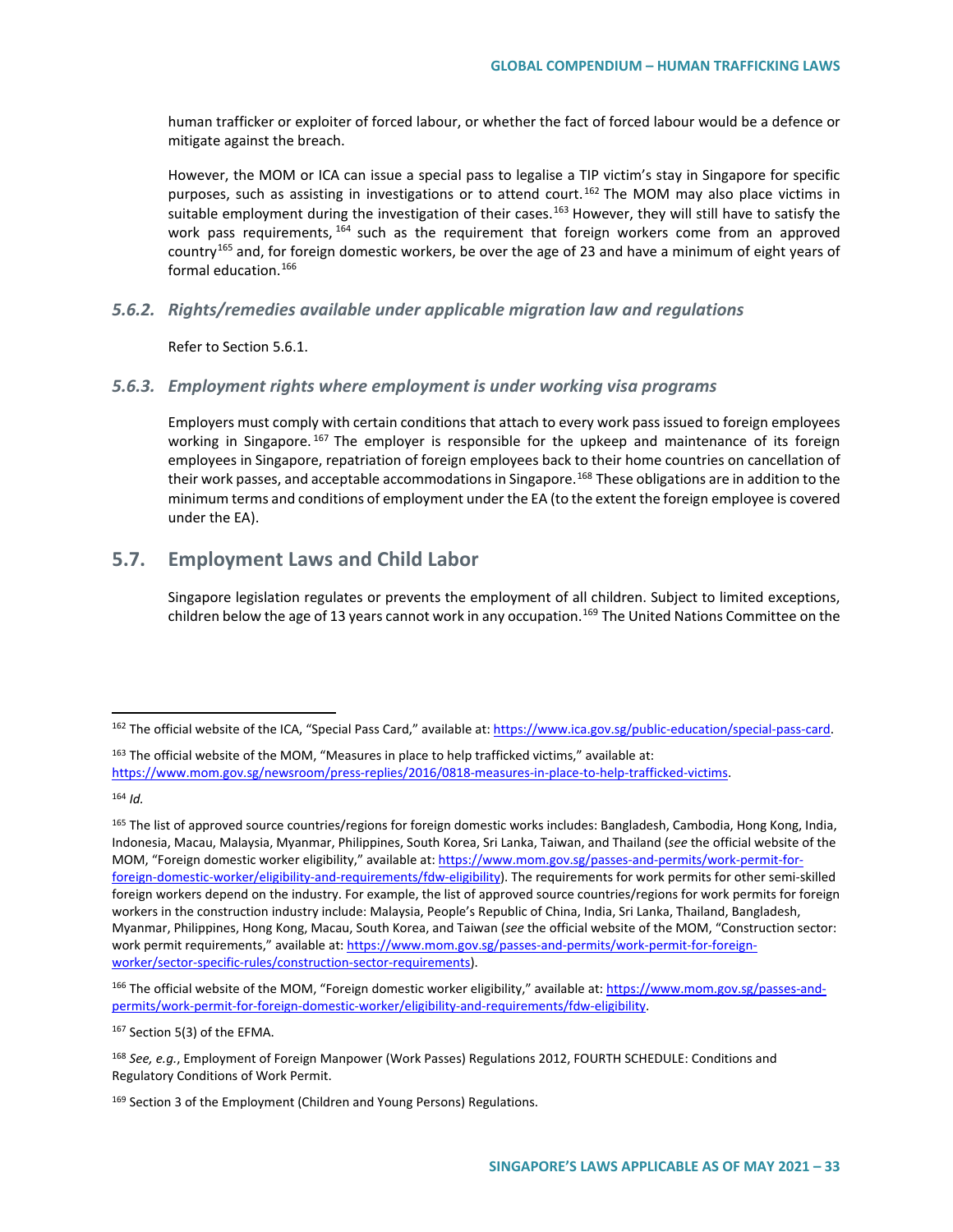Rights of the Child has expressed its concern that this minimum age threshold is too low<sup>[170](#page-33-0)</sup> and has recommended that Singapore strengthen efforts to prevent the economic exploitation of children by raising the threshold to 15 years of age. $171$ 

Under Singapore law, children 13 years of age and older may be employed in light work in a non-industrial undertaking.<sup>[172](#page-33-2)</sup> A child may also work in an industrial undertaking in which only members of the same family are employed.<sup>[173](#page-33-3)</sup> There are certain other exceptions for children or young persons who are employed in work or apprentice programs approved and supervised by the Ministry of Education or the Institute of Technical Education.[174](#page-33-4)

Further, a registered medical practitioner must certify that a young person (defined as an individual who is 16 years of age)<sup>[175](#page-33-5)</sup> is medically fit to work in an industrial undertaking.<sup>[176](#page-33-6)</sup>

In addition, no child or young person may be employed as a labourer during any part or all of the night.<sup>[177](#page-33-7)</sup>

Any person who employs a child or young person in violation of these rules is guilty of an offence and subject to fines or imprisonment under the  $EA$ .<sup>[178](#page-33-8)</sup>

# **6. GOVERNMENT PROCUREMENT RULES**

## **6.1. Overview**

Individual Ministries, Departments, and Statutory Boards carry out government procurement*.* Singapore's main legislation on public procurement gives effect to international treaties and trade agreements and focuses on the principles of openness, transparency, and value-for-money.

The legal framework for government procurement in Singapore does not address TIP or modern slavery. No Singapore legislation requires government procurement entities to ensure that their purchased goods and services are not a product of forced labour or TIP. Accordingly, Singapore does not have an overarching public procurement policy to prevent TIP and modern slavery.

# **6.2. Government Procurement Rules and Action Plan**

The main legislation governing public procurement in Singapore is the Government Procurement Act (Cap. 120) (**GP Act**). Singapore has signed the World Trade Organization Agreement on Government Procurement

<span id="page-33-1"></span><sup>171</sup> *Id.*

<span id="page-33-0"></span><sup>170</sup> UN Committee on the Rights of the Child (CRC), Consideration of reports submitted by States parties under Article 44 of the Convention: Convention on the Rights of the Child: concluding observations: Singapore, 4 May 2011, CRC/C/SGP/CO/2-3, available at[: https://www.refworld.org/docid/4dcb89f92.html](https://www.refworld.org/docid/4dcb89f92.html) [accessed 20 May 2021], at para. 63.

<span id="page-33-2"></span><sup>172</sup> Section 68(3) of the EA.

<span id="page-33-3"></span><sup>173</sup> Section 68(2) of the EA.

<span id="page-33-4"></span><sup>174</sup> Section 72 of the EA.

<span id="page-33-5"></span><sup>175</sup> Section 67A of the EA.

<span id="page-33-6"></span><sup>176</sup> Section 4 of the Employment (Children and Young Persons) Regulations.

<span id="page-33-7"></span><sup>177</sup> Section 5 of the Employment (Children and Young Persons) Regulations*.*

<span id="page-33-8"></span><sup>178</sup> Section 74 of the EA. A person found guilty of an offence under Part VIII (Employment of Children and Young Persons) of the EA shall be liable to a fine not exceeding SGD 5,000, to imprisonment for a term not exceeding two years, or both.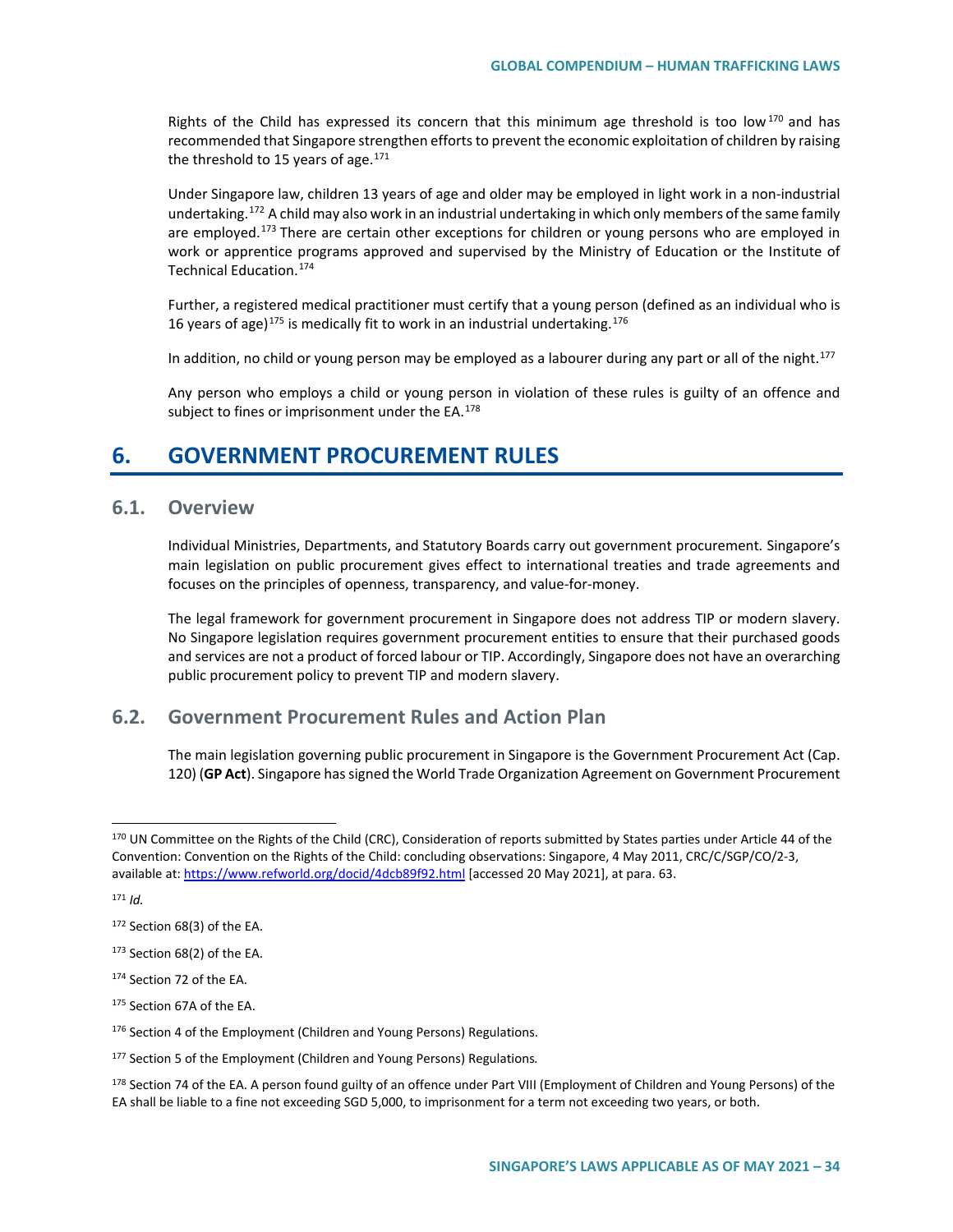(**GP Agreement**).[179](#page-34-0) The GP Act gives effect to the GP Agreement and applies its principles of, amongst others, non-discrimination and transparency. Three pieces of subsidiary legislation implement the GP Act: (i) the Government Procurement (Application) Order; (ii) the Government Procurement (Challenge Proceedings) Regulations; and (iii) the Government Procurement Regulations 2014. Neither the GP Act nor the subsidiary laws and regulations require government procurement entities to take into account TIP or modern slavery considerations when procuring goods and services.

# **6.3. Preventing of Human Trafficking Act 2014 (Cap. 45)**

While the PHTA does not contain any specific obligations for government procurement entities, the fact that an offender is a public servant is an aggravating factor when sentencing the offender under the PHTA.<sup>[180](#page-34-1)</sup> Consequently, the court may penalize public servants more severely for offences committed under the PHTA. There is also no immunity for public servants under Singapore statutory or common law for such offences, though section 7 of the Government Proceedings Act (Cap. 121) may preclude the Singapore Government itself from liability for any fines imposed on public servants for PHTA offences committed during the exercise of public duties. $181$ 

## **6.4. Standing Committee on Debarment**

The Singapore Government may indirectly address TIP and modern slavery risks in government procurements by re-directing procurements away from supply chains with human trafficking and modern slavery risks.

The Standing Committee on Debarment (**SCOD**) can debar suppliers from future contracts with the Singapore Government if the contractor (i) provides false information, (ii) is found guilty of corruption, (iii) subcontracts work without authorization, (iv) violates safety regulations or requirements, or (v) otherwise compromises national security or the public interest. The national security and public interest limb in particular is very broad and could potentially cover TIP and modern slavery risks, depending on the facts and circumstances of any particular case.

# **7. RESTITUTION AND VICTIM COMPENSATION**

## **7.1. Overview**

While the PHTA sets out sanctions, including, but not limited to, fines of up to SGD 150,000, imprisonment, and caning, for TIP offences, it does not provide compensatory measures for victims of TIP (though it does provide for certain protections for sexually exploited trafficked victims and empowers the Director-General of Social Welfare to provide trafficked victims with such assistance as the Director-General considers practicable and necessary in the circumstances). Parliament noted that these discretionary victim support measures work alongside existing legislation—for example, Section 395 of the CPC makes it mandatory for

<span id="page-34-0"></span><sup>179</sup> World Trade Organization, "Agreement on Government Procurement: Parties, observers and accessions," available at: [https://www.wto.org/english/tratop\\_e/gproc\\_e/memobs\\_e.htm](https://www.wto.org/english/tratop_e/gproc_e/memobs_e.htm) [last accessed Sept 2, 2020].

<span id="page-34-1"></span><sup>180</sup> Section 4(2)(f) of the PHTA. The definition of "public servant" under Section 21 of the Penal Code includes every officer whose duty is to "take, receive, keep or expend any property, on behalf of Government, or to make any survey, assessment, or contract on behalf of Government, or to execute any revenue process."

<span id="page-34-2"></span><sup>&</sup>lt;sup>181</sup> Section 7 of the Government Proceedings Act (Cap. 121) provides that no proceedings, besides proceedings for breach of contract, may be brought against public officers (who are defined as employees of the Government) for acts or omissions done in exercise of public duties of the Government. Section 7(2) of the Government Proceedings Act (Cap. 121) stipulates that public duties include construction and maintenance of railways and public buildings and government procurement activities.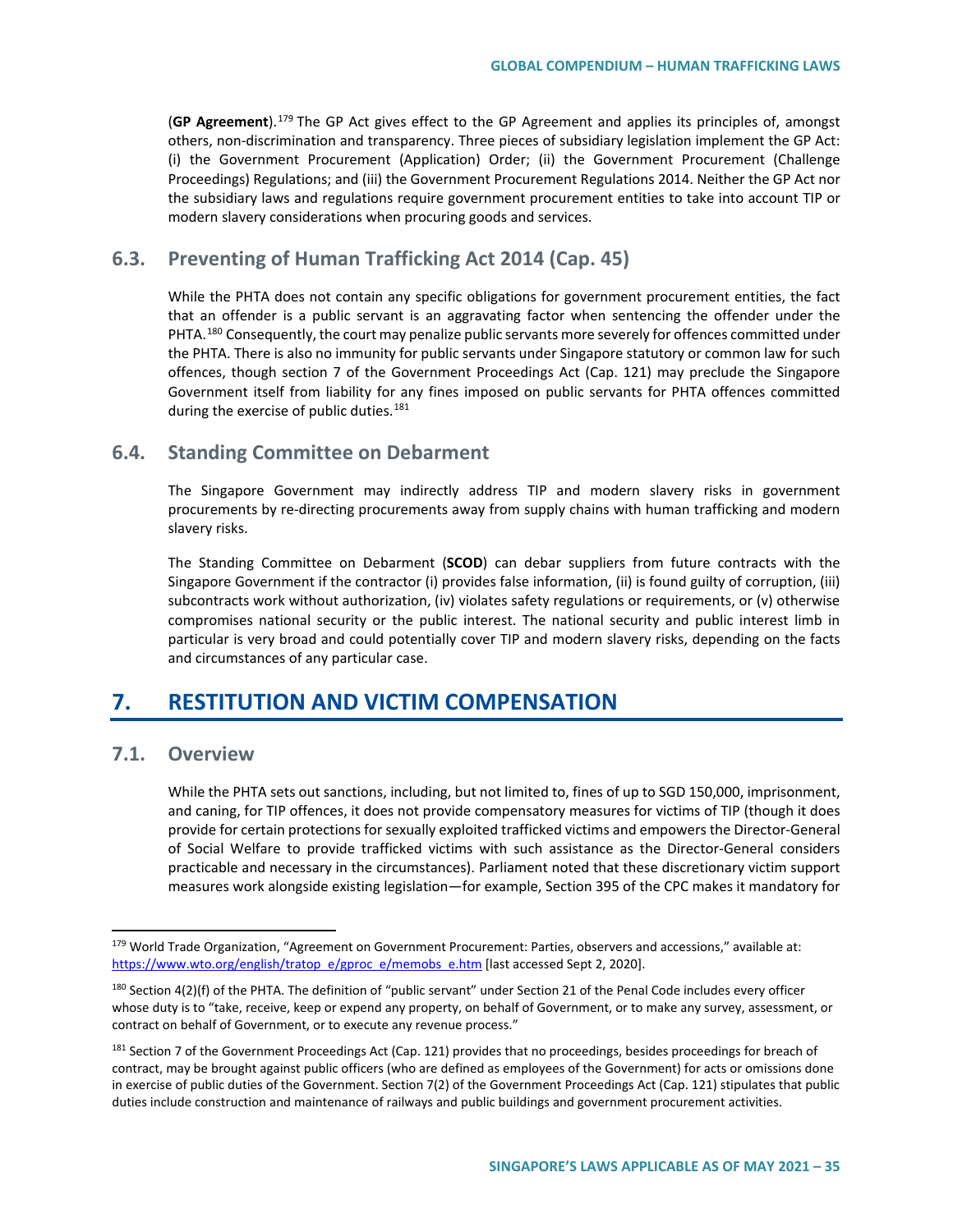a court to consider whether to order compensation after convicting a person of an offence.<sup>[182](#page-35-0)</sup> There is precedent (*refer to* Section 7.3.1.) for the Singapore courts to order offenders to pay victims of TIP compensation under the CPC. However, such compensation is confined to easily ascertainable damages and may be of a limited amount.<sup>[183](#page-35-1)</sup>

Depending on the facts and circumstances, a trafficker may be found liable for damages for committing an offence under the Protection from Harassment Act (Cap. 256A) (**Harassment Act**).[184](#page-35-2) A TIP victim may also have a claim in tort for battery, false imprisonment, deception, or other tortious conduct by the trafficker. A tort claim for common law damages may give the victim a greater chance of receiving adequate compensation for pain and suffering. However, whether a victim has the financial resources or access to legal advice to bring such claims will most likely depend on the availability of well-funded legal aid for TIP victims.

Statutes provide little opportunity for TIP victims to receive restitution or compensation. The compensation available from offenders under general regimes is also likely to be minimal, making it difficult for TIP victims to obtain compensation for pain and suffering, emotional distress, or any other less tangible losses.

# **7.2. Government Policy**

Singapore does not have any government-funded compensation or legal aid program to assist in compensating victims of TIP. A number of non-government organisations in Singapore, such as the Humanitarian Organisation for Migration Economics (**HOME**), provide assistance, shelter, and food for abused domestic workers and legal aid for migrant workers. Additionally, the Singapore Government indicated in the National Approach that it would work with local civil society organisations to "explore ways for TIP victims to receive appropriate remedies including compensation from those convicted."[185](#page-35-3) A key pillar of the National Approach is the protection, rehabilitation, and re-integration of victims.

## **7.3. Statutory Compensation**

## *7.3.1. Criminal Procedure Code (Cap. 68)*

The CPC obliges Singapore courts to consider whether victims of a criminal offence are entitled to compensation.<sup>[186](#page-35-4)</sup> Section 359 of the CPC provides that the court must order persons convicted of any offence to pay compensation to the person injured by the offence if the court considers it appropriate.

The Singapore Court of Appeal has described the compensation orders under Section 359 of the CPC as a "shortcut" to civil remedies for impecunious victims, such as domestic maids.  $187$  The purpose of compensation orders under Section 359 of the CPC is not to punish the offender but to provide victims of crime with readily and easily ascertainable amounts that would be obtainable in a civil lawsuit where a civil

<span id="page-35-0"></span><sup>182</sup> Singapore Parliamentary Debates, "Prevention of Human Trafficking Bill," (3 November 2014), Vol. 92, available at: [https://sprs.parl.gov.sg/search/sprs3topic?reportid=bill-119.](https://sprs.parl.gov.sg/search/sprs3topic?reportid=bill-119)

<span id="page-35-1"></span><sup>&</sup>lt;sup>183</sup> Public Prosecutor v. Bhattacharya Priyanka Rajesh and another [2020] SGDC 124.

<span id="page-35-2"></span><sup>184</sup> Section 11 of the Harassment Act.

<span id="page-35-3"></span><sup>185</sup> Singapore Inter-Agency Taskforce on Trafficking in Persons, *National Approach Against Trafficking in Persons* (2016–2026), available at[: https://www.mom.gov.sg/-/media/mom/documents/foreign-manpower/trafficking/national-approach-against](https://www.mom.gov.sg/-/media/mom/documents/foreign-manpower/trafficking/national-approach-against-trafficking-in-persons.pdf)[trafficking-in-persons.pdf,](https://www.mom.gov.sg/-/media/mom/documents/foreign-manpower/trafficking/national-approach-against-trafficking-in-persons.pdf) at page 13.

<span id="page-35-4"></span> $186$  Sections 359(1) and (2) of the CPC.

<span id="page-35-5"></span><sup>187</sup> *Soh Meiyun v. Public Prosecutor* [2014] 3 SLR 299, at [56].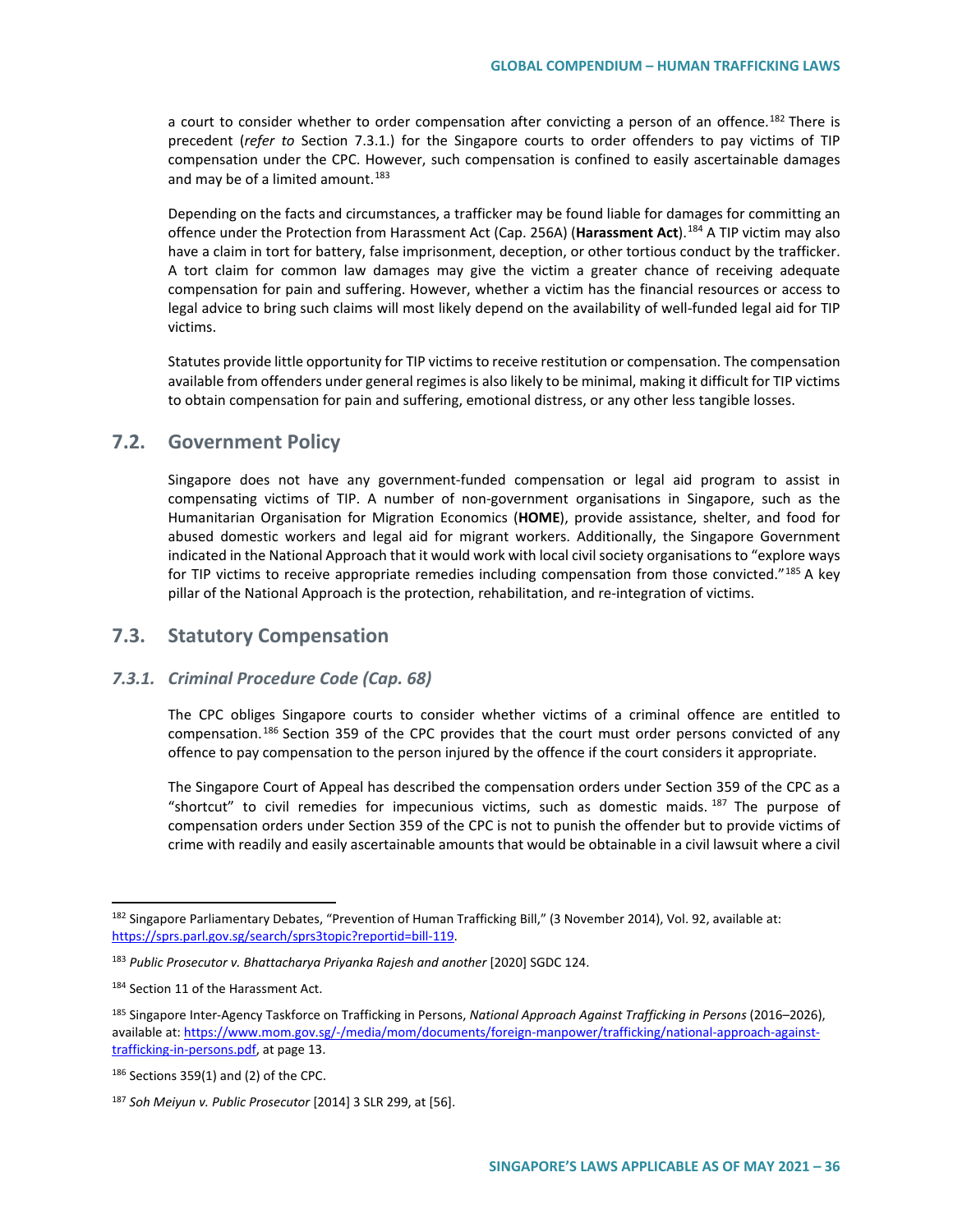lawsuit would be inadequate or impractical.<sup>[188](#page-36-0)</sup> For example, a civil lawsuit may be impractical where a victim does not have the funds to bring a claim against the offender for unpaid wages, medical expenses, or loss of income. However, the court will grant such orders only if it is satisfied that the offender has the means to pay the amount within a reasonable time.<sup>[189](#page-36-1)</sup> If the court is not satisfied that the offender has the means to pay a compensation order, the court may order that the offender serve an additional period of imprisonment in lieu of making payment under a compensation order.<sup>190</sup>

In *Bhattacharya* (discussed in Section 3.2.1.), a husband and wife were convicted and sentenced for trafficking in persons under Section 3(1) of the PHTA. The Public Prosecutor sought orders for compensation under Section 359 of the CPC for one of the victims who had not been paid her salary for five months. The court found that the victim belonged to the class of victims for whom it would be impractical to commence a civil lawsuit and ordered the husband to pay the victim the unpaid wages.  $191$  Notably, the Public Prosecutor did not apply for compensation under Section 359 of the CPC for the other victims, perhaps because the other victims did not have readily and easily ascertainable amounts owed to them.

The case of *Tay Wee Kiat and another v. Public Prosecutor and another appeal* [2019] 5 SLR 1033 (*Tay Wee Kiat*) addressed compensation for foreign domestic workers whom their employer abused. The Singapore High Court held that compensation under the CPC should be ordered on a "rough-and-ready" basis and that it will usually be "fairly modest."<sup>[192](#page-36-4)</sup> In this judgment, however, the Court refused to grant garnishment or attachment orders to the offender's assets, stating that the purpose of the compensation orders under the CPC is to prevent prosecutors from prolonging proceedings by transforming a concluded criminal proceeding into a "quasi-civil" enforcement proceeding.<sup>[193](#page-36-5)</sup>

Singapore courts have convicted a number of employers who abused a foreign domestic worker of offences under the Penal Code.<sup>[194](#page-36-6)</sup> In these cases, the Singapore court charged the employer with voluntarily causing harm to the employee,<sup>[195](#page-36-7)</sup> and it considered the infliction of mental abuse on the employee in conjunction with physical abuse to be a serious aggravating factor.[196](#page-36-8) However, as in *Tay Wee Kiat*, the Singapore courts have tended to enhance the punishment imposed on those who commit offences under the Penal Code (such as sentencing the offender to twice the maximum punishment for the offence committed against that domestic worker under Section 73 of the Penal Code)<sup>[197](#page-36-9)</sup> rather than increase the compensation awarded under the CPC.

<span id="page-36-1"></span><sup>189</sup> *Id.* 

<span id="page-36-5"></span><sup>193</sup> *Id.* at [5].

<span id="page-36-7"></span><sup>195</sup> *See* Section 319 of the Penal Code.

<span id="page-36-0"></span> <sup>188</sup> *Public Prosecutor v. Bhattacharya Priyanka Rajesh and another* [2020] SHDC 124, at [147].

<span id="page-36-2"></span><sup>190</sup> Section 360(d) of the CPC.

<span id="page-36-3"></span><sup>191</sup> *Public Prosecutor v. Bhattacharya Priyanka Rajesh and another* [2020] SHDC 124.

<span id="page-36-4"></span><sup>&</sup>lt;sup>192</sup> See Tay Wee Kiat and another v. Public Prosecutor and another appeal [2019] 5 SLR 1033, at [6].

<span id="page-36-6"></span><sup>194</sup> *See Public Prosecutor v. Chong Siew Chin* [2001] 3 SLR(R) 851; *Public Prosecutor v. Tong Chew Wei* [2009] SGDC 202, at [90]; *Public Prosecutor v. Foo Chee Ring* [2008] SGDC 298; *Public Prosecutor v. Chung Yee Hong* (MAC 1412-8/2007, unreported); *Public Prosecutor v. Ong Chin* [2005] SGMC 16.

<span id="page-36-8"></span><sup>196</sup> *Public Prosecutor v. Chong Siew Chin* [2001] 3 SLR(R) 851.

<span id="page-36-9"></span><sup>&</sup>lt;sup>197</sup> Section 73 of the Penal Code allows the court to sentence an employer of a domestic worker, or a member of the employer's household or employment agent, convicted of an offence against the domestic worker under the Penal Code twice the maximum punishment for that offence.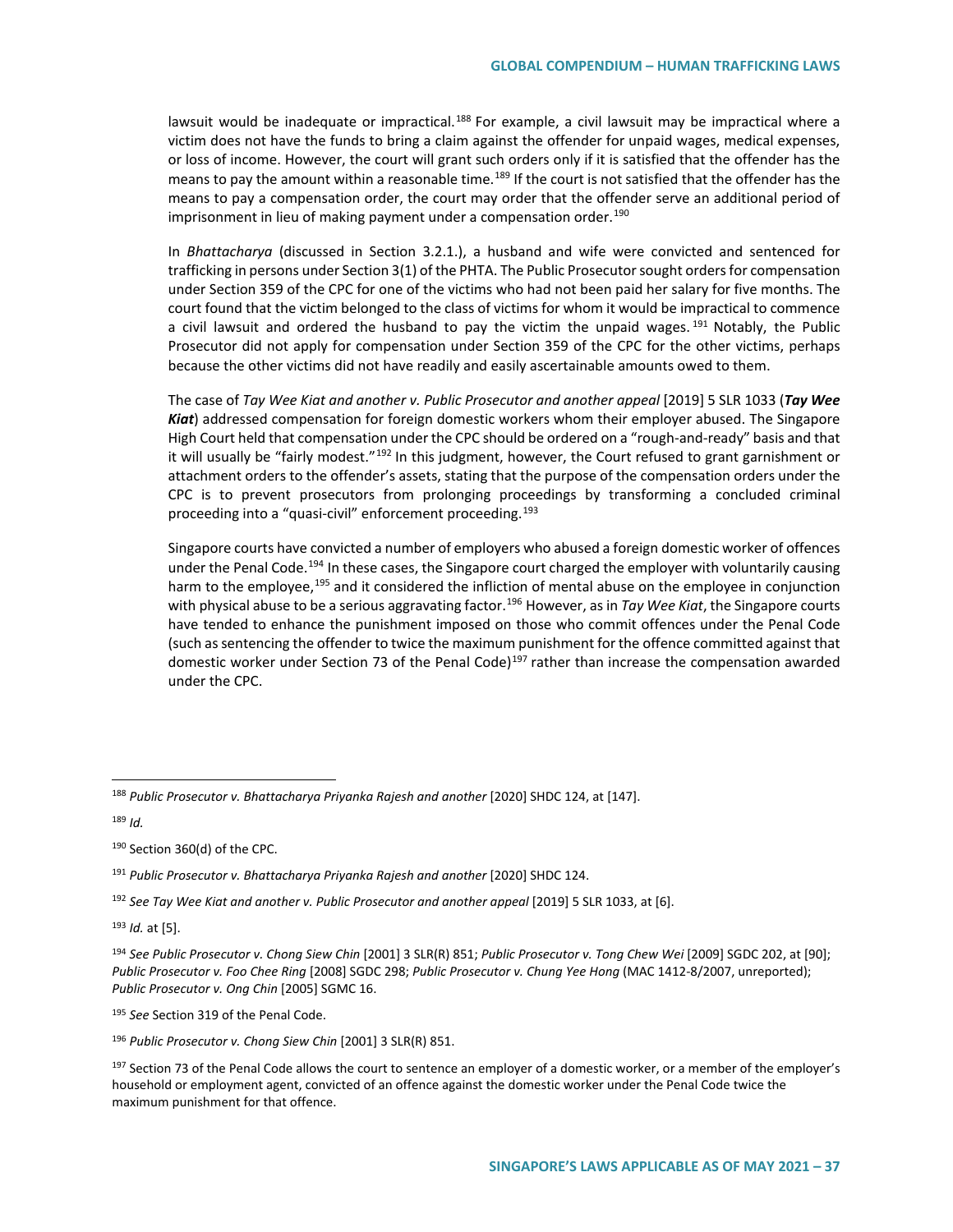## *7.3.2. Criminal Justice Reform Act 2018 (Act No. 19 of 2018) (CJRA)*

The CJRA amended Section 359 of the CPC. These amendments include:

- a requirement that a court must provide its reasons when it decides not to award compensation under Section 359;<sup>[198](#page-37-0)</sup>
- a requirement that the court consider the offender's means when making an order for compensation;[199](#page-37-1) and
- additional provisions to ensure that dependents of deceased victims receive compensation.<sup>[200](#page-37-2)</sup>

These amendments, which aim to encourage the Singapore courts to grant more compensation orders under Section 359 of the CPC, <sup>[201](#page-37-3)</sup> came into effect in September 2018.<sup>202</sup>

## **7.4. Tort Claims and Remedies**

## *7.4.1. Overview*

There are no documented cases in Singapore of a TIP victim bringing a claim in tort against the trafficker. However, tort law could provide a compensatory remedy for victims of TIP and modern slavery. Singapore common law is largely based on English common law, and English case law is persuasive in the Singapore courts. There is precedent under English law for a court awarding victims of TIP damages for pain and suffering caused by various torts committed throughout the course of the victims' exploitation.<sup>[203](#page-37-5)</sup>

#### *7.4.2. Remedies for successful tort claims*

Compensation awarded in a successful tort claim may, depending on the circumstances, be significantly higher than the amount of compensation available under the CPC. Tort remedies aim to place the injured party in the same position they would have been in but for the tort and are not confined to readily and easily ascertainable losses—rather, the type of damages must be reasonably foreseeable. Depending on the facts and circumstances of the case, the Singapore courts may award damages to victims of torts for their pain and suffering, including shock, anxiety, fear, frustration, and anguish.<sup>[204](#page-37-6)</sup> Moreover, trespasses to person, such as assault, battery, and false imprisonment, are actionable *per se,* which means that a victim of human trafficking may bring a lawsuit without having to prove any physical injury or clinically recognised psychiatric injury suffered as a result of the trespass.<sup>[205](#page-37-7)</sup>

<span id="page-37-0"></span><sup>198</sup> Section 98(c) of the CJRA.

<span id="page-37-1"></span><sup>199</sup> *Id*.

<span id="page-37-2"></span><sup>200</sup> Section 98(a) of the CJRA.

<span id="page-37-3"></span><sup>&</sup>lt;sup>201</sup> Singapore Parliament, MP Dr. Christopher de Souza, "Criminal Justice Reform Bill" (Second Reading Speech), (6 May 2019), Vol. 94, available at: [https://sprs.parl.gov.sg/search/sprs3topic?reportid=bill-251.](https://sprs.parl.gov.sg/search/sprs3topic?reportid=bill-251)

<span id="page-37-4"></span><sup>202</sup> Government *Gazette*, Criminal Justice Reform Act 2018 (Act 19 of 2018) Commencement Notification 2018.

<span id="page-37-5"></span><sup>203</sup> *See AT v. Dulghieru* [2009] EWHC 225 (QB)*.* 

<span id="page-37-6"></span><sup>&</sup>lt;sup>204</sup> See Au Yeong Wing Loong v. Chew Hai Ban & Anor [1993] 2 SLR 290 at [11], and *Tan Kok Lam (next friend to Teng Eng) v. Hong Choon Peng* [2001] SGCA 27 at [30], where the Singapore Court of Appeal held that "*[t]here is no logic to confine suffering to only physical pain."* 

<span id="page-37-7"></span><sup>205</sup> *See Letang v. Cooper* [1965] 1 Q.B. 232; *Collins v. Wilcock* [1984] 3 All ER 374; *Murray v. Ministry of Defence* [1988] 2 All ER 521.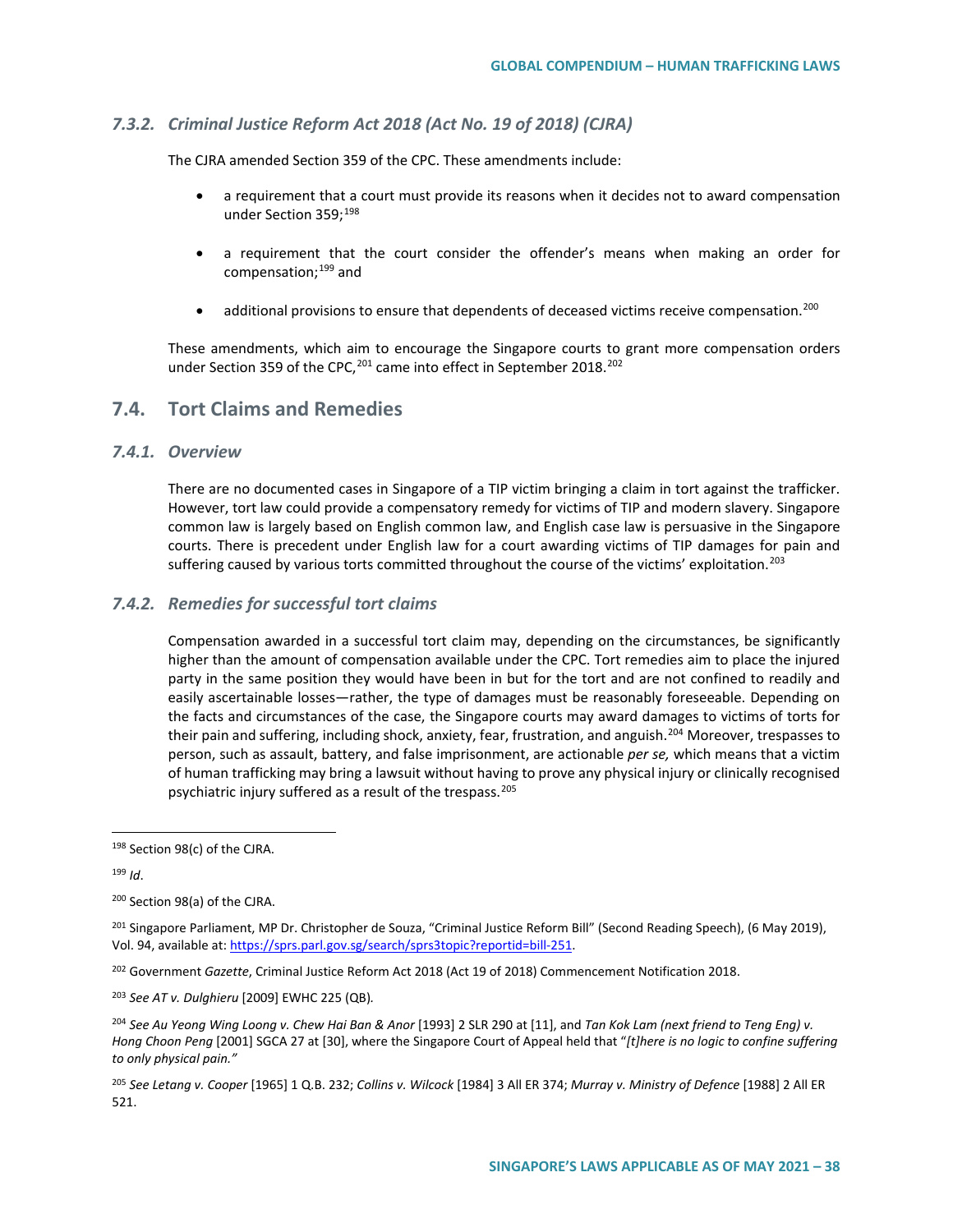The court may also order the offender to pay aggravated damages where the victim has been treated in a "highhanded, malicious, insulting or oppressive way,"  $^{206}$  $^{206}$  $^{206}$  or punitive or exemplary damages where the tortfeasor's conduct is "so outrageous that it warrants further punishment, deterrence and condemnation."<sup>[207](#page-38-1)</sup> As aggravated damages recognise the intangible or emotional losses suffered by the victim and punitive damages provide an additional condemnation of the conduct causing the harm, those damages may provide greater vindication for the victim and act as a deterrent for future perpetrators. That being said, Singapore courts do not routinely award punitive damages.

Nonetheless, TIP victims are likely to face certain (not insignificant) barriers to bringing a tort claim for compensation. These practical barriers include: the potential lengthy duration of the trial, the victim's right to remain in Singapore throughout the trial, the victim's ability to access legal representation and aid, the potential costs order against the victim, and difficulties in enforcing a successful claim. It may only be practical for victims to pursue claims for damages in tort where the offender has the means to satisfy the award of damages and the location of the offender is known.

## *7.4.3. Possible categories of tort claims*

Victims are unlikely to bring claims in negligence for TIP because the traffickers' conduct is usually deliberate or at the very least reckless. Victims of human trafficking who pursue damages in tort are likely to bring several different claims, such as false imprisonment and battery. TIP involves three main elements (harbouring, abuse of power, and exploitation) that give rise to distinct torts.

## *7.4.3.1 Assault*

Tortious assault involves an intentional act causing the plaintiff's apprehension of imminent physical contact. TIP victims are often subject to threatening conduct or words that may amount to tortious assault.

#### *7.4.3.2 Battery*

Battery involves an intentional act that directly causes contact with the victim's body. For TIP victims, battery claims may be found in physical or sexual abuse.

#### *7.4.3.3 False imprisonment*

False imprisonment requires intentional actions by the offender to totally deprive the victim of liberty. Whether the victim experienced a "total" deprivation of liberty will depend on the circumstances—courts do not generally require the victim to be under lock and key. As a result, many victims of TIP who are not physically imprisoned but do not feel they can escape the custody of their traffickers may be able to bring a successful claim of false imprisonment.

#### *7.4.3.4 Intentional infliction of physical or mental harm*

This tort, which first arose in the English Court of Appeal case of *Wilkinson v. Downton* [1897] 2 QB 57, provides a plaintiff with recourse to damages where a person's wilful act or statement, such as threats, intimidation, or false information, causes physical harm or recognised psychiatric illness. While Singapore courts have not yet applied this tort, in *Ngiam Kong Seng v. Lim Chiew Hock* [2008] 3 SLR 674, the Singapore Court of Appeal recognised damages for foreseeable and recognised psychiatric illness caused by the wilful communication of false information. A victim of human trafficking may thus potentially rely on these cases to seek compensation for physical or psychiatric harm caused by a trafficker who falsely represents the

<span id="page-38-0"></span> <sup>206</sup> *Broome v. Cassell & Co Ltd* [1972] AC 1027.

<span id="page-38-1"></span><sup>207</sup> *ABC v. Thomson Medical Pte and others* [2017] 1 SLR 918 at [176].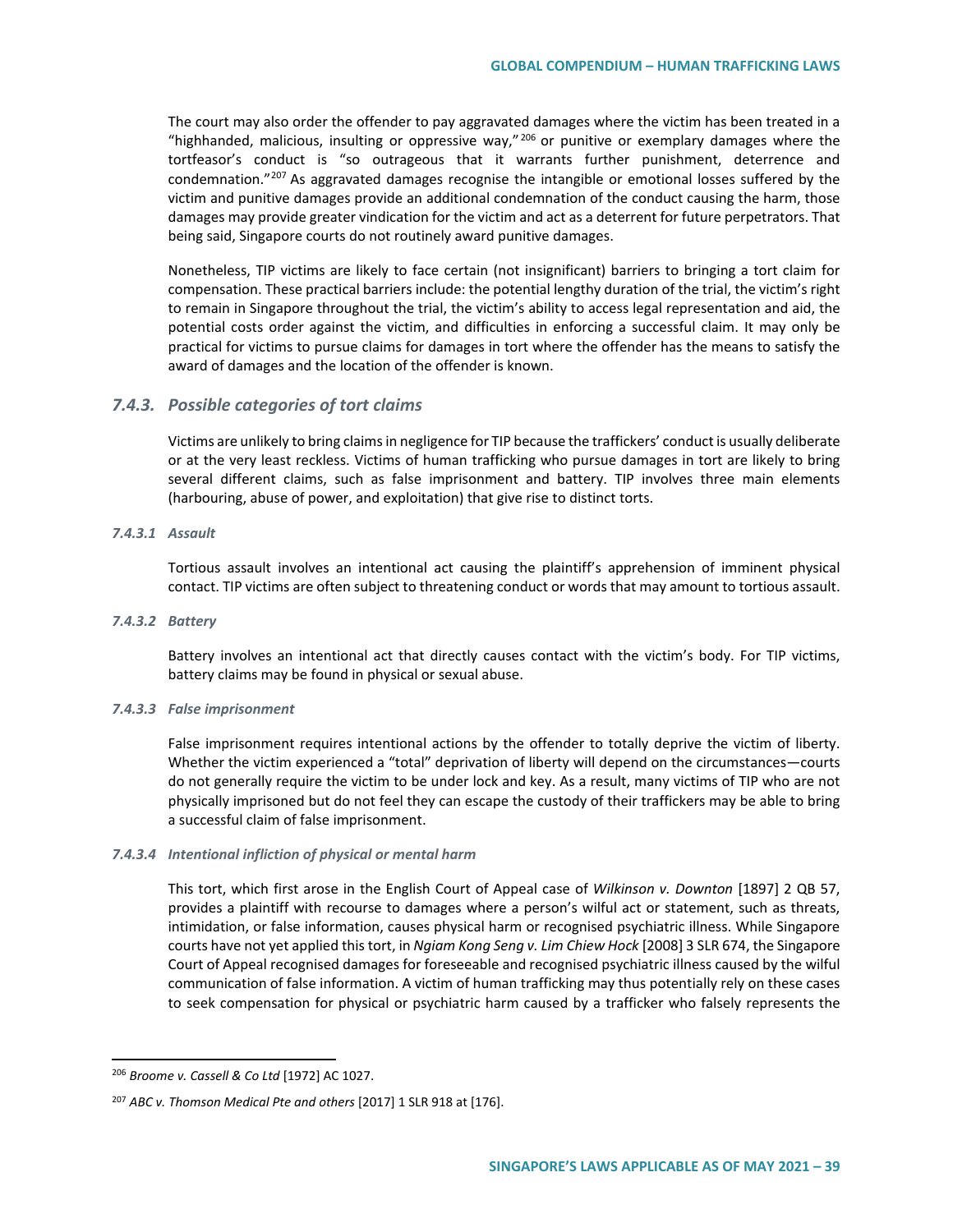nature and conditions of a job, makes threats, or otherwise wilfully engages in acts that cause recognisable harm to the victim.

#### *7.4.3.5 Deceit*

A right to sue for tortious deceit arises where the defendant knowingly or recklessly made a false representation of fact intending to induce the victim to act on that representation, and the victim suffered damages by acting on that representation. Traffickers often deceive victims of human trafficking about the nature, conditions, and circumstances of their work.

#### *7.4.3.6 Conspiracy*

The tort of conspiracy provides a civil remedy where two or more people agree to commit an unlawful act intending to harm the victim's trade, business, or other economic interests. This tort may apply where, for example, a trafficker has collaborated with other perpetrators to commit unlawful acts to recruit and smuggle the victim into Singapore.

# **7.5. Compensation for Harassment Under the Harassment Act**

A TIP victim may have a right to bring proceedings under the Harassment Act where the trafficker has caused harassment, alarm, or distress, <sup>[208](#page-39-0)</sup> or has used threatening, abusive, or insulting words or behaviour that is likely to cause harassment, alarm, or distress.<sup>[209](#page-39-1)</sup> Victims of harassment may bring civil proceedings in the Singapore courts against their offenders for damages. $210$ 

The Harassment Act gives the court broad discretionary power to award damages that are "just and equitable," when the court is satisfied on the balance of probabilities that the offender has contravened Sections 3 (intentionally causing harassment, alarm, or distress), 4 (harassment, alarm, or distress), 5 (fear, provocation, or facilitation of violence), or 7 (unlawful stalking) of the Harassment Act. The victim does not have to prove that the emotional and mental harm suffered amounted to a recognised psychiatric injury to recover damages under the Harassment Act. A victim's burden of proof also is lower than in the PHTA, which carries criminal sanctions and therefore requires proof beyond a reasonable doubt.

Before the enactment of the Harassment Act in 2014, no Singapore court had ordered a defendant found liable for the tort of harassment to pay damages. Rather, following the Singapore High Court's first recognition of the tort of harassment in *Malcomson Nicholas Hugh Betram v. Naresh Humar Mehta* [2001] SGHC 309,<sup>[211](#page-39-3)</sup> the courts tended to grant injunctive relief for victims of harassment. That said, Section 11 of the Harassment Act reflects the Government's decision to provide awards of damages to victims of harassment, <sup>[212](#page-39-4)</sup> so courts may be willing to grant damages to the victims in cases brought under the Harassment Act.

<span id="page-39-0"></span><sup>208</sup> Section 3 of the Harassment Act.

<span id="page-39-1"></span><sup>209</sup> Section 4 of the Harassment Act*.*

<span id="page-39-2"></span><sup>210</sup> Section 11(1) of the Harassment Act*.* 

<span id="page-39-3"></span><sup>&</sup>lt;sup>211</sup> In this case, employees commenced proceedings against the CEO of their employer seeking (i) damages for trespassing and harassment and (ii) injunctions to restrain the CEO from further committing such acts. In the judgment, Lee Seiu Kin JC noted at [50]–[57] that much of the harassment in this case took place over a mobile phone and discussed how the improvements in technology had brought on greater risk of harassment. Lee Seiu Kin JC concluded that "the time [had] come in Singapore" for the common law to step in where people intentionally use modern communication devices to cause "offence, fear, distress and annoyance to another" and granted the victims injunctions restraining the defendant from, *inter alia*, contacting them and entering certain premises.

<span id="page-39-4"></span><sup>212</sup> *See* Singapore Parliament, MP K Shanmugam, "Protection of Harassment Bill" (Second Reading Speech), (13 March 2014), Vol. 91, available at: [https://sprs.parl.gov.sg/search/sprs3topic?reportid=bill-74,](https://sprs.parl.gov.sg/search/sprs3topic?reportid=bill-74) where MP K Shanmugam states that "clause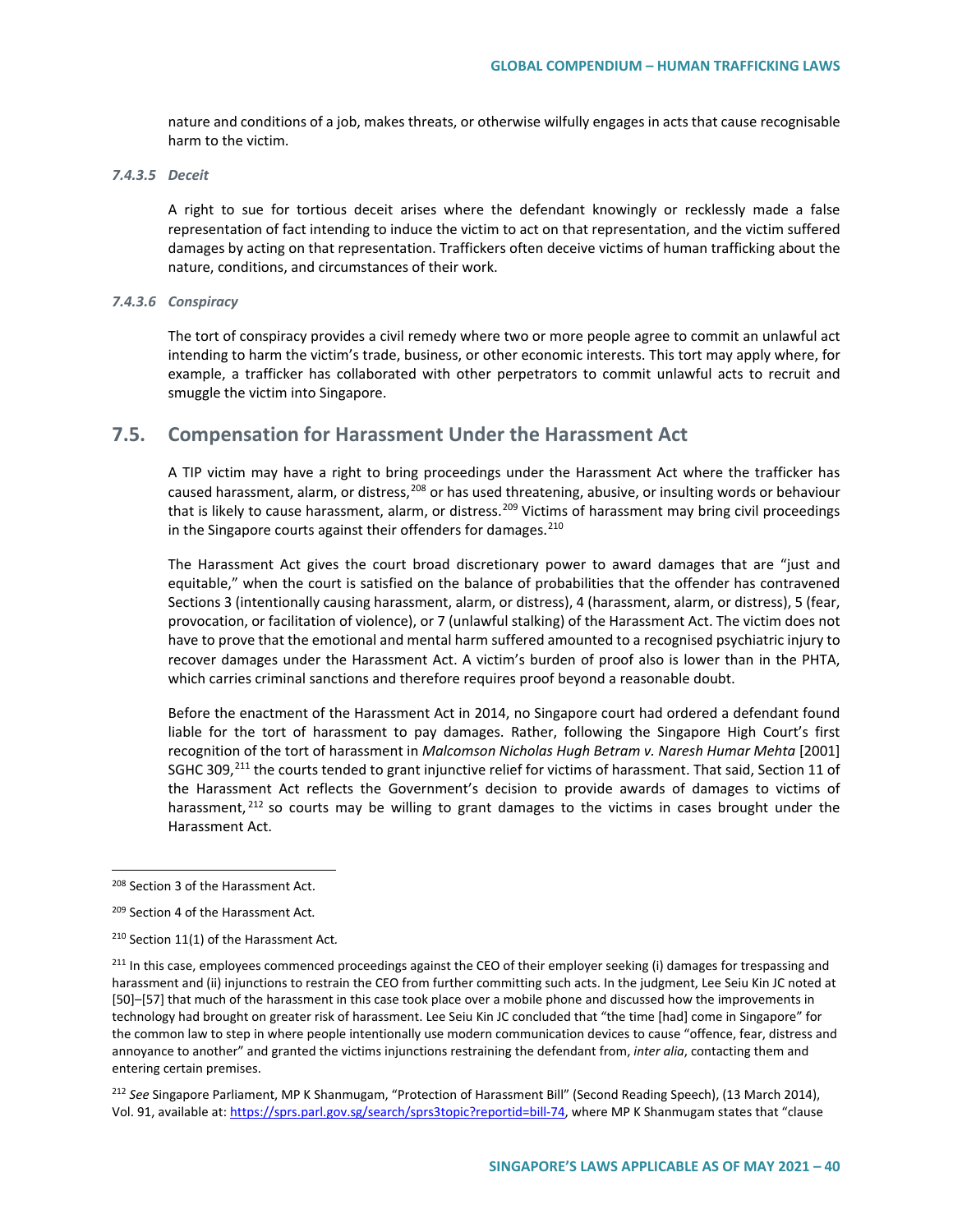Singapore has established special courts, known as the Protection from Harassment Courts, to oversee all criminal and civil claims under the Harassment Act. These courts can make various Protections Orders and Expedited Protection Orders. In fact, these courts granted 187 applications (out of the 374 applications submitted) for such orders between May 2019 and August 2020.<sup>[213](#page-40-0)</sup>

While no victim of TIP has yet sought compensation or a Protection Order under the Harassment Act, the Protection from Harassment Courts may, depending on the circumstances of the case, be able to grant the victim damages or a Protection Order.

## **7.6. Victim Assistance Scheme**

 $\overline{a}$ 

If an offender has been convicted under Sections 323, 324, 325, 326, 337, or 338 of the Penal Code for assaulting a human trafficking victim, the victim may apply for compensation from the Community Justice Centre under the Victim Assistance Scheme (**Scheme**). To qualify for this compensation, the victim must be unable to seek compensation from the offender.

The Scheme aims to provide victims of violent crime compensation for financial hardship, such as direct medical expenses and loss of income, caused by the crime where the offender is unable to provide adequate compensation to the victim. Victims can apply directly to the Community Justice Centre for compensation without having to apply to the court and appear before the court at trial.

However, the Scheme does not compensate victims for their emotional trauma and will only help victims who can prove financial losses as a result of convicted assault. The compensation available under the Scheme is generally capped at around SGD 1,000 per compensation order.<sup>[214](#page-40-1)</sup>

**Disclaimer:** The codes, laws, and other information cited in this summary may not contain the most recent versions of such information and provide certain information available as of the month and year cited at the bottom of each page. We make no warranties or guarantees about the accuracy, completeness, or adequacy of the information contained in this summary or the information linked to in this summary. Please check official sources.

This summary should not be construed as legal advice on any specific facts or circumstances. The contents are intended only for general information purposes and may not be quoted or referred to in any other publication or proceeding. The provision of this information does not constitute an attorney-client relationship. Any views set forth herein are the personal views of the authors and do not necessarily reflect those of Rotary International/Rotary Action Group Against Slavery or of any contributing entity.

<sup>11</sup> will create a statutory right to bring an action for damages against a person who has contravened any of clauses 3, 4, 5 or 7. So, quite apart from criminal sanctions, the victim can sue and claim damages against the perpetrator."

<span id="page-40-0"></span><sup>&</sup>lt;sup>213</sup> Singapore Parliament, MP Leon Perera and MP K Shanmugam, "Statistics on Cases Handled by Protection from Harassment Courts" (Written Answers to Questions), (6 October 2020), Vol. 95, available at: [https://sprs.parl.gov.sg/search/sprs3topic?reportid=written-answer-6373.](https://sprs.parl.gov.sg/search/sprs3topic?reportid=written-answer-6373)

<span id="page-40-1"></span><sup>&</sup>lt;sup>214</sup> Tay Wee Kiat and another v. Public Prosecutor and another appeal [2019] 5 SLR 1033, at [5] and [7].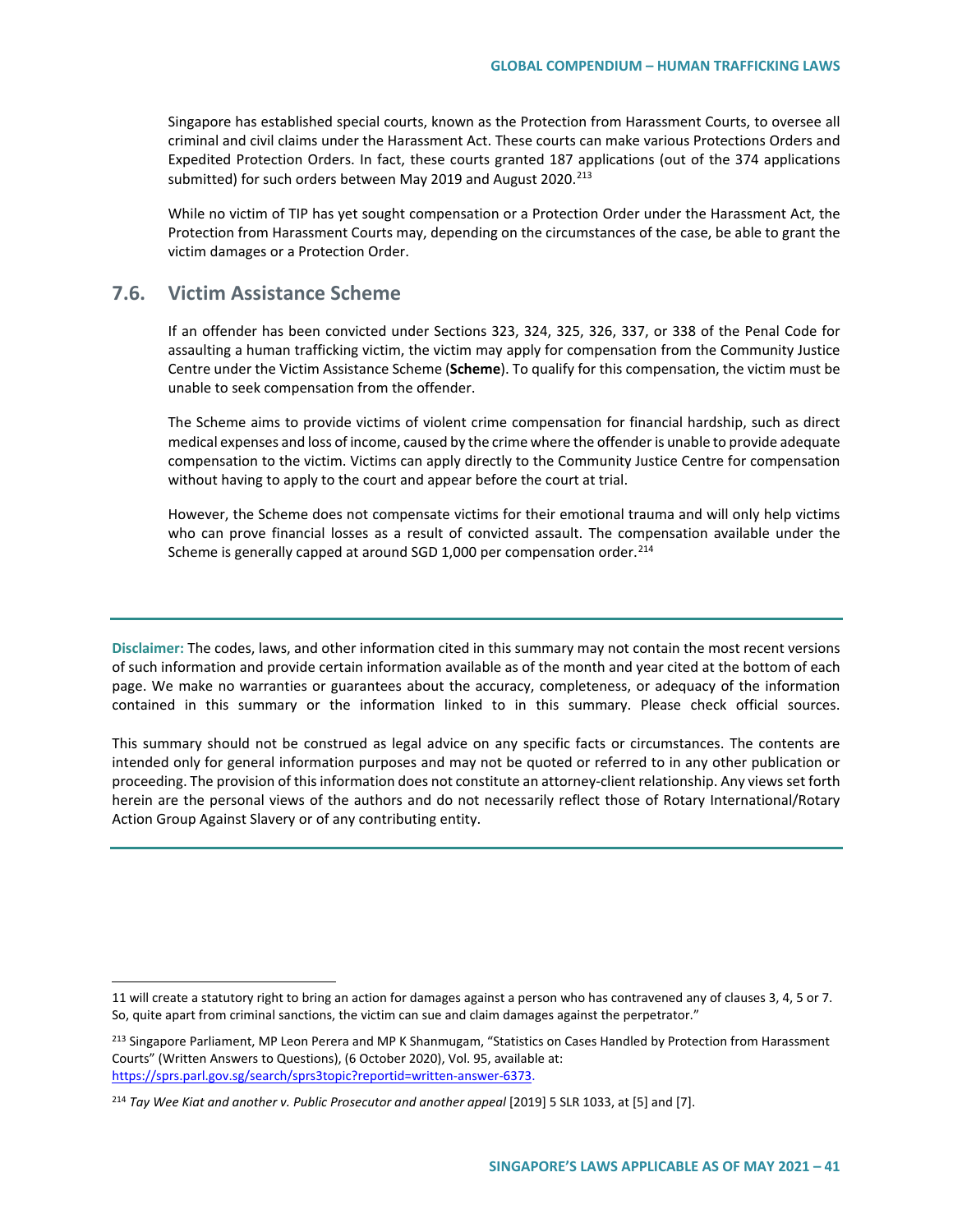# **APPENDIX 1.**

# **International Instruments Relating to Modern Slavery**

#### **Status of International Obligations**

#### *Key*

- Full participation (ratified/acceded where applicable and incorporated into domestic law if necessary)
- **!** Imperfect participation (signed but not ratified/acceded and not incorporated into domestic law)
- $\times$  Not a party
- **—** Examples of other jurisdictions that may be covered by the Compendium

#### *Fundamental human rights*

|                                | <b>Universal Declaration of Human</b><br><b>Rights (1948)</b>                                                                                                    |                                                                                                                                                                  | <b>International Covenant on Civil</b><br>and Political Rights (1966)                                                                        | <b>International Covenant on</b><br><b>Economic, Social and Cultural</b><br><b>Rights (1966)</b>                                                                            | <b>Convention on the Elimination of</b><br><b>All Forms of Discrimination</b><br>against Women (1979) |
|--------------------------------|------------------------------------------------------------------------------------------------------------------------------------------------------------------|------------------------------------------------------------------------------------------------------------------------------------------------------------------|----------------------------------------------------------------------------------------------------------------------------------------------|-----------------------------------------------------------------------------------------------------------------------------------------------------------------------------|-------------------------------------------------------------------------------------------------------|
| Singapore                      | N/A                                                                                                                                                              |                                                                                                                                                                  |                                                                                                                                              |                                                                                                                                                                             |                                                                                                       |
| <b>Slavery and trafficking</b> |                                                                                                                                                                  |                                                                                                                                                                  |                                                                                                                                              |                                                                                                                                                                             |                                                                                                       |
|                                | <b>Supplementary Convention</b><br>on the Abolition of Slavery,<br>the Slave Trade, and<br><b>Institutions and Practices</b><br><b>Similar to Slavery (1956)</b> | <b>Convention for the</b><br><b>Suppression of the Traffic in</b><br>Persons and of the<br><b>Exploitation of the</b><br><b>Prostitution of Others</b><br>(1949) | <b>Protocol to Prevent,</b><br><b>Suppress and Punish</b><br><b>Trafficking in Persons</b><br><b>Especially Women and</b><br>Children (2000) | <b>Optional Protocol to the</b><br><b>Convention on the Rights of</b><br>the Child on the Sale of<br><b>Children, Child Prostitution</b><br>and Child Pornography<br>(2000) | <b>Worst Forms of Child</b><br><b>Labour Convention (1999)</b>                                        |
| Singapore                      |                                                                                                                                                                  |                                                                                                                                                                  |                                                                                                                                              | ×                                                                                                                                                                           |                                                                                                       |
|                                | <b>Slavery Convention (1926)</b><br>x                                                                                                                            | <b>Protocol amending the</b><br><b>Slavery Convention (1953)</b><br>х                                                                                            | <b>Forced Labour Convention</b><br>(1930)                                                                                                    | Protocol of 2014 to the<br><b>Forced Labour Convention</b><br>(2016)<br>×                                                                                                   | <b>Abolition of Forced Labour</b><br><b>Convention (1957)</b><br>X                                    |
| Singapore                      |                                                                                                                                                                  |                                                                                                                                                                  |                                                                                                                                              |                                                                                                                                                                             |                                                                                                       |

**Disclaimer:** The codes, laws, and other information cited in this summary may not contain the most recent versions of such information and provide certain information available as of the month and year cited at the bottom of each page. We make no warranties or guarantees about the accuracy, completeness, or